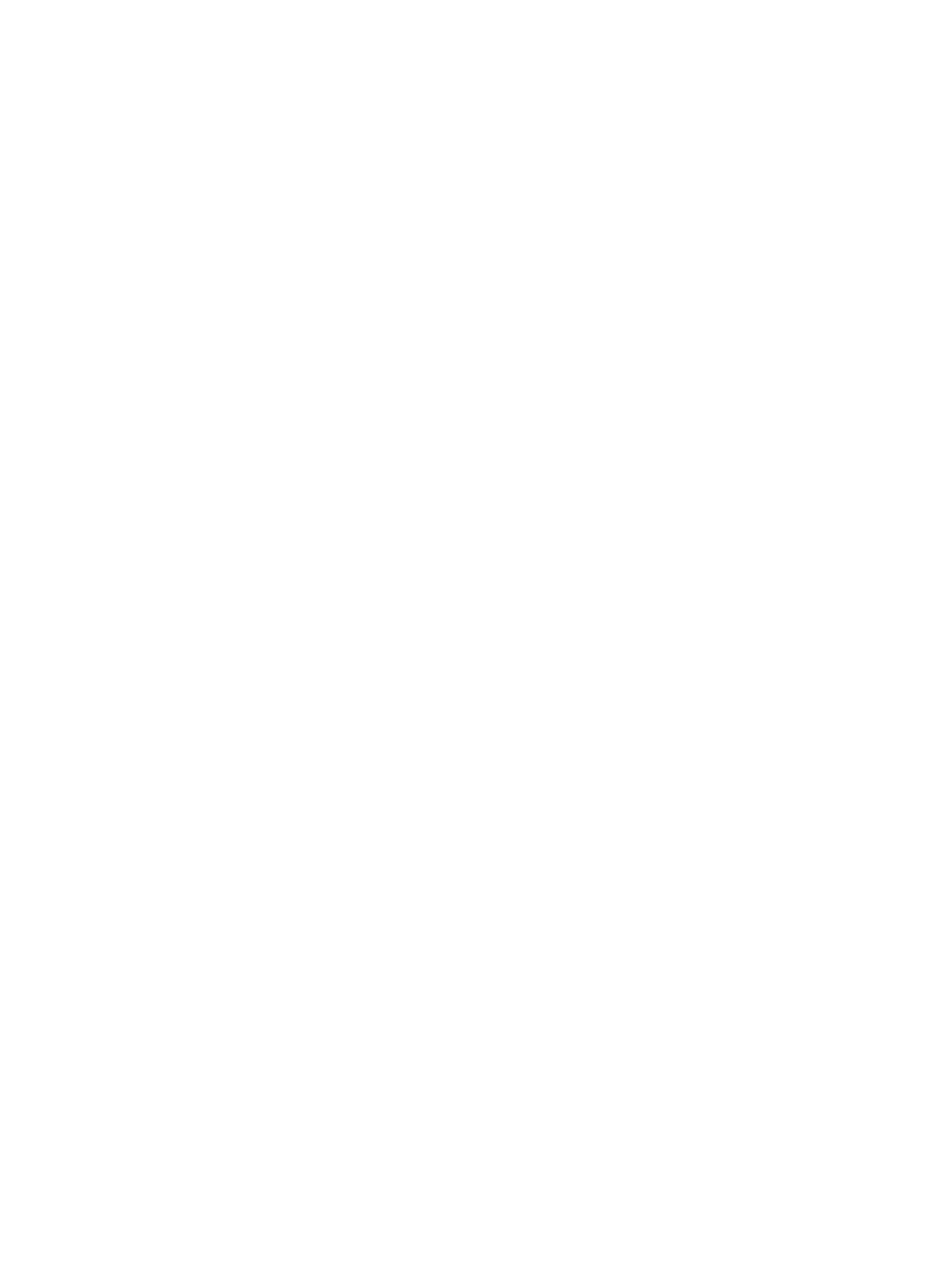

# Contents

- 20

 $\mathbf{u}$ 

.

×,

| <b>CORPORATE DATA</b>                                                                                                     | 03 |
|---------------------------------------------------------------------------------------------------------------------------|----|
| <b>OUR VISION</b>                                                                                                         | 04 |
| <b>OUR MISSION</b>                                                                                                        | 05 |
| <b>OUR CORE VALUES</b>                                                                                                    | 06 |
| <b>FINANCIAL HIGHLIGHTS</b>                                                                                               | 08 |
| DIRECTORS' REPORT TO THE SHAREHOLDERS                                                                                     | 12 |
| NOTICE OF MEETING                                                                                                         | 17 |
| STATEMENT OF COMPLIANCE WITH THE CODE<br>OF CORPORATE GOVERNANCE                                                          | 20 |
| REVIEW REPORT TO THE MEMBERS ON STATEMENT<br>OF COMPLIANCE WITH THE BEST PRACTICES OF<br>THE CODE OF CORPORATE GOVERNANCE | 22 |
| <b>AUDITORS' REPORT TO THE MEMBERS</b>                                                                                    | 23 |
| <b>BALANCE SHEET</b>                                                                                                      | 24 |
| PROFIT AND LOSS ACCOUNT                                                                                                   | 25 |
| STATEMENT OF COMPREHENSIVE INCOME                                                                                         | 26 |
| <b>CASH FLOW STATEMENT</b>                                                                                                | 27 |
| STATEMENT OF CHANGES IN EQUITY                                                                                            | 28 |
| NOTES TO THE FINANCIAL STATEMENTS                                                                                         | 29 |
| PATTERN OF SHAREHOLDING                                                                                                   | 57 |
| FORM OF PROXY                                                                                                             |    |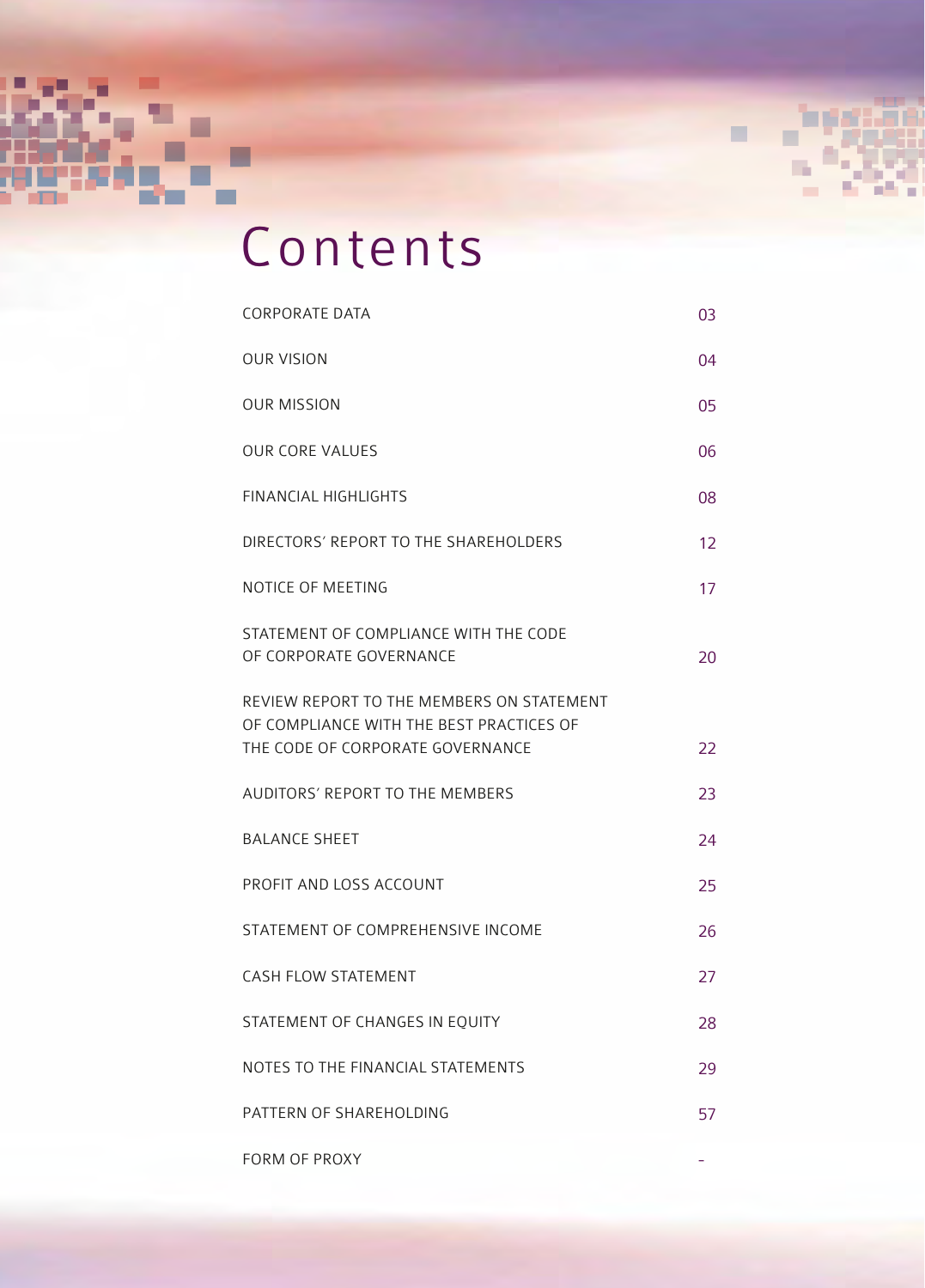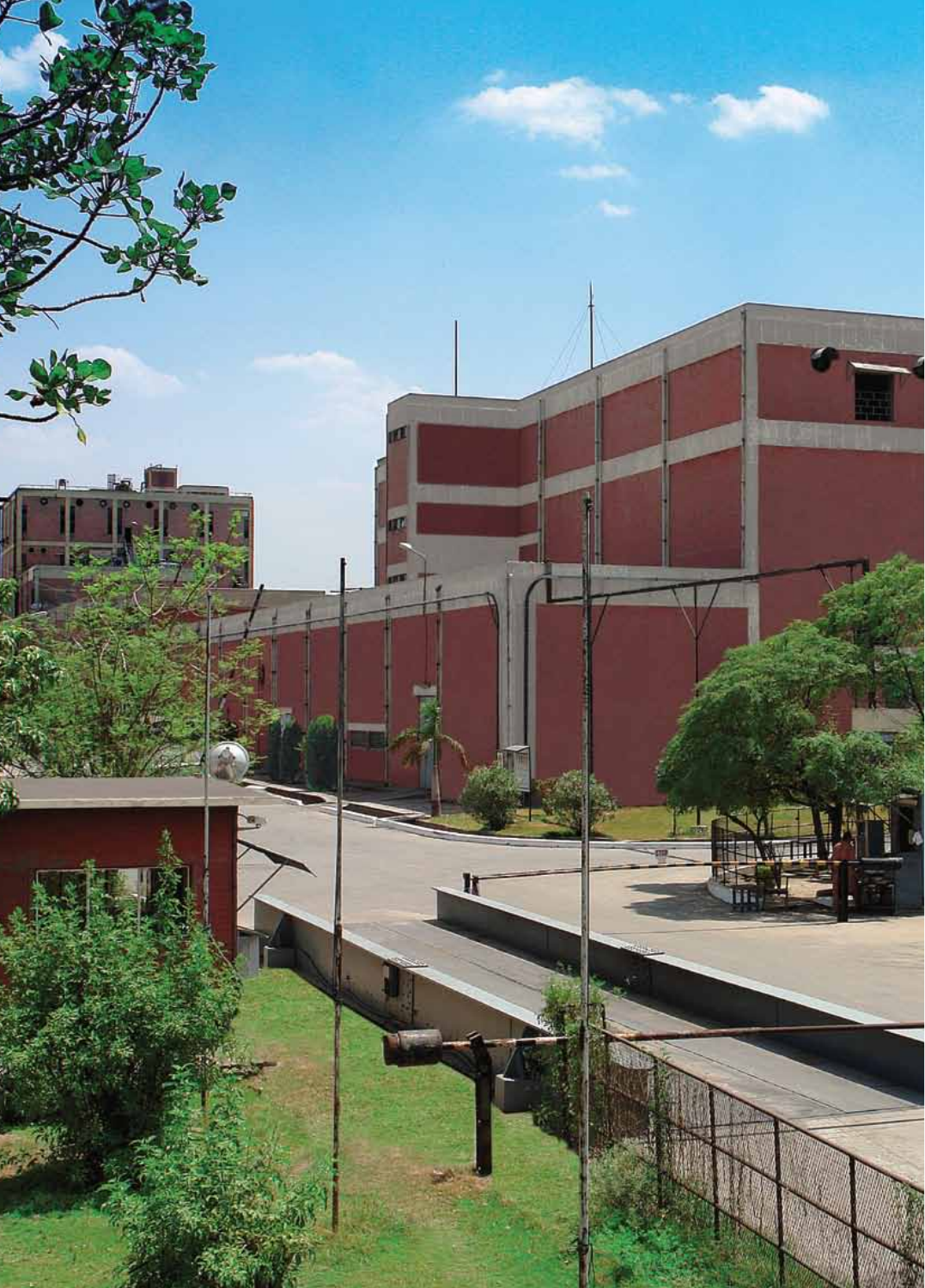## Corporate Data

#### Board of Directors

Chairman Jafferali M. Feerasta - Non-Executive Chief Executive Officer Nooruddin Feerasta - Executive

#### **Directors**

Muhammad Rashid Zahir - Non-Executive Muhammad Ali H. Sayani - Non-Executive Sultan Ali Rajwany - Non-Executive Amin A. Feerasta - Non-Executive Abdul Hayee - Executive

### Committees of Board of Directors Audit Committee Sultan Ali Rajwany - Chairman Muhammad Rashid Zahir - Member Amin A. Feerasta - Member

#### Human Resource & Remuneration Committee

Jafferali M. Feerasta - Chairman Nooruddin Feerasta - Member Amin A. Feerasta - Member

Chief Financial Officer Ayub Saqib

#### Company Secretary

S. Ghulam Shabbir Gilani

#### Bankers

Bank Alfalah Limited Bank Al-Habib Limited Faysal Bank Limited Habib Bank Ltd MCB Bank Limited NIB Bank Limited Soneri Bank Limited

#### Registered Office

Rupali House, 241-242 Upper Mall Scheme, Anand Road, Lahore - 54000 PAKISTAN

#### Auditors

Qavi & Co. Chartered Accountants

#### Plant

30.2 Kilometer Lahore - Sheikhupura Road Sheikhupura - 39350 PAKISTAN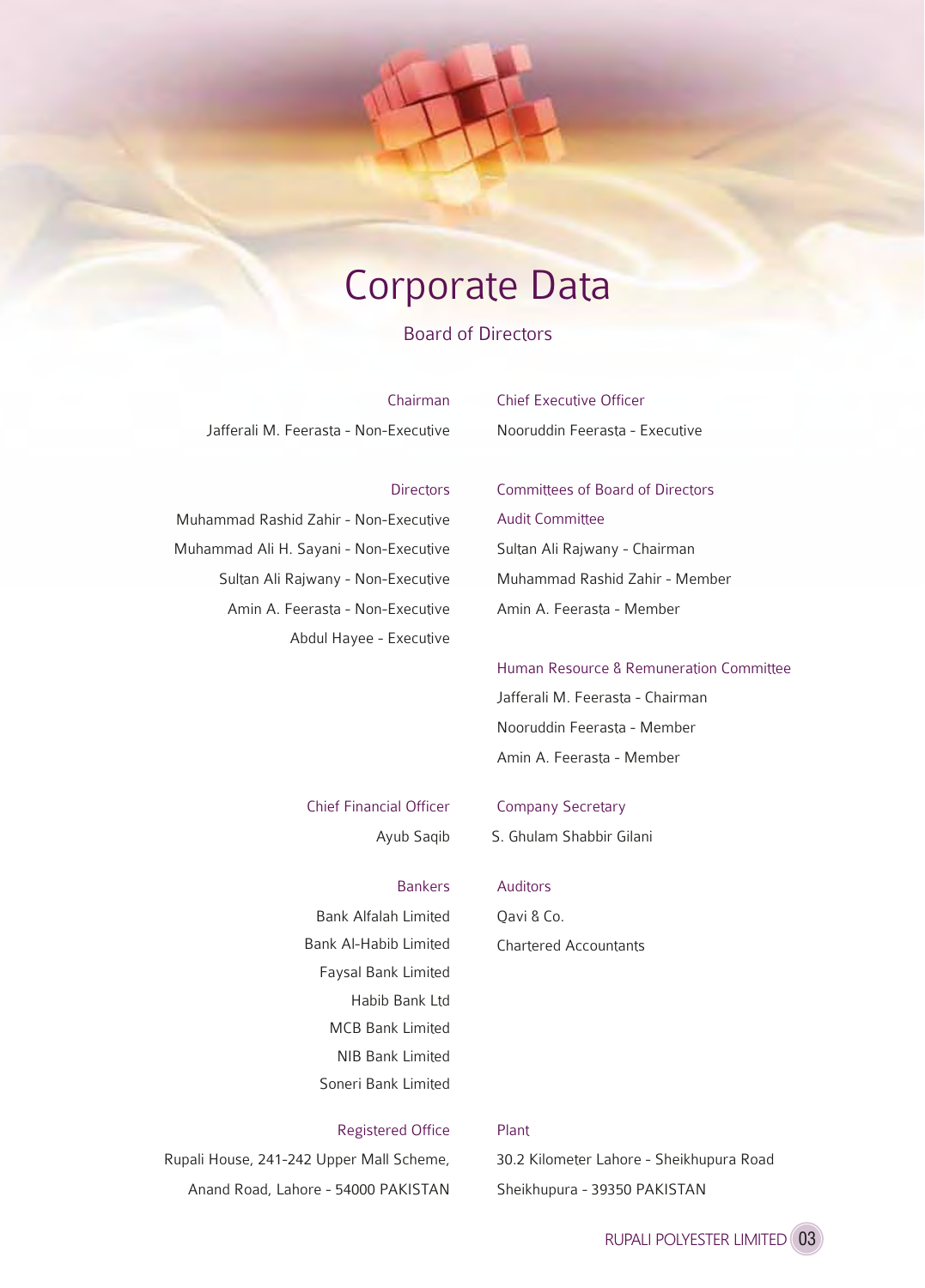# Our Vision

To consistently maintain the Company's leading status of producing high quality products being first preference of our customers. Also to maintain the standards of performance excellence with long term plans of expansion and diversification.

04 RUPALI POLYESTER LIMITED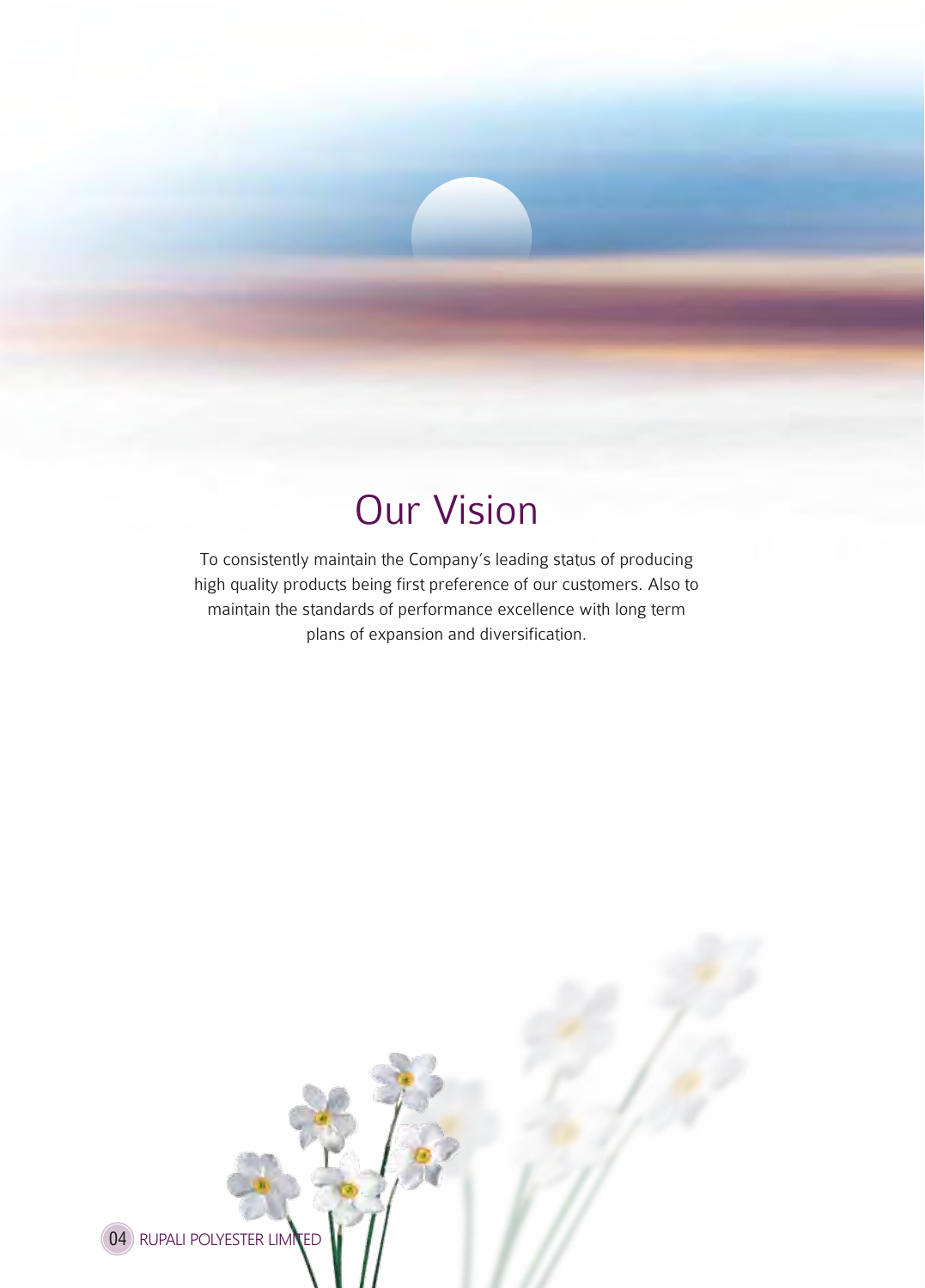# Our Mission

To develop the Company on sound technical and financial footings with better productivity, excellence in quality and operational efficiencies at lower operating costs by utilizing blend of high professionalism.

To accomplish targeted results through increased earnings for maximum benefit to the Company stakeholders.

To be an equal opportunity employer taking utmost care of the employees for their career progression with better reward and recognition of their abilities and performance.

To fulfill general obligations towards the society, particularly safety, security and other environmental protections.

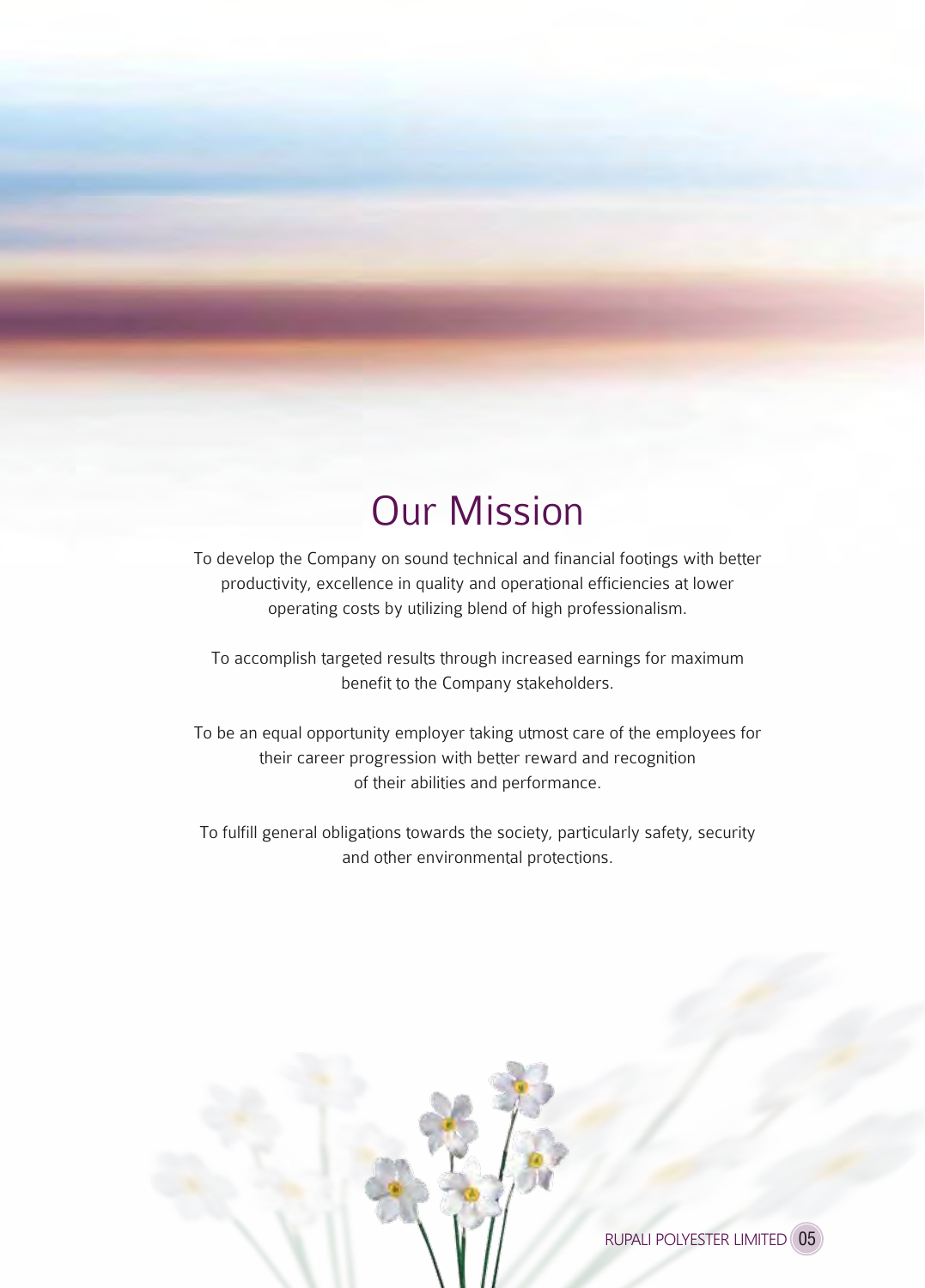# Our Core Values

- An Organization with well disciplined and professionally managed operational and administrative functions
- Pioneering status in Polyester Fiber manufacturing
- High quality manufacturing standards
- Our products enjoy first preference of downstream users
- Performance excellence in all areas of operations
- Integrity in all our dealings based on commitments
- Very sound internal controls and highly disciplined financial management
- An excellent image and repute amongst corporate sector of the country and worldwide recognition
- **Contract** High importance to stakeholders with historical background of dividend payouts to shareholders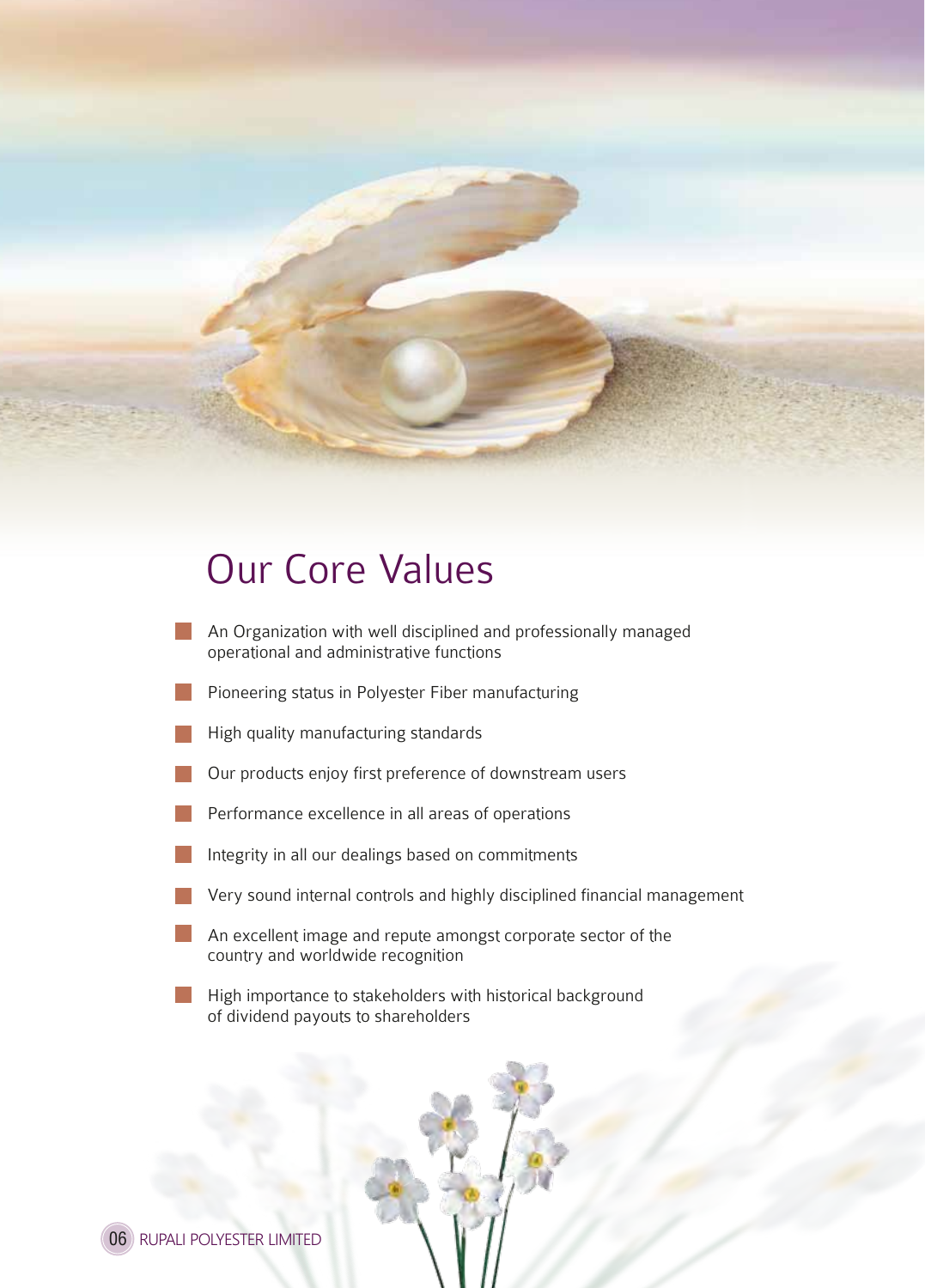ANNUAL REPORT 2014 **Rupali** 



## Company Profile

RUPALI POLYESTER LIMITED was incorporated at Karachi in May 1980 as a Public Limited Company and is listed on all stock exchanges of Pakistan. It owns and operates composite facilities to manufacture Polyester Staple Fiber and Polyester Filament Yarn. It produces quality products by using latest technology and best quality of raw materials. The Company has the privilege of being one of the pioneers in Pakistan for manufacture of Staple Fiber of highest quality. Since its inception, the Company has been growing steadily through expansion and diversified operations. The assets of the Company have increased to Rs. 4,055 million from the initial capital outlay of Rs.150 million.

The Company has a Polymerization Unit with a capacity of 105 metric tons per day, Polyester Filament Yarn capacity of 30 metric tons per day and a Polyester Staple Fiber capacity of 65 metric tons per day. The various products of Rupali are in fact import substitution as these were previously imported from Japan, Indonesia, Taiwan and Korea. Now the Company is importing the basic raw materials only and through value addition is producing the highest quality products locally.

Since inception, the philosophy of the Company's management is to grow on the strength of quality and reliability. To achieve this objective, it is maintaining a well equipped Research & Development Centre for standard maintenance, innovative improvements in its products and achieving economies in production techniques without compromising on standard and quality of products. Products and services offered by the Company are acknowledged by the customers as quality and reliable products and are the first preference of customers.

The Company gives high priority to customers' satisfaction, tries to maintain uninterrupted supply of its products and provides after sales services, technical support for trouble shooting.

AL HAMDO LILLAH, the Company enjoys high prestige and reputation in the business community, banks, financial institutions and customers. It is also amongst major contributors to the national exchequer.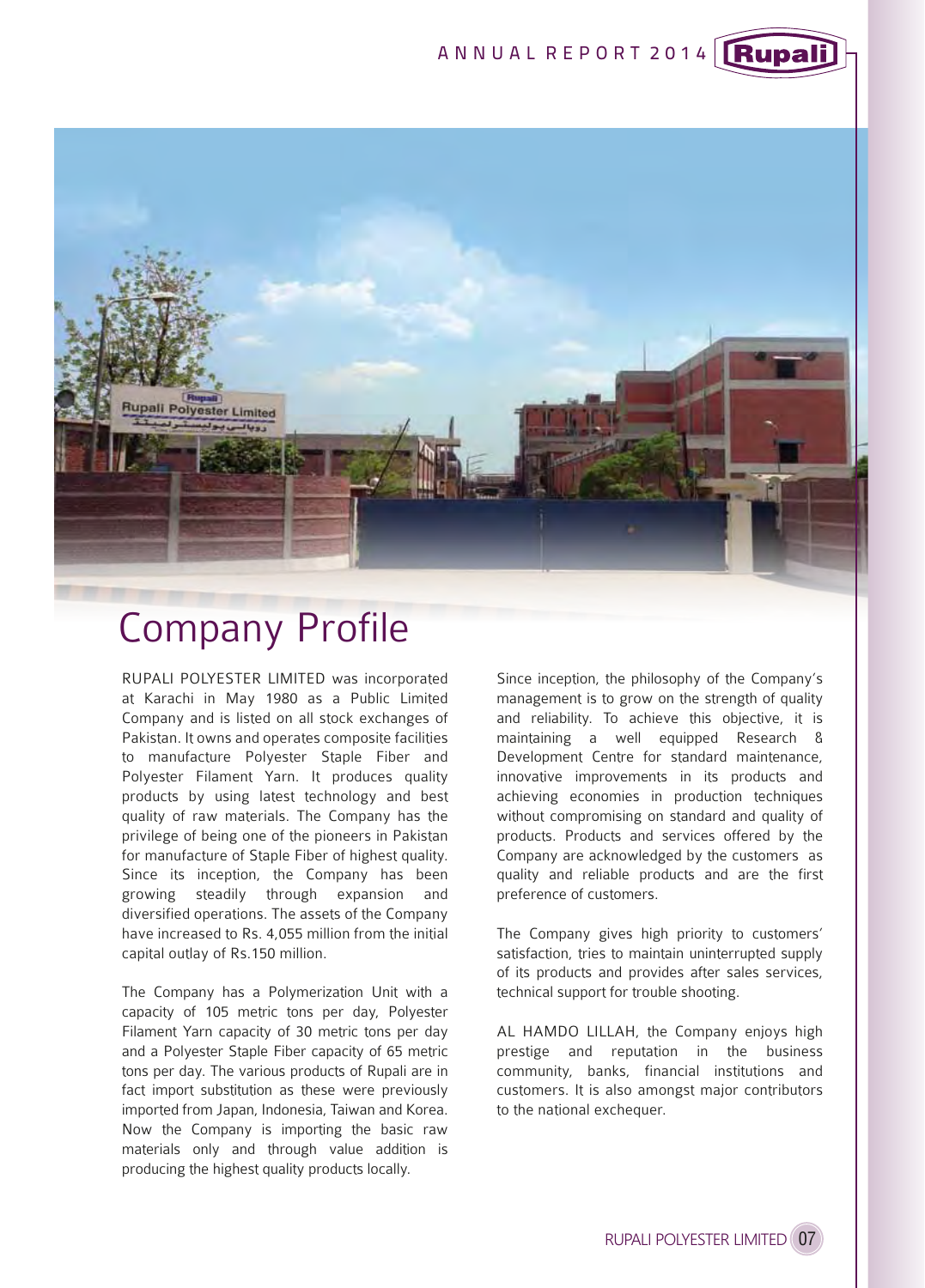## Financial Highlights

|                                               | <b>UOM</b>      | 2014              | 2013       | 2012       |
|-----------------------------------------------|-----------------|-------------------|------------|------------|
| Profit and Loss Account                       |                 |                   |            |            |
| Sales - Net                                   | Rs. in thousand | 5,952,659         | 6,091,802  | 6,390,922  |
| Cost of Goods Sold                            | Rs. in thousand | 6,219,222         | 6,317,322  | 6,175,904  |
| <b>Gross Profit</b>                           | Rs. in thousand | (266, 563)        | (225, 520) | 215,018    |
| Operating profit                              | Rs. in thousand | (361, 421)        | (275, 782) | 125,266    |
| Profit before tax                             | Rs. in thousand | (479, 858)        | (357, 747) | 81,750     |
| Profit after tax                              | Rs. in thousand | (403, 284)        | (436, 600) | 20,939     |
| Income tax - current                          | Rs. in thousand |                   | 30,459     | 63,909     |
| - prior years                                 | Rs. in thousand | (30, 459)         | 565        | (33, 233)  |
| - deferred                                    | Rs. in thousand | (46, 115)         | 47,829     | 30,135     |
| <b>Dividend</b>                               |                 |                   |            |            |
| Cash dividend                                 | Rs. in thousand | $\qquad \qquad -$ |            | 34,068     |
| Cash dividend rate                            | Percentage      | ÷                 |            | 10         |
| <b>Balance Sheet</b>                          |                 |                   |            |            |
| Share capital                                 | Rs. in thousand | 340,685           | 340,685    | 340,685    |
| Reserves                                      | Rs. in thousand | 1,735,615         | 1,735,615  | 1,735,615  |
| Unappropriated profit                         | Rs. in thousand | (613, 511)        | (210, 227) | 259,657    |
| Shareholders equity                           | Rs. in thousand | 1,462,789         | 1,866,073  | 2,335,957  |
| No. of ordinary shares                        | Numbers         | 34,068,514        | 34,068,514 | 34,068,514 |
| Non-current liabilities                       | Rs. in thousand | 516,553           | 411,166    | 365,068    |
| <b>Current liabilities</b>                    | Rs. in thousand | 2,075,711         | 1,393,461  | 1,400,079  |
| Property, Plant and Equipment                 | Rs. in thousand | 1,630,402         | 1,578,010  | 1,311,704  |
| Capital work-in-progress                      | Rs. in thousand | 98,324            | 37,110     | 226,909    |
| Long term investments/loans/deposits          | Rs. in thousand | 4,361             | 4,281      | 4,281      |
| Current assets                                | Rs. in thousand | 2,420,290         | 2,088,409  | 2,558,210  |
| Net current assets                            | Rs. in thousand | 344,579           | 694,948    | 1,158,131  |
| <b>Total liabilities</b>                      | Rs. in thousand | 4,055,053         | 3,670,700  | 4,101,104  |
| <b>Total Assets</b>                           | Rs. in thousand | 4,055,053         | 3,670,700  | 4,101,104  |
| <b>Ratios Analysis</b>                        |                 |                   |            |            |
| Gross profit                                  | Percentage      | (4.47)            | (3.70)     | 3.36       |
| Net profit                                    | Percentage      | (6.77)            | (7.17)     | 0.33       |
| Inventory turnover                            | Times           | $\overline{7}$    | 6          | 4          |
| Cash dividend per share                       | Rupees          |                   |            | 1.00       |
| Debt : equity ratio                           |                 | 9:91              | 0:100      | 0:100      |
| Break-up value per share                      | Rupees          | 42.94             | 54.77      | 68.40      |
| Market value per share at the end of the year | Rupees          | 17.10             | 23.30      | 25.66      |
| Production volume                             |                 |                   |            |            |
| Production capacity                           | M. Tons         | 22,100            | 22,100     | 22,100     |
| Production achieved                           | M. Tons         | 28,491            | 30,855     | 34,957     |
| Capacity utilization                          | Percentage      | 129               | 140        | 158        |
| Employees                                     | Numbers         | 968               | 1,001      | 1,238      |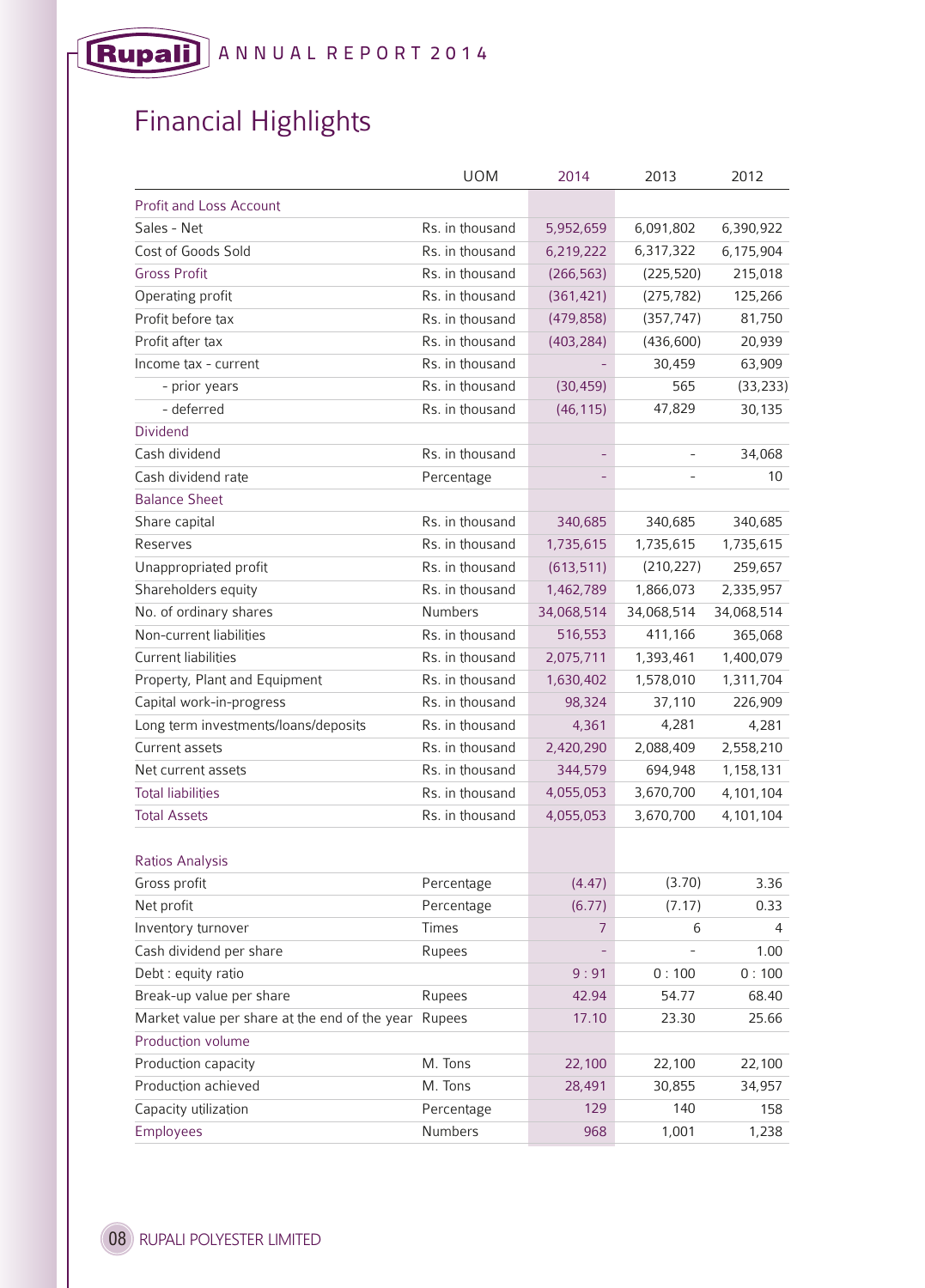A N N U A L R E P O R T 2014 **Rupali** 



| 2011       | 2010       | 2009       | 2008       | 2007       |
|------------|------------|------------|------------|------------|
|            |            |            |            |            |
| 6,455,848  | 4,774,324  | 4,237,268  | 4,224,019  | 4,115,381  |
| 5,804,892  | 4,301,276  | 3,937,467  | 3,965,886  | 3,910,332  |
| 650,956    | 473,048    | 299,801    | 258,133    | 205,049    |
| 515,795    | 288,930    | 264,307    | 229,752    | 167,705    |
| 503,881    | 286,005    | 261,092    | 227,539    | 165,044    |
| 332,262    | 207,802    | 196,632    | 171,023    | 103,038    |
| 116.219    | 107,860    | 90,972     | 56,428     | 19,879     |
| (3,230)    | (22, 197)  | (4,210)    | (52,002)   |            |
| 58,630     | (7, 460)   | (22, 302)  | 52,090     | 42,127     |
|            |            |            |            |            |
| 187,377    | 136,274    | 136,274    | 102,206    | 85,171     |
| 55         | 40         | 40         | 30         | 25         |
|            |            |            |            |            |
| 340,685    | 340,685    | 340,685    | 340,685    | 340,685    |
| 1,735,615  | 1,735,615  | 1,735,615  | 1,495,615  | 1,495,615  |
| 420,502    | 224,514    | 152,986    | 298,560    | 212,708    |
| 2,496,802  | 2,300,814  | 2,229,286  | 2,134,860  | 2,049,008  |
| 34,068,514 | 34,068,514 | 34,068,514 | 34,068,514 | 34,068,514 |
| 329,253    | 261,634    | 263,293    | 279,678    | 219,965    |
| 1,146,577  | 240,394    | 230,032    | 516,869    | 457,856    |
| 1,192,889  | 907,586    | 969,334    | 986,262    | 847,485    |
| 26,998     | 300,143    | 2,845      | 6,271      | 96,470     |
| 4,281      | 36,334     | 140,984    | 133,427    | 124,606    |
| 2,748,464  | 1,558,779  | 1,609,448  | 1,805,447  | 1,658,268  |
| 1,601,887  | 1,318,385  | 1,379,416  | 1,288,578  | 1,200,412  |
| 3,972,632  | 2,802,842  | 2,722,611  | 2,931,407  | 2,726,829  |
| 3,972,632  | 2,802,842  | 2,722,611  | 2,931,407  | 2,726,829  |
|            |            |            |            |            |
| 10.08      | 9.91       | 7.08       | 6.11       | 4.98       |
| 5.15       | 4.35       | 4.64       | 4.05       | 2.50       |
| 4          | 7          | 5          | 5          | 5          |
| 5.50       | 4.00       | 4.00       | 3.00       | 2.50       |
| 0:100      | 0:100      | 0:100      | 0:100      | 0:100      |
| 73.29      | 67.53      | 65.44      | 62.66      | 60.14      |
| 41.50      | 33.00      | 29.45      | 42.00      | 42.50      |
|            |            |            |            |            |
| 22,100     | 22,100     | 22,100     | 22,100     | 22,100     |
| 35,250     | 33,991     | 34,318     | 35,072     | 36,334     |
| 160        | 154        | 155        | 159        | 164        |
| 1,239      | 1,186      | 1,249      | 1,288      | 1,256      |

00000000000000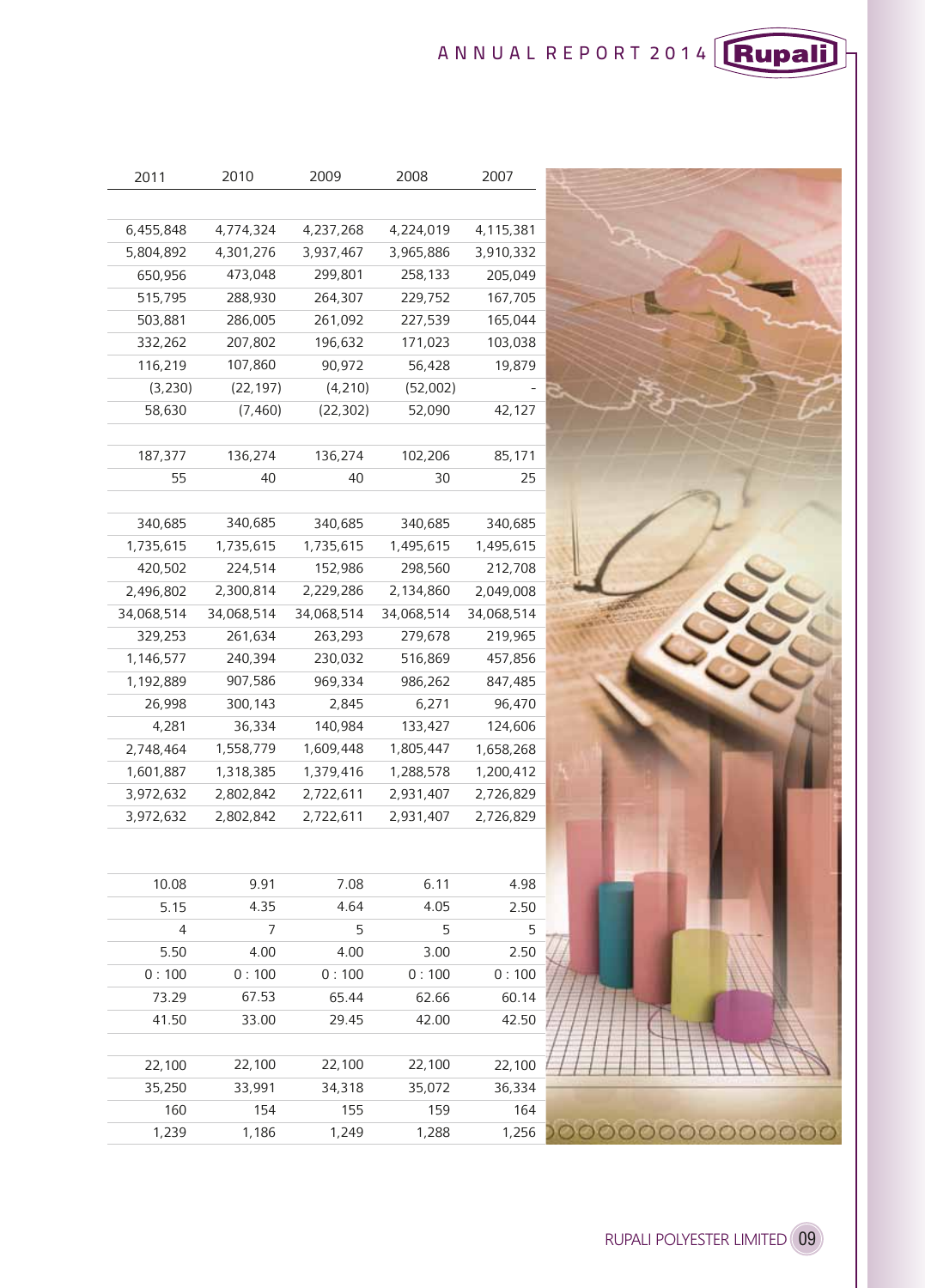## Graphical Presentation







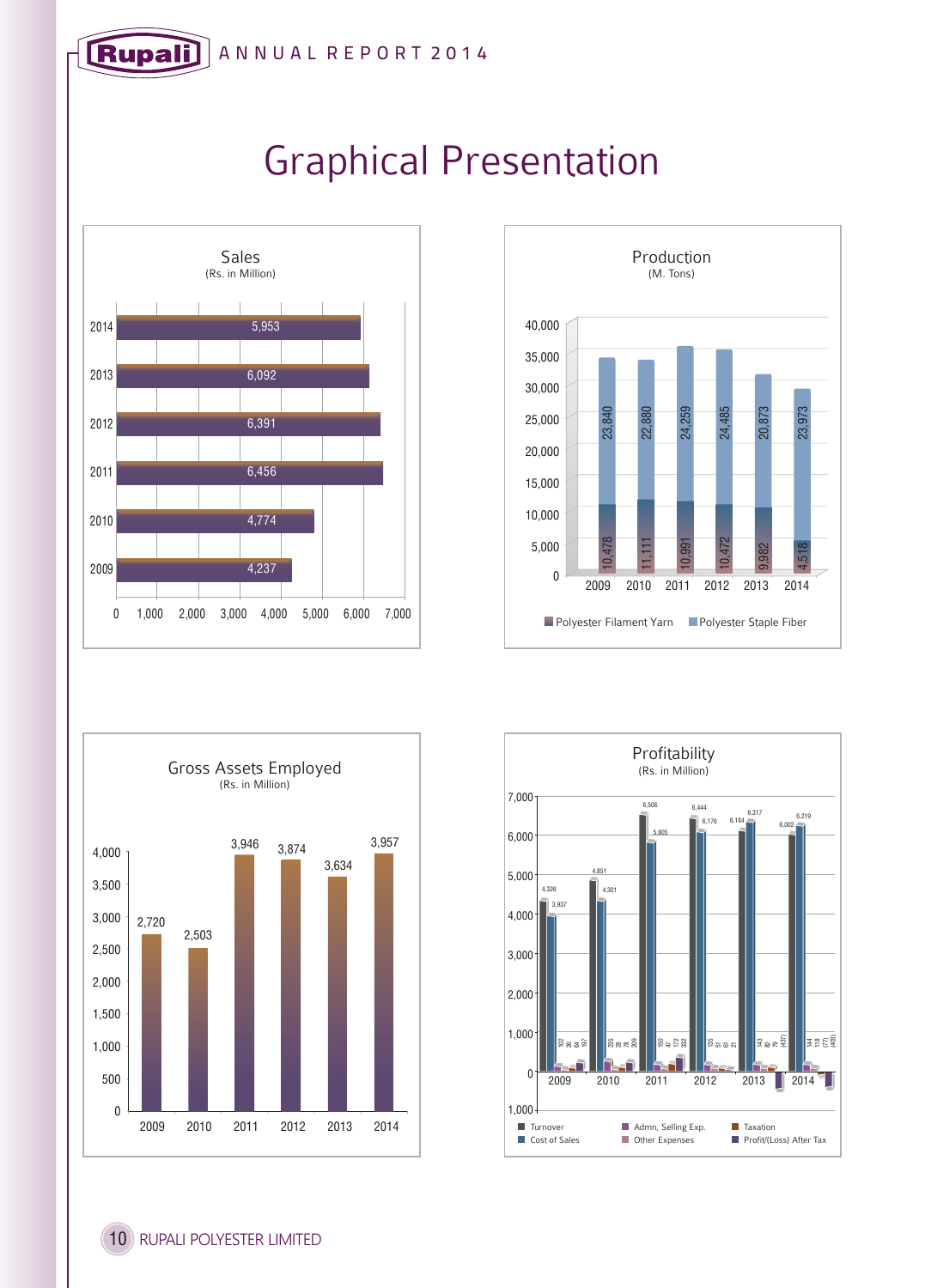







RUPALI POLYESTER LIMITED (11)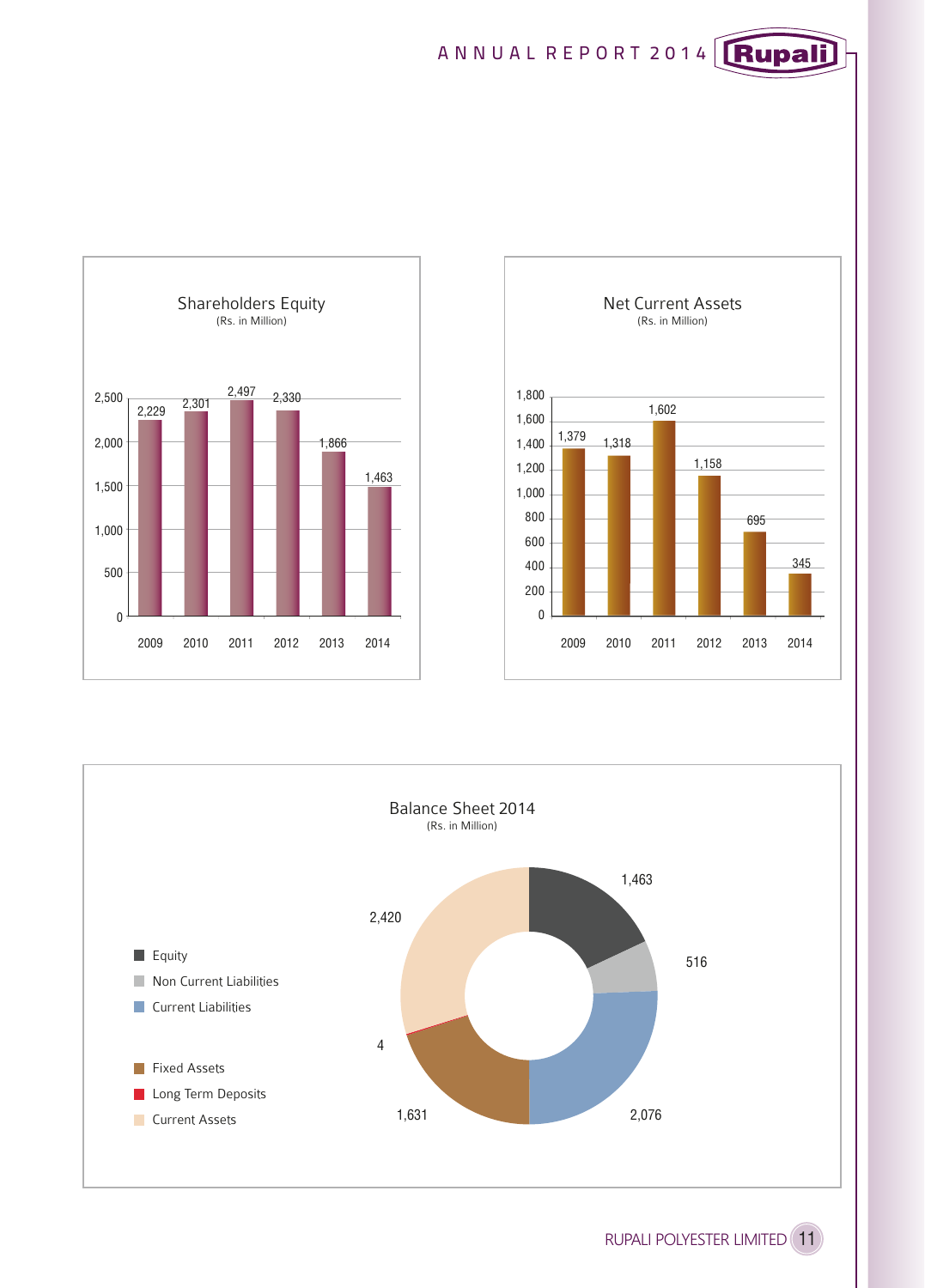

Loss before taxation (479,858) Taxation 76,574 Loss after taxation (403,284)

Earnings per share – Basic and Diluted (11.84)

## Directors' Report to the Shareholders

On behalf of the Board of Directors of the Company, I am pleased to welcome you to the thirty-fourth annual general meeting and present the Annual Report and the audited financial statements of the Company for the year ended 30 June 2014 together with the Auditors' report.



#### **Overview**

The financial year 2014 was very challenging but the Company sustained its resilience. Manufacturing cost went up and gross margins were squeezed further. This situation was caused mainly by energy shortages and non-responsiveness of Polyester Filament Yarn (PFY) prices to increase in manufacturing cost and lower demand by downstream users due to influx of cheaper Yarn from China and India. As a result, sales revenue of PFY dropped both in quantitative and monetary terms causing negative results and huge losses. The situation was made worst by a fall in Polyester Staple Fiber (PSF) prices due to stiff competition in the market.

Rupees

Rupees in thousand

In Punjab, wide-spread energy shortages are a major problem for the producing units to maintain their operations at optimal levels. The supplies of electricity and gas were far less than demand exposing the textile units to great hardship in keeping their production schedules intact. The public utilities have failed to rise to the occasion. It is due to their inability to supply enough energy that textile exports have lagged and GSP Plus facility could not be fully availed.

During the year appreciation of Pak Rupee against US dollar not only hampered export competitiveness but also provided additional incentive to importers of Yarn and Fabric causing serious jeopardy to local Yarn sale and consumption in downstream textile units.

The Gas Infrastructure Development Cess (GIDC) has been abnormally increased in the Finance Act 2014-15 thus overburdening the industrial units. High gas tariff is relatively much higher than the neighboring countries. It will cripple the entire industry. The rate for general industry has been increased from Rs.100/MMBTU to Rs.150/MMBTU, which would cause heavy escalation in cost.

The electricity woes have hit the industry hard. The unabated electricity and gas load shedding has jeopardized the production capacities of textile units in Punjab. It is deplorable that energy supply to the industry has not been

Financial Results: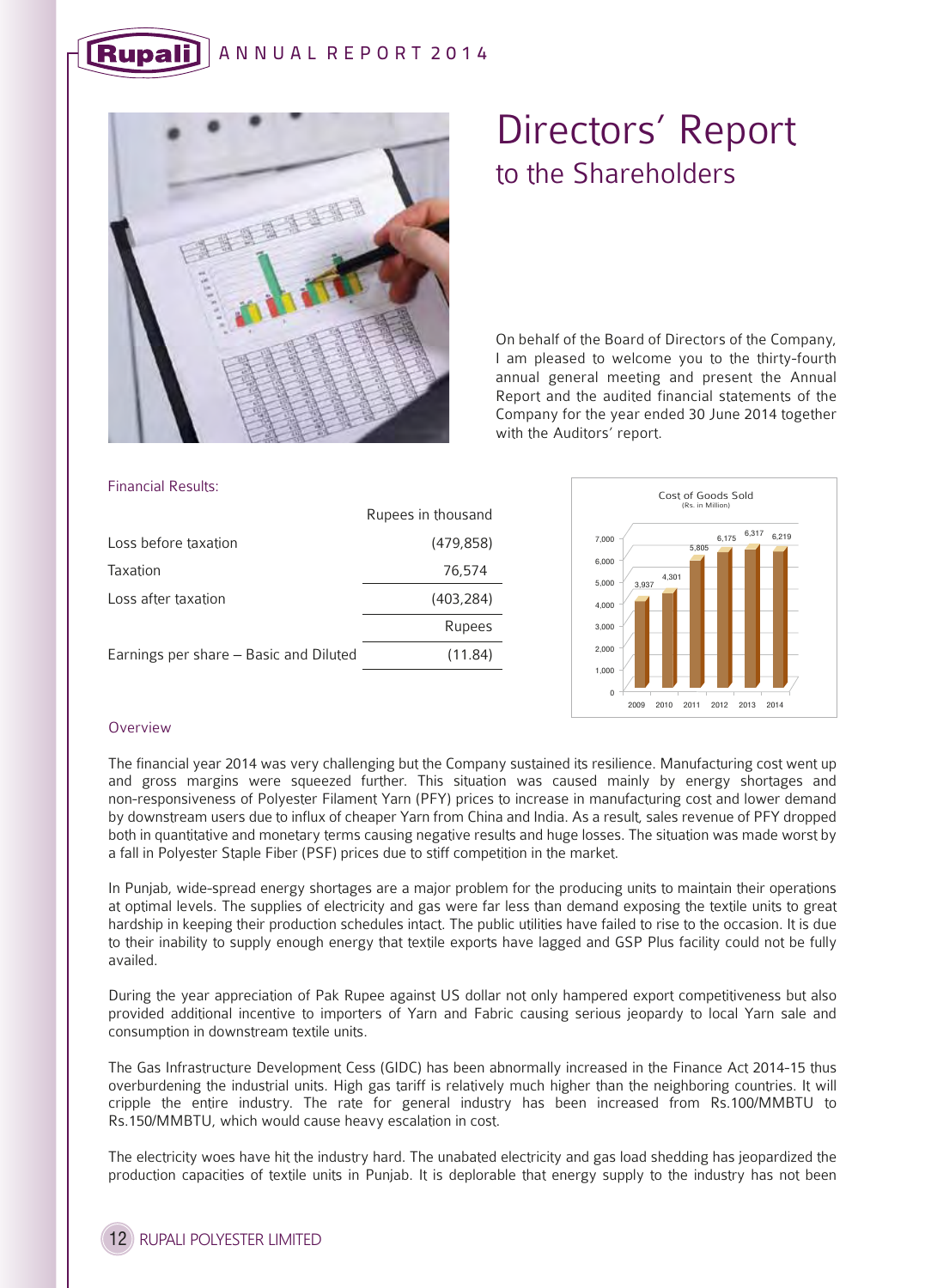ANNUAL REPORT 2014 **Rupal** 



prioritized resulting in closure of a significant segment of this vital industry. The electricity load shedding was merely four hours a day in 2011 against 10 hours a day in 2014. The gas load shedding was only seven hours a day in 2011 which has jumped to 16 hours a day in 2014. Textile industry is the mainstay of Pakistan's economy and apart from its major contribution to manufacturing, GDP and exports, millions of work force is directly and indirectly connected with this industry. The Punjab-based industry is being discriminated. Textile sector's operations are in limbo. There has been no acceptable improvement towards protecting the local industry. The concerned quarters should address the structural problems plaguing the economy.

In a bid to explore alternate energy-efficient ways we have installed imported coal fired steam boilers to replace existing boilers. These coal fired steam boilers have become operational this year which have reduced the steam cost considerably. We are further planning to convert our present heating plant based on furnace oil to coal. It is hoped that this investment will contribute in reducing our production cost.

The raw material prices during the year 2014 remained erratic. The MEG price which in July 2013 was US\$1,020 per M.Ton showed a soaring trend till April 2014 when it declined to US\$975 per M.Ton and in June 2014 it was US\$985 per M.Ton. The price of PTA in July 2013 was US\$1,110 per M.Ton which was softened in March 2014 to US\$940 but again rose to US\$1,025 in June 2014.

The Company posted a gross loss of Rs.266.563 million as against Rs.225.520 million in 2013. Operating loss grew to Rs.361.421 million from Rs.275.782 million in the last year owing to inflationary pressure. Other income also decreased to Rs.48.887 million from Rs.92.368 million in 2013. Before tax loss rose to Rs.479.858 million from Rs.357.747 million in the year 2013 and after tax loss clocked in at Rs.403.284 million compared to Rs.436.600 million in the last year. Finance cost for the year rose in line with KIBOR rates adding extra stress on bottom line. The main reasons for losses are decline in sales and higher input cost led by fuel cost due to severe energy crisis and high prices of raw material i.e. PTA and MEG.

#### Future Outlook

The future of Fiber and Yarn industry is co-related with the activity in downstream textile chain which is damaged by the energy and other issues. Dumping of PSF from China is extensively injurious to local PSF industry. We had filed an application with the National Tariff Commission (NTC) for imposing anti-dumping duty on PSF dumped from China which is still pending

with NTC. This is a matter of high significance, therefore, NTC should consider it on preference basis because any further delay will affect the sustainability of the Polyester Staple Fiber producers.

Recent rains and floods in northern and central Pakistan have devastated the roads and infrastructure particularly in Punjab and its impact on standing crops especially cotton crop as well as the rehabilitation of flood-ravaged population will adversely affect the country's economy. Cotton production may diminish and its price to go up. This may increase the Polyester demand. Besides, political uncertainty during preceding months deepened poverty and exacerbated un-employment in the country.

New taxation structure in the National Budget 2014-15 has increased problems for manufacturing industries. A major budgetary measure to restrict the input tax adjustment only to the extent of goods and services actually used in manufacturing / sales of the taxable activity has created misunderstanding between the FBR and the manufacturers. This regime will give rise to several practical difficulties as seeking input tax adjustment only on goods directly consumed for manufacturing process would be very difficult for the businessmen. Our huge amount of over Rs.137 million is pending with FBR on account of Sales Tax refunds since December 2012 and further delay in these refunds is also adding to cash crunch.

Apart from above concerns, the illegal dumping of Fiber, Yarn and Fabrics in the country has made the local Yarn and Fiber totally uncompetitive and local

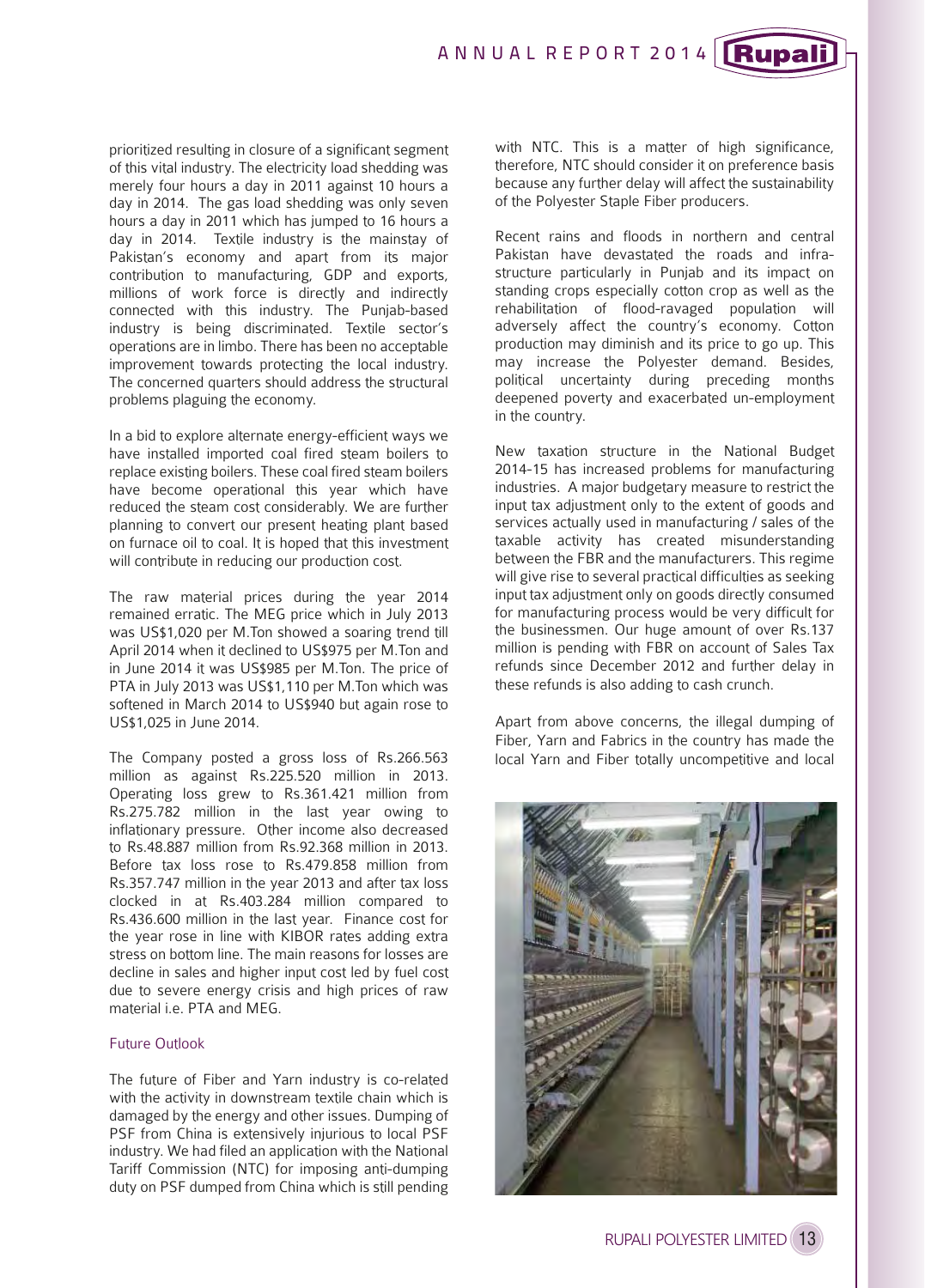

industry is at the brink of total collapse. Energy constraints have halted the industrial wheel and high production cost has affected the competitive edge of textile exports in international market.

Even though the profitability for last 2-3 years has been swallowed, the Company has optimistic BMR and energy related plans for the coming times which will serve as a catalyst for cost savings and earnings of the Company. Rupali's expansion plans and up-gradation projects include refurbishment of production lines and coal-based operations.



The Company is ensuring consistent production of excellent quality products through vigorous technological development and innovative efforts. However, lingering power crises still remain a concerning factor for the Company and might result in further shrinking of margins. The Management is determined in arresting the energy-related cost factors exploring the best and optimally workable solutions. Efforts are also being made to explore new customer base by emphasizing market as well as product development.

#### Board of Directors

Since election held in 2012, there was no change in composition of the Board of Directors of the Company.

#### Auditors

The present auditors M/s. Qavi & Co., Chartered Accountants retire and being eligible offer themselves for re-appointment.

The Board has received recommendations from its Audit Committee for re-appointment of M/s. Qavi & Co., Chartered Accountants as Auditors of the Company for the year 2014-15.

#### Pattern of Shareholding

A statement showing the pattern of shareholding in the Company as at 30 June 2014 appears on Page 57.

Disclosure Requirements as per Code of Corporate Governance

Good Corporate Governance has always been the focal point of the Board of Directors of the Company. I am happy to report that your Company by the Grace of ALLAH, meets the standard set in the guidelines for good corporate governance and is in compliance with the relevant regulations and following specific statements are being given hereunder:

- The Company has maintained its books of account as per statutory requirements.
- The Company's financial statements fully present state of affairs fairly, its results of operations, cash flows and changes in equity.
- Appropriate accounting policies and applicable International Accounting Standards and International Financial Reporting Standards were applied in preparation of financial statements and accounting estimates are based on reasonable and prudent judgment and any departures there from have been adequately disclosed and explained.
- There is no inconsistency in these policies and no material departure from the best practices of corporate governance is allowed.
- These accounts have been prepared on going concern basis and the Management is satisfied regarding going concern status of the Company.
- The system of internal controls of the Company is significantly sound in design and has been effectively implemented and monitored.
- Plant operations remained normal throughout the year. However, the gas and power shortages disturbed our targeted production and sales schedules. The reasons for decline in operating results have been highlighted and explained.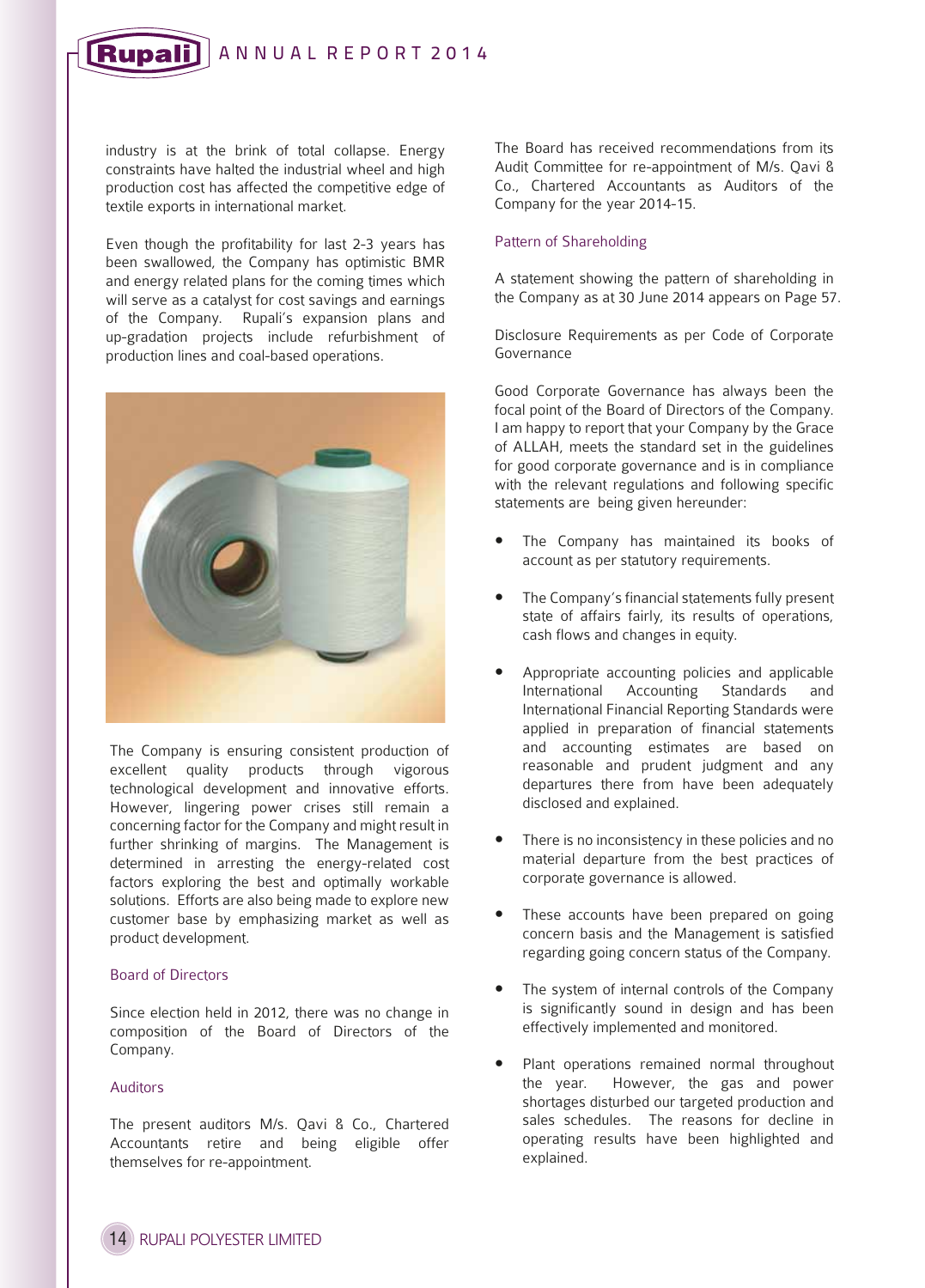ANNUAL REPORT 2014 **Rupali** 



- There is no statutory payment on account of taxes, duties, levies and charges outstanding other than those in normal business related transactions.
- Company is neither in default nor likely to default any loans, short term borrowings or any sort of debt instruments.

#### Investment of Provident Fund

The value of investment in Provident Fund Trust Account inclusive of profit accrued thereon is as under:

#### (Rupees in thousand)

| 30 June 2014 | 30 June 2013 |
|--------------|--------------|
| (Unaudited)  | (Audited)    |
| 24,640       | 23,809       |

#### Audit Committee Meetings and Attendance by each member

Total number of Audit Committee Meetings held during the year under review:

#### Attendance by each Member:

| 1. Mr. Sultan Ali Rajwany    | Chairman | 4 |
|------------------------------|----------|---|
| 2. Mr. Muhammad Rashid Zahir | Member   | 3 |
| 3. Mr. Amin A. Feerasta      | Member   | 4 |

#### H.R and Remuneration Committee Meetings and Attendance by each member

Total number of HR and Remuneration Committee Meetings held during the year under review: 4

#### Attendance by each Member:

| 1. Mr. Jafferali M. Feerasta | Chairman | 4 |
|------------------------------|----------|---|
| 2. Mr. Nooruddin Feerasta    | Member   | 4 |
| 3. Mr. Amin A. Feerasta      | Member   | 4 |

Board Meetings held and Attendance by each **Director** 

Total number of Board Meetings held during the year under review: 4

#### Attendance by each Director:

- 1. Mr. Jafferali M. Feerasta (Non-executive) 4
- 2. Mr. Nooruddin Feerasta (Chief Executive Officer) 4
- 3. Mr. Muhammad Rashid Zahir (Non-executive) 3
- 4. Mr. Muhammad Ali H. Sayani (Non-executive)

4

- 5. Mr. Sultan Ali Rajwany (Independent & Non-executive) 4
- 6. Mr. Amin A. Feerasta (Non-executive) 4 4
- 7. Mr. Abdul Hayee (Executive)

#### Corporate Social Responsibility (CSR)

Your Company gives high priority to its social responsibilities and is committed to the highest standards of corporate behavior. The Company's CSR responsibilities are fulfilled through monetary contributions in the areas of health care, education, environment protection, water and sanitation, child welfare, infrastructure development and other social welfare activities as deemed preferred and surplus funds availability. Our CSR may include the contributions to hospitals and education programs engaged in assisting the under-privileged patients, students and children of various walks of life.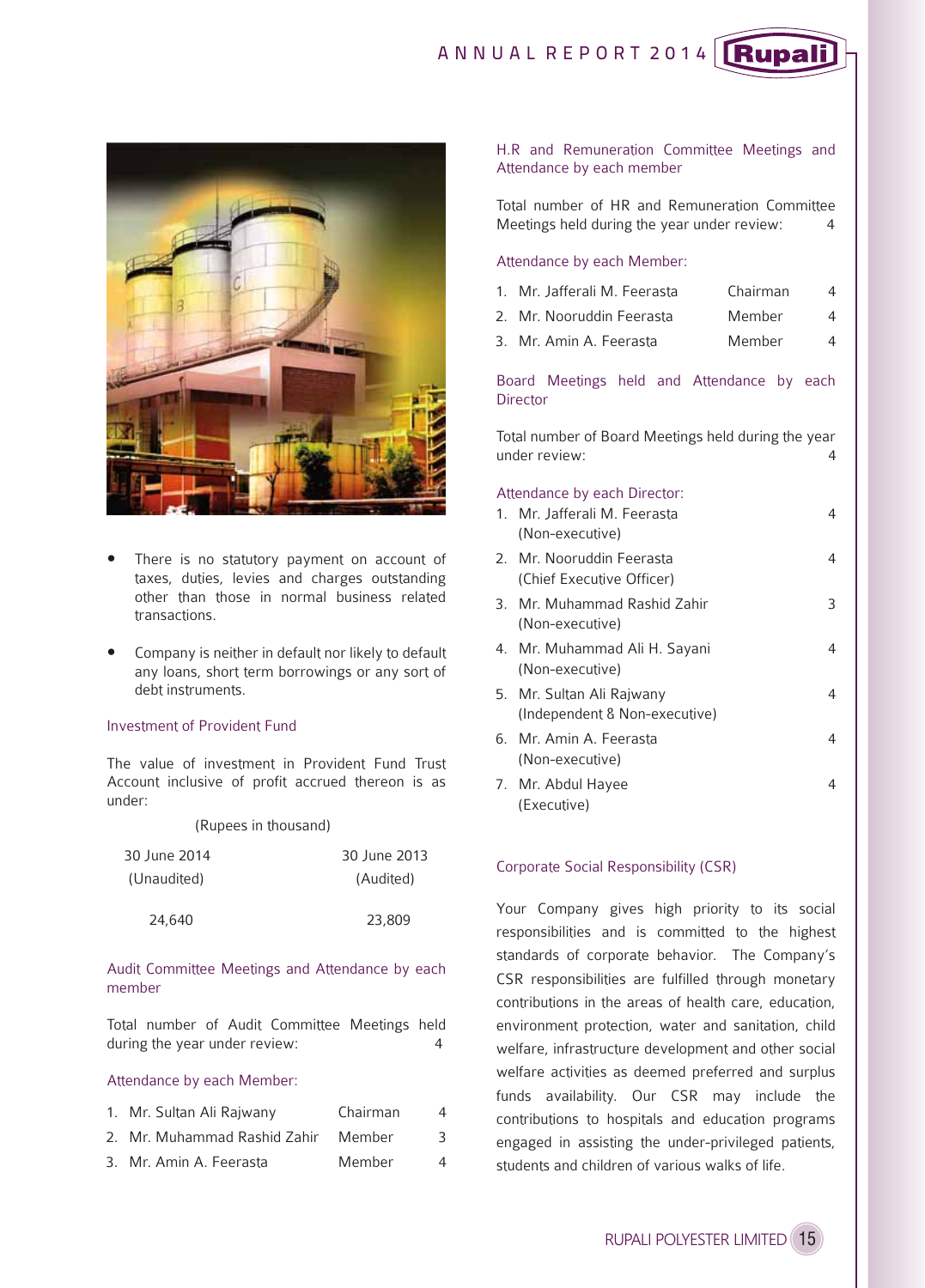#### Health Safety and Environment

The Company is strongly committed towards all aspects of Safety, Health and Environment connected with our business operations.

The Company fully recognizes safety as the key component of operational excellence and gives vital importance to training of employees and contractors to enhance safety awareness and actively incorporate industry best practices in the overall operational set-up.

Our commitment to environment, health and safety is manifested in our operational activities as no major accident was reported in the year 2014.

There was no reportable occupational illness to our employees or contracted manpower in 2014.

#### Labor Management Relations

Like previous years, cordial relations were maintained between the Management and labor during this year and we wish to place on record our appreciation for the dedication and hard work demonstrated by employees at every level for the progress and growth of the Company.

#### Approval of Financial Statements

The financial statements for the year 2014 were approved and authorized for their issuance by the Board of Directors on 27 September 2014.

#### Investment in Associated Company

The shareholders in their last annual general meeting had given approval for an investment upto Rs.200 million in Associated Company namely Rupafil PowerGen (Pvt.) Limited under Section 208 of the Companies Ordinance, 1984 with validity of three years. However, owing to some alternate energyrelated plans, including BMR of in-house power generation facilities and other workable solutions for energy cost control, the Company kept the investment in Associated Company in abeyance and during the year ended 30 June 2014 no funds were released to the Associated Company.

#### A Note of Gratitude

The Directors wish to place on record their appreciation for the cooperation extended by the Ministries of Finance, Industries and Production,



Commerce, Communication and Textile Industry. We also owe our thanks to the Departments of Customs, Central Excise and Government of the Punjab for their cooperation. We appreciate the patronage and confidence placed in the Company by the Development Financial Institutions and commercial banks. We are thankful to our valued customers and expect growing business relationship with them. To our stakeholders we are grateful for their faith in the Company. We greatly value their trust. We also greatly appreciate the continued hard work by the management and staff of the Company.

On behalf of the Board

Jafferali M. Feerasta Chairman

Lahore:

27 September 2014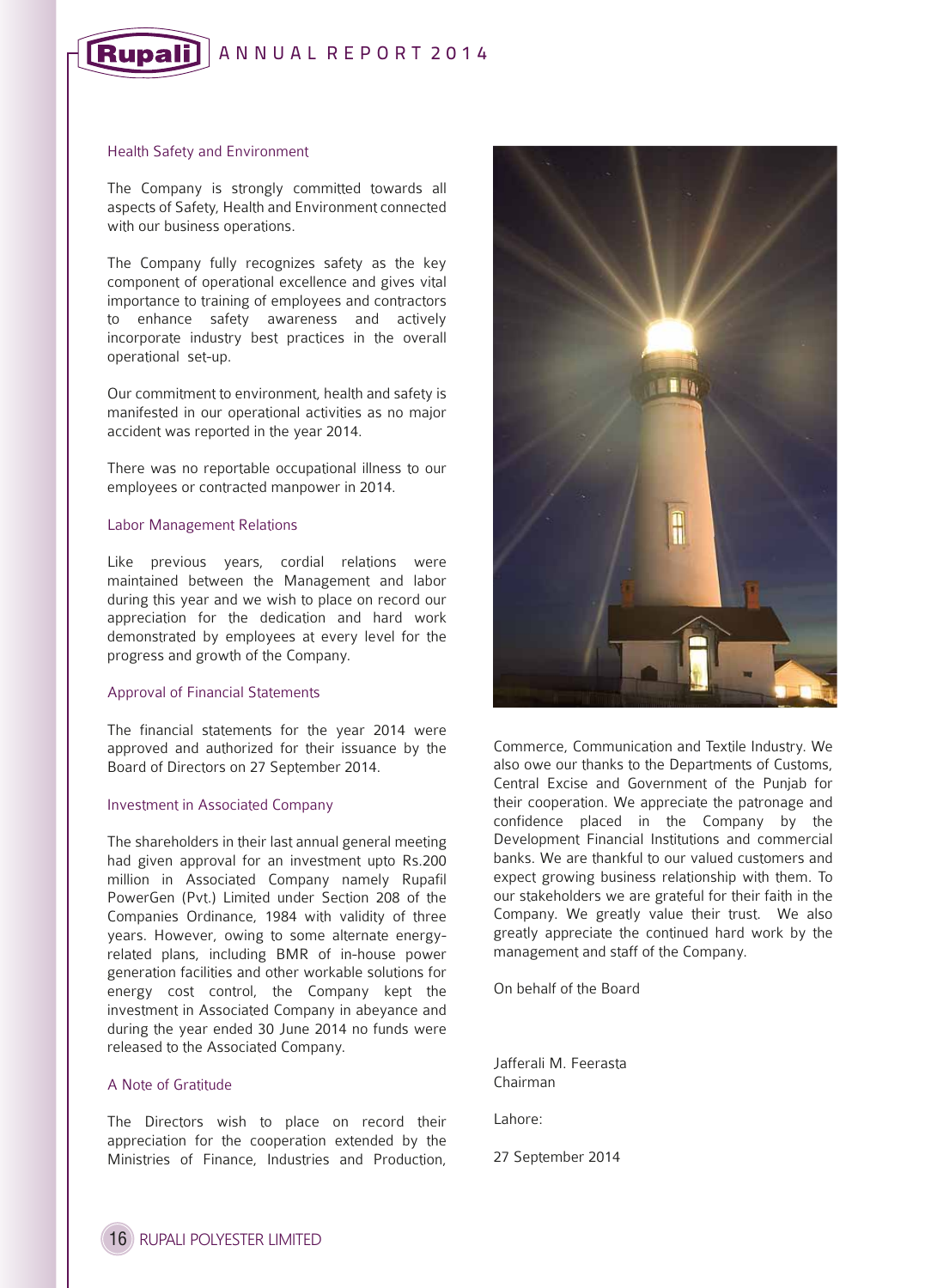

# Notice of Meeting

Notice is hereby given that the Thirty Fourth Annual General Meeting of Rupali Polyester Limited ("the Company") will be held at Rupali House, 241-242 Upper Mall Scheme, Anand Road, Lahore on Friday, 31 October 2014 at 10:00 a.m. to transact the following business:

Ordinary Business:

- 1) To confirm the minutes of Thirty Third Annual General Meeting of the Company held on 31 October 2013.
- 2) To receive, consider and adopt Annual Audited Accounts of the Company together with the Directors and Auditors Reports thereon for the year ended 30 June 2014.
- 3) To appoint Auditors of the Company and to fix their remuneration. The retiring Auditors M/s. Qavi & Co., Chartered Accountants being eligible have offered themselves for reappointment.
- 4) To transact such other ordinary business as may be placed before the meeting with the permission of the Chair.

By order of the Board

S. Ghulam Shabbir Gilani Company Secretary

Lahore

27 September 2014

RUPALI POLYESTER LIMITED (17)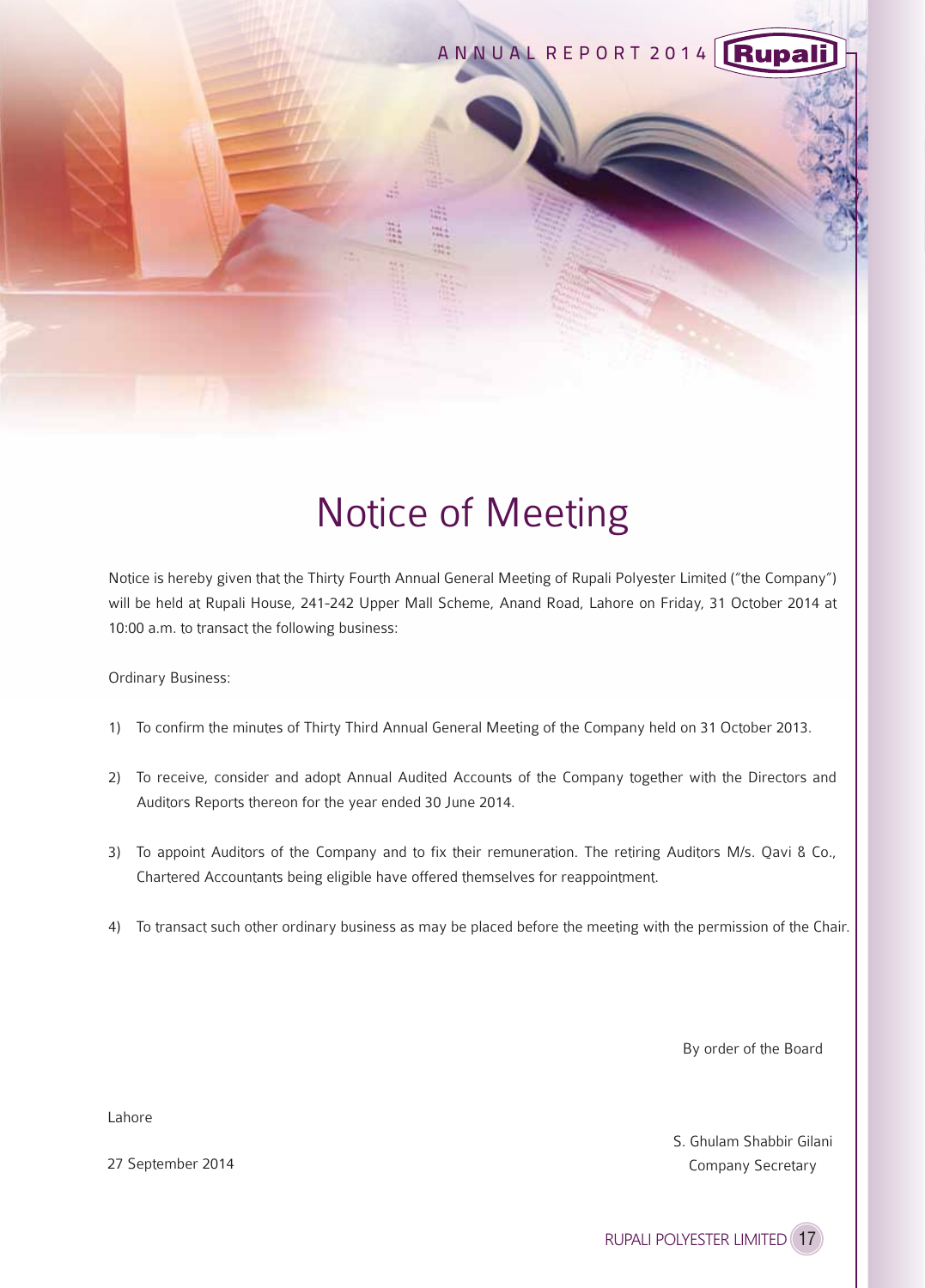Notes:

**Rupali** 

- 1) Share transfer books of the Company will remain closed from 22 October 2014 to 31 October 2014 (both days inclusive).
- 2) A member entitled to attend and vote at this meeting may appoint another member as his or her proxy to attend and vote. Proxies in order to be effective must be received at the registered office of the Company not less than 48 hours before the time of holding the meeting.
- 3) Accountholders/sub-accountholders holding book entry securities of the Company in Central Depository System (CDS) of Central Depository Company of Pakistan Limited (CDC) who wish to attend the Annual General Meeting are requested to please bring their original Computerized National Identity Card (CNIC) or original passport with a photocopy duly attested by their bankers alongwith participant's I.D. number and their account number in CDS for identification purposes.

 In case of corporate entity, the Board of Directors' resolution/power of attorney with specimen signature of the nominee together with the original proxy form duly filled in must be received at the registered office of the Company not less than 48 hours before the time of holding the meeting. The nominees shall produce their original CNIC or original passport at the time of attending the meeting for identification purpose.

4) Submission of copy of CNIC (Mandatory):

 In order to comply with the directives of the Securities and Exchange Commission of Pakistan (SECP) issued from time to time, the shareholders are requested to kindly send photocopy of their CNICs to us immediately at our address "Rupali House, 241-242 Upper Mall Scheme, Anand Road, Lahore-54000 or our Share Registrar M/s. THK Associates (Pvt.) Limited, Ground Floor, State Life Building No. 3, Dr. Ziauddin Ahmed Road, Karachi – 75530". The shareholders who have already provided CNIC number to us need not re-submit it unless the CNIC is expired. Corporate shareholders are requested to provide their National Tax Numbers (NTN).

5) Shareholders are requested to notify any change in their addresses immediately.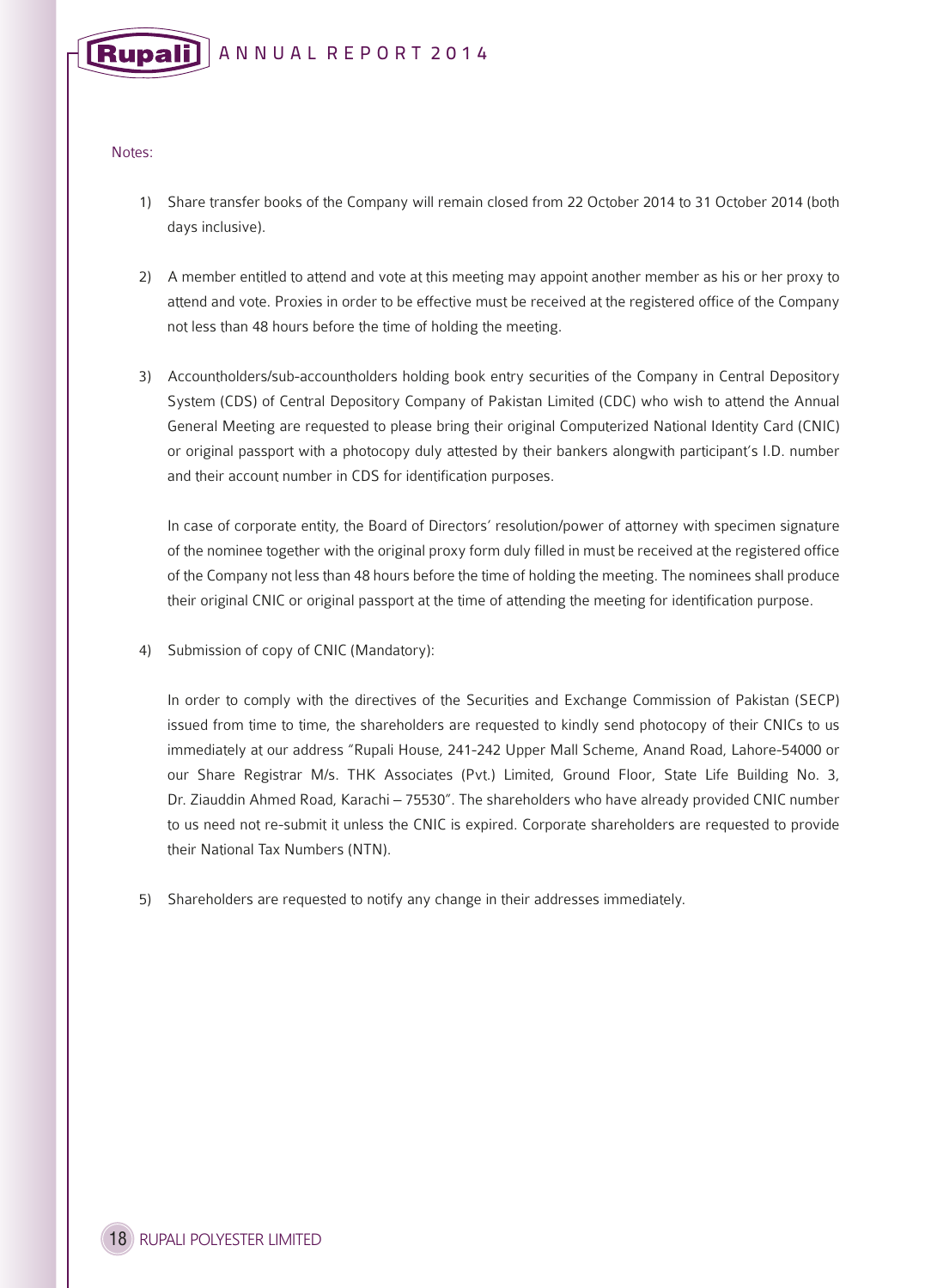ANNUAL REPORT 2014 [Rupal]

## Statement under Rule 4(2) of the Companies (Investment in Associated Companies or Associated Undertakings) Regulations, 2012

Name of the investee Company

Amount of investment made to date

Total Investment Approved

Rupafil PowerGen (Pvt.) Limited

Upto Rupees Two Hundred Million was approved by the members in their meeting held on 31 October 2013 for a period of three (3) years.

NIL

Reason for not having made complete investment so far where resolution required it to be implemented in specified time.

Owing to some alternate energy-related plans, including BMR of in-house power generation facilities and other workable solutions for energy cost control, the Company kept the investment in Associated Company in abeyance and during the year ended 30 June 2014 no funds were released to the Associated Company.

NIL

Material Change in financial statement of associated company or associated undertaking since date of the resolution passed for approval of investment in such company.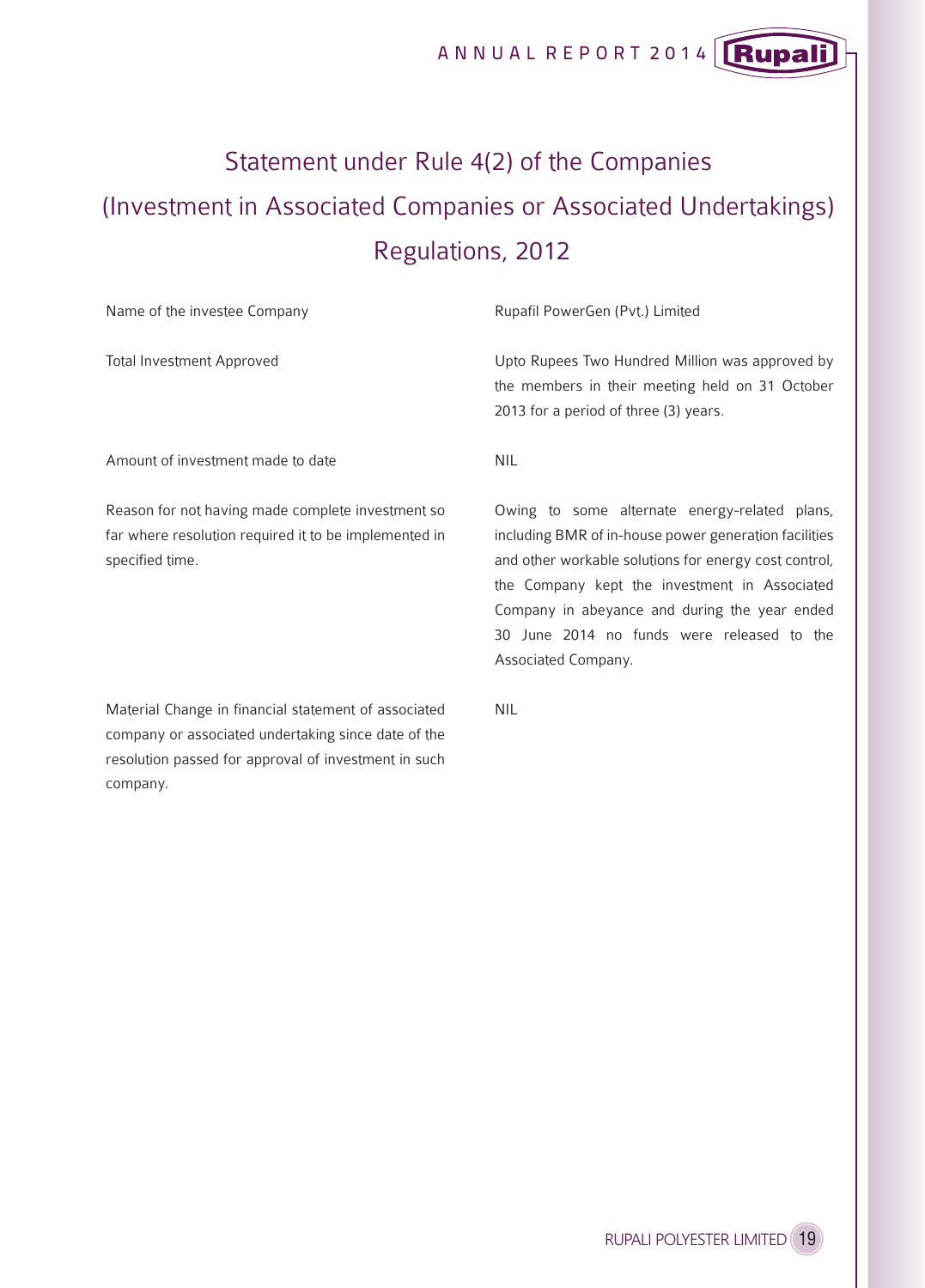Rupali ANNUAL REPORT 2014

### Statement of Compliance with the Code of Corporate Governance

Name of Company - Year Ended Rupali Polyester Limited 30 June 2014

This statement is being presented to comply with the Code of Corporate Governance contained in Regulation No. 35 of listing regulations of Karachi, Lahore and Islamabad Stock Exchanges for the purpose of establishing a framework of good governance, whereby a listed company is managed in compliance with the best practices of corporate governance. The Company has applied the principles contained in the CCG in the following manner:

1. The Company encourages representation of independent non-executive directors and directors representing minority interests on its board of directors. At present the Board includes:

| Category                   | <b>Names</b>                                                                                                 |
|----------------------------|--------------------------------------------------------------------------------------------------------------|
| Independent Directors      | Mr. Sultan Ali Rajwany                                                                                       |
| <b>Executive Directors</b> | Mr. Nooruddin Feerasta<br>Mr. Abdul Hayee                                                                    |
| Non-Executive Directors    | Mr. Jafferali M. Feerasta<br>Mr. Muhammad Rashid Zahir<br>Mr. Muhammad Ali H. Sayani<br>Mr. Amin A. Feerasta |

The independent director meets the criteria of independence under clause i(b) of CCG.

- 2. The directors have confirmed that none of them is serving as a director in more than seven listed companies, including this Company (excluding the listed subsidiaries of listed holding Companies where applicable).
- 3. All the resident directors of the Company are registered as taxpayers and none of them has defaulted in payment of any loan to a banking company, a DFI or an NBFI or, being a member of a stock exchange, has been declared as a defaulter by that stock exchange.
- 4. During the year no casual vacancy occurred on the Board.
- 5. The Company has prepared a "Code of Conduct" and has ensured that appropriate steps have been taken to disseminate it throughout the Company along with its supporting policies and procedures.
- 6. The board has developed a vision/mission statement, overall corporate strategy and significant policies of the Company. A complete record of particulars of significant policies along with the dates on which they were approved or amended has been maintained.
- 7. All the powers of the board have been duly exercised and decisions on material transactions, including appointment and determination of remuneration and terms and conditions of employment of the CEO, other executive and non-executive directors have been taken by the board/shareholders.
- 8. The meetings of the Board were presided over by the Chairman, and in his absence, by a director elected by the board for this purpose and the board met at least once in every quarter. Written notices of the board meetings, along with agenda and working papers, were circulated at least seven days before the meetings. The minutes of the meetings were appropriately recorded and circulated.
- 9. The directors are fully in compliance with the provision with regard to their training programs.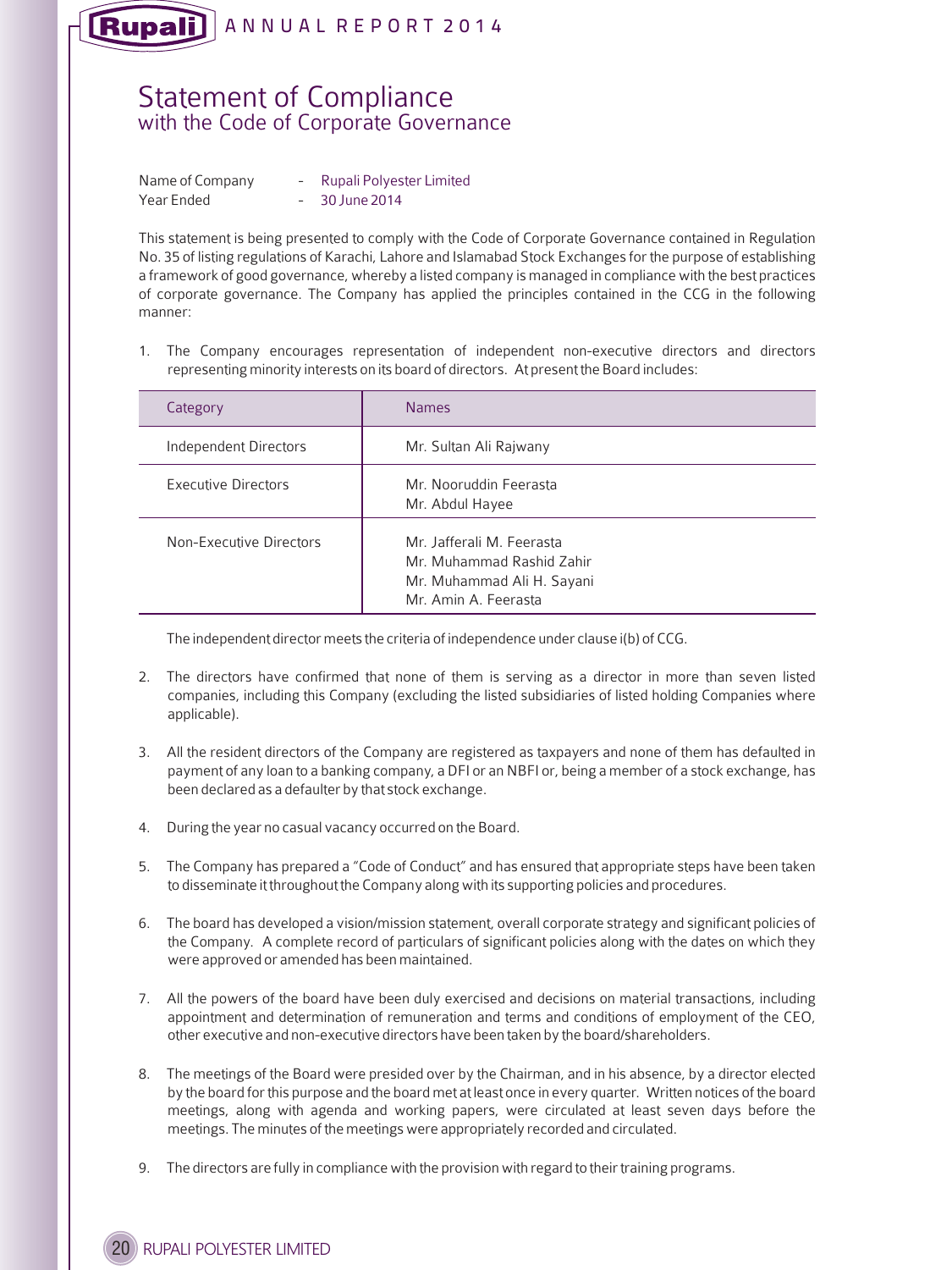ANNUAL REPORT 2014 **Rupa** 

- 10. The board has approved appointment of CFO, Company Secretary and Head of Internal Audit, including their remuneration and terms and conditions of employment.
- 11. The directors' report for this year has been prepared in compliance with the requirements of the CCG and fully describes the salient matters required to be disclosed.
- 12. The financial statements of the Company were duly endorsed by the CEO and CFO before approval of the board.
- 13. The directors, CEO and executives do not hold any interest in the shares of the Company other than that disclosed in the pattern of shareholding.
- 14. The Company has complied with all the corporate and financial reporting requirements of the CCG.
- 15. The board has formed an audit committee. It comprises 3 members, all of whom are non-executive directors and the Chairman of the committee is an independent director.
- 16. The meetings of the audit committee were held at least once every quarter prior to approval of interim and final results of the Company and as required by the CCG. The terms of reference of the committee have been formed and advised to the committee for compliance.
- 17. The board has formed an HR and Remuneration Committee. It comprises 3 members, majority of whom are non-executive directors and the Chairman of the committee is a non-executive director.
- 18. The board has set-up an effective internal audit function.
- 19. The statutory auditors of the Company have confirmed that they have been given a satisfactory rating under the quality control review program of the ICAP, that they or any of the partners of the firm, their spouses and minor children do not hold shares of the Company and that the firm and all its partners are in compliance with International Federation of Accountants (IFAC) guidelines on code of ethics as adopted by the ICAP.
- 20. The statutory auditors or the persons associated with them have not been appointed to provide other services except in accordance with the listing regulations and the auditors have confirmed that they have observed IFAC guidelines in this regard.
- 21. The 'closed period', prior to the announcement of interim/final results, and business decisions, which may materially affect the market price of Company's securities, was determined and intimated to directors, employees and stock exchanges.
- 22. Material/price sensitive information has been disseminated among all market participants at once through stock exchanges.
- 23. The board evaluation is being implemented.
- 24. We confirm that all other material principles enshrined in the CCG have been complied with.

For and on behalf of the Board of Directors

Nooruddin Feerasta Chief Executive Officer

Lahore:

27 September 2014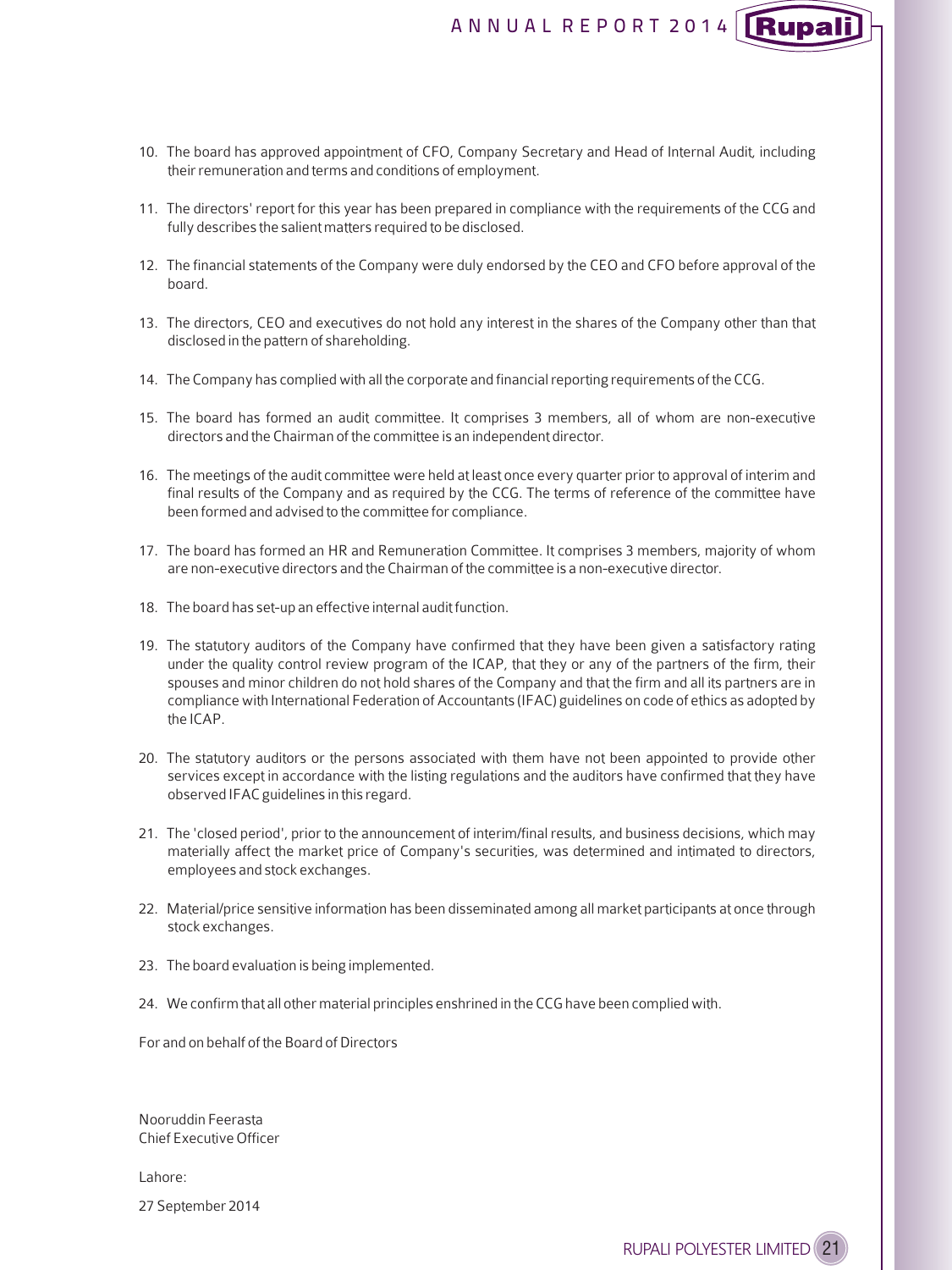**Rupali** ANNUAL REPORT 2014

### Review Report to the Members on Statement of Compliance with the Best Practices of the Code of Corporate Governance

We have reviewed the Statement of Compliance with the best practices contained in the Code of Corporate Governance for the year ended 30 June 2014 prepared by the Board of Directors of RUPALI POLYESTER LIMITED ("the Company") to comply with the Listing Regulations of the Karachi, Lahore & Islamabad Stock Exchanges, where the Company is listed.

The responsibility for compliance with the Code of Corporate Governance is that of the Board of Directors of the Company. Our responsibility is to review, to the extent where such compliance can be objectively verified, whether the Statement of Compliance reflects the status of the Company's compliance with the provisions of the Code of Corporate Governance and report if it does not. A review is limited primarily to inquiries of the Company personnel and review of various documents prepared by the Company to comply with the Code.

As part of our audit of financial statements, we are required to obtain an understanding of the accounting and internal control systems sufficient to plan the audit and develop an effective audit approach. We are not required to consider whether the Board's statement on internal control covers all risks and controls, or to form an opinion on the effectiveness of such internal controls, the Company's corporate governance procedures and risks.

Further, Listing Regulation No. 35 of the Karachi, Lahore and Islamabad Stock Exchanges requires the Company to place before the board of directors for their consideration and approval its related party transactions distinguishing between transactions carried out on terms equivalent to those that prevail in arm's length transactions and transactions which are not executed at arm's length price recording proper justification for using such alternate pricing mechanism. Further, all such transactions are also required to be separately placed before the audit committee. We are only required and have ensured compliance of requirement to the extent of approval of related party transactions by the board of directors and placement of such transactions before the audit committee. We have not carried out any procedures to determine whether the related party transactions were undertaken at arm's length price or not.

Based on our review, nothing has come to our attention which causes us to believe that the Statement of Compliance does not appropriately reflect the Company's compliance, in all material respects, with the best practices contained in the Code of Corporate Governance as applicable to the Company for the year ended 30 June 2014.

Lahore: Qavi & Co. Chartered Accountants 27 September 2014 Engagement partner: Ghulam Abbas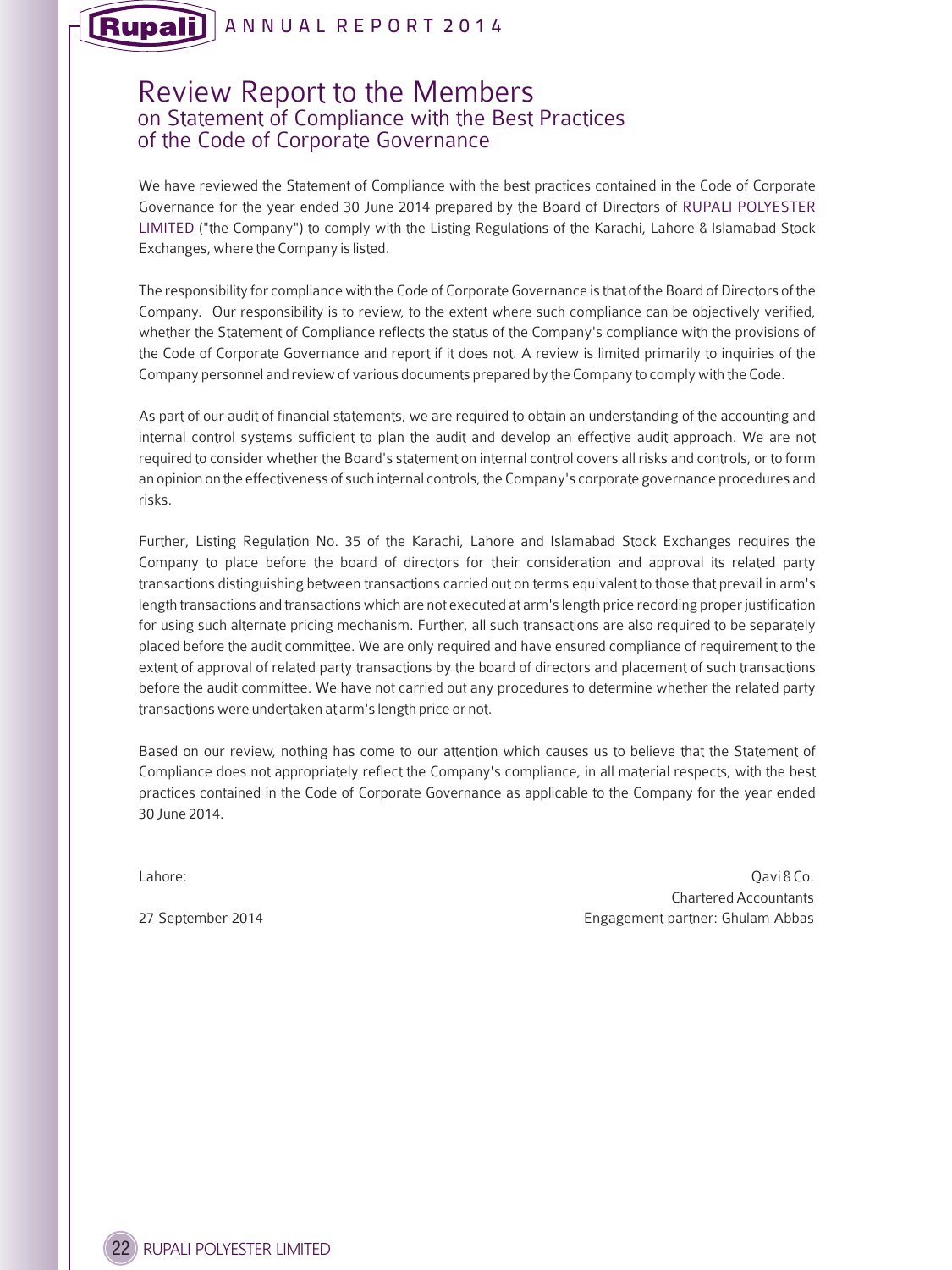

We have audited the annexed balance sheet of RUPALI POLYESTER LIMITED as at 30 June 2014 and the related profit and loss account, statement of comprehensive income, cash flow statement and statement of changes in equity together with the notes forming part thereof, for the year then ended and we state that we have obtained all the information and explanations which, to the best of our knowledge and belief, were necessary for the purposes of our audit.

It is the responsibility of the Company's management to establish and maintain a system of internal control, and prepare and present the above said statements in conformity with the approved accounting standards and the requirements of the Companies Ordinance, 1984. Our responsibility is to express an opinion on these statements based on our audit.

We conducted our audit in accordance with the auditing standards as applicable in Pakistan. These standards require that we plan and perform the audit to obtain reasonable assurance about whether the above said statements are free of any material misstatement. An audit includes examining, on a test basis, evidence supporting the amounts and disclosures in the above said statements. An audit also includes assessing the accounting policies and significant estimates made by management, as well as, evaluating the overall presentation of the above said statements. We believe that our audit provides a reasonable basis for our opinion and, after due verification, we report that:

- a) in our opinion, proper books of account have been kept by the Company as required by the Companies Ordinance, 1984;
- b) in our opinion:
	- i) the balance sheet and profit and loss account together with the notes thereon have been drawn up in conformity with the Companies Ordinance, 1984, and are in agreement with the books of account and are further in accordance with accounting policies consistently applied ;
	- ii) the expenditure incurred during the year was for the purpose of the Company's business; and
	- iii) the business conducted, investments made and the expenditure incurred during the year were in accordance with the objects of the Company;
- c) in our opinion and to the best of our information and according to the explanations given to us, the balance sheet, profit and loss account, statement of comprehensive income, cash flow statement and statement of changes in equity together with the notes forming part thereof conform with approved accounting standards as applicable in Pakistan, and give the information required by the Companies Ordinance, 1984 in the manner so required and respectively give a true and fair view of the state of the Company's affairs as at 30 June 2014 and of the loss, total comprehensive income, its cash flows and changes in the equity for the year then ended; and
- d) in our opinion Zakat deductible at source under the Zakat and Ushr Ordinance, 1980 (XVIII of 1980), was deducted by the Company and deposited in the Central Zakat Fund established under Section 7 of that Ordinance.

Lahore: Qavi & Co. Chartered Accountants 27 September 2014 Engagement partner: Ghulam Abbas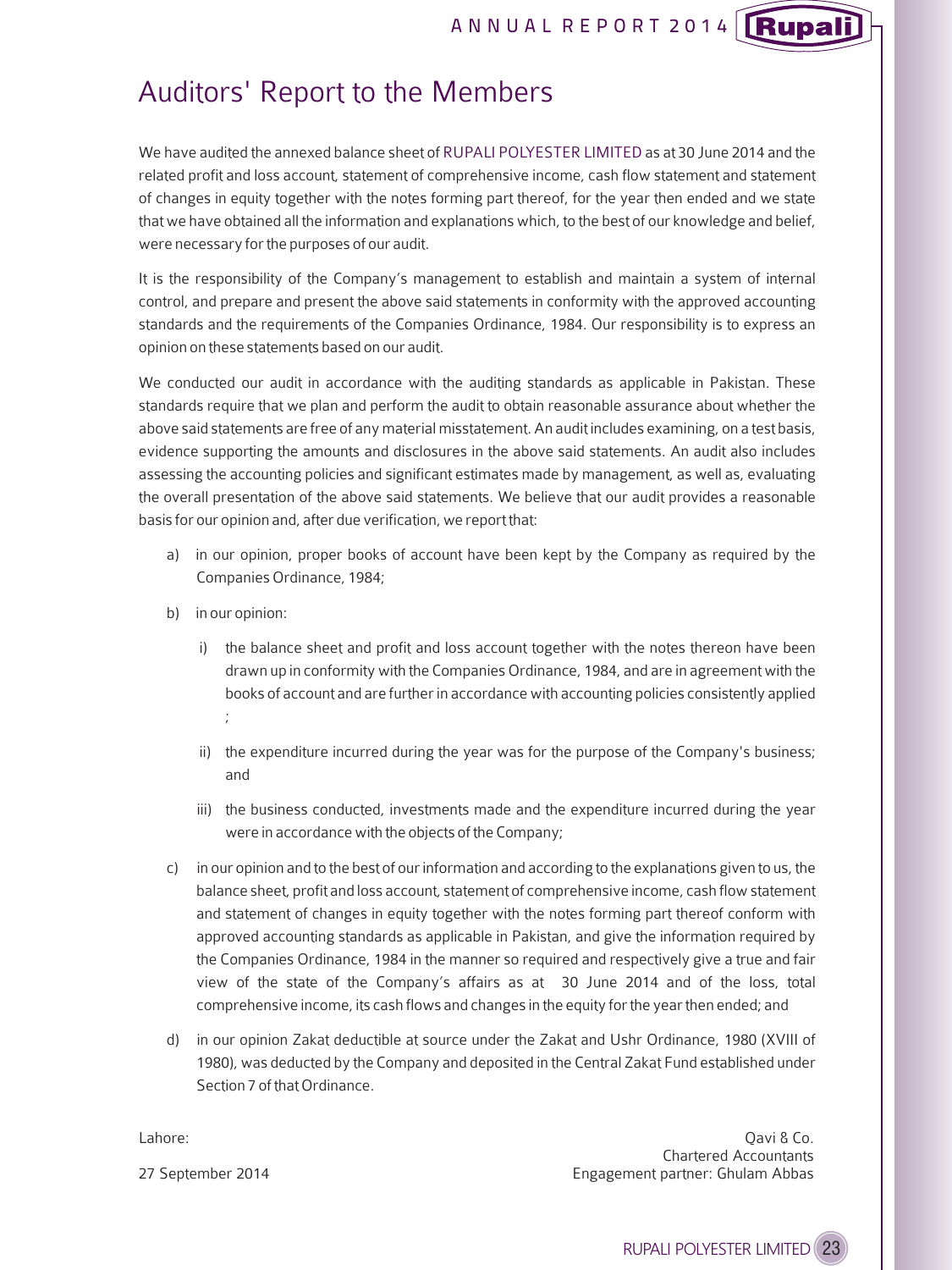Rupali ANNUAL REPORT 2014

## Balance Sheet

as at 30 June 2014

|                                                                                                |             | 2014               | 2013               |
|------------------------------------------------------------------------------------------------|-------------|--------------------|--------------------|
|                                                                                                | <b>Note</b> |                    | Rupees in thousand |
| <b>ASSETS</b>                                                                                  |             |                    |                    |
|                                                                                                |             |                    |                    |
| <b>NON-CURRENT ASSETS</b>                                                                      |             |                    |                    |
| Property, plant and equipment<br>Long term deposits                                            | 5<br>6      | 1,630,402<br>4,361 | 1,578,010<br>4,281 |
|                                                                                                |             |                    |                    |
| <b>CURRENT ASSETS</b>                                                                          |             |                    |                    |
| Stores, spares and loose tools                                                                 | 7           | 802,530            | 792,495            |
| Stock-in-trade                                                                                 | 8           | 894,259            | 862,427            |
| Trade debts<br>Loans and advances                                                              | 9<br>10     | 4,748<br>17,197    | 8,162<br>30,410    |
| Trade deposits and short term prepayments                                                      | 11          | 1,557              | 3,105              |
| Other receivables                                                                              | 12          | 385,121            | 255,328            |
| Taxation - net                                                                                 | 13          | 181,955            | 124,325            |
| Cash and bank balances                                                                         | 14          | 132,923            | 12,157             |
|                                                                                                |             | 2,420,290          | 2,088,409          |
|                                                                                                |             | 4,055,053          | 3,670,700          |
| <b>EOUITY AND LIABILITIES</b><br><b>SHARE CAPITAL AND RESERVES</b><br>Authorised share capital |             |                    |                    |
| 35,000,000 (2013: 35,000,000) ordinary shares of Rs. 10 each                                   |             | 350,000            | 350,000            |
| Issued, subscribed and paid-up capital                                                         | 15          | 340,685            | 340,685            |
| Capital reserve                                                                                |             | 71,490             | 71,490             |
| General reserve                                                                                |             | 1,664,125          | 1,664,125          |
| <b>Accumulated loss</b>                                                                        |             | (613, 511)         | (210, 227)         |
|                                                                                                |             | 1,462,789          | 1,866,073          |
| <b>NON-CURRENT LIABILITIES</b>                                                                 |             |                    |                    |
| Long term borrowings                                                                           | 16          | 146,315            |                    |
| Staff retirement benefits - gratuity                                                           | 17          | 85,362             | 80,175             |
| Deferred taxation                                                                              | 18          | 284,876            | 330,991            |
|                                                                                                |             | 516,553            | 411,166            |
| <b>CURRENT LIABILITIES</b>                                                                     |             |                    |                    |
| Trade and other payables                                                                       | 19          | 592,128            | 446,153            |
| Short term borrowings                                                                          | 20          | 1,457,948          | 933,967            |
| Accrued mark-up                                                                                |             | 25,635             | 13,341             |
|                                                                                                |             | 2,075,711          | 1,393,461          |
| CONTINGENCIES AND COMMITMENTS                                                                  | 21          |                    |                    |
|                                                                                                |             | 4,055,053          | 3,670,700          |

The annexed notes 1 to 40 form an integral part of these financial statements.

Jafferali M. Feerasta Chairman

Nooruddin Feerasta Chief Executive Officer

24 RUPALI POLYESTER LIMITED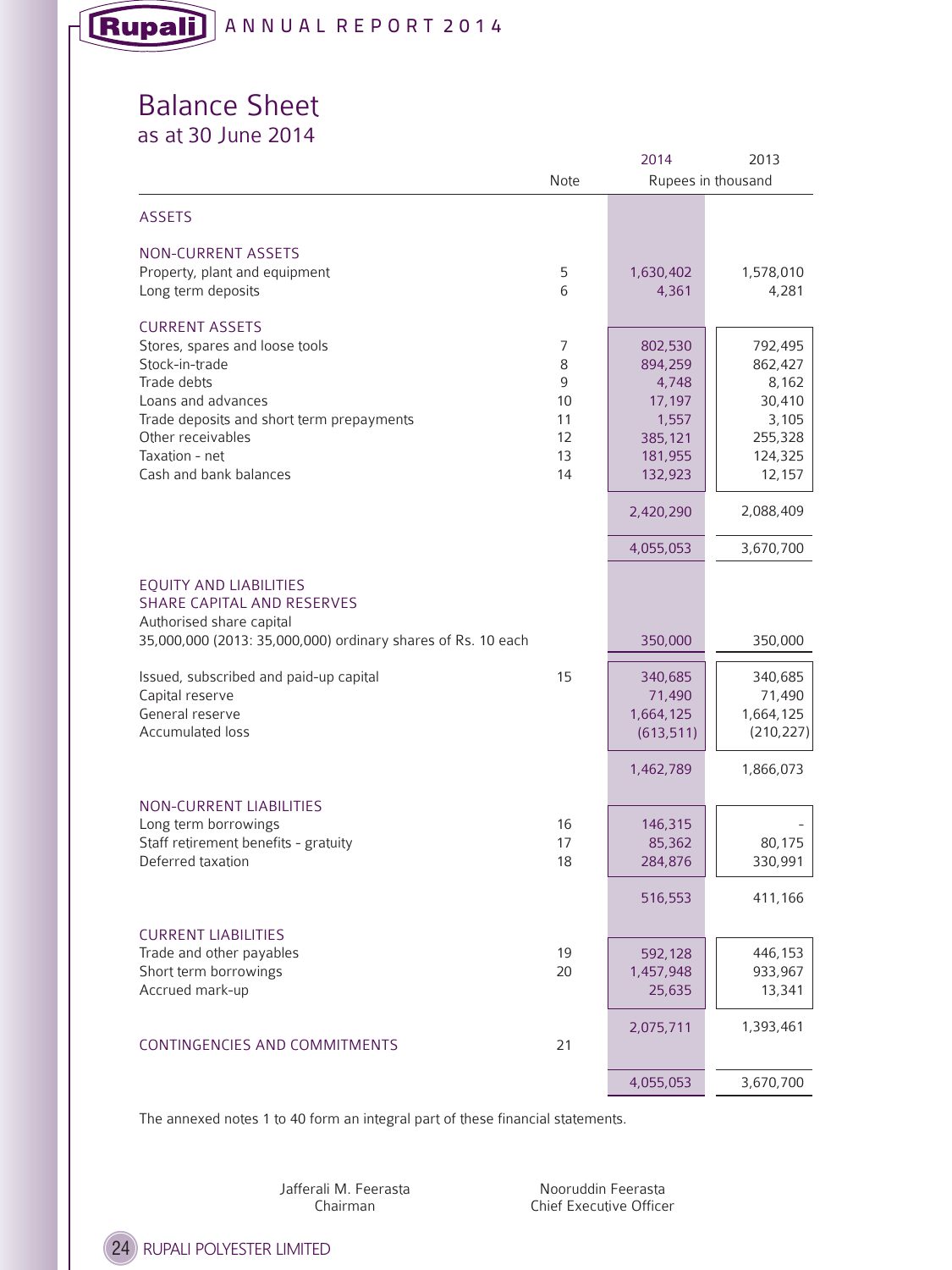

### Profit and Loss Account for the year ended 30 June 2014

|                                        |      | 2014          | 2013               |
|----------------------------------------|------|---------------|--------------------|
|                                        | Note |               | Rupees in thousand |
| Sales                                  | 22   | 5,952,659     | 6,091,802          |
| Cost of goods sold                     | 23   | (6, 219, 222) | (6, 317, 322)      |
| Gross loss                             |      | (266, 563)    | (225, 520)         |
| Selling and distribution expenses      | 24   | (10, 538)     | (15, 706)          |
| Administrative and general expenses    | 25   | (133, 207)    | (126, 904)         |
| Other operating charges                | 26   |               | (20)               |
| Other operating income                 | 27   | 48,887        | 92,368             |
| <b>Operating loss</b>                  |      | (361, 421)    | (275, 782)         |
| Finance cost                           | 28   | (118, 437)    | (81, 965)          |
| Loss before taxation                   |      | (479, 858)    | (357, 747)         |
| Taxation                               | 29   | 76,574        | (78, 853)          |
| Loss after taxation                    |      | (403, 284)    | (436, 600)         |
|                                        |      | Rupees        |                    |
| Earnings per share - basic and diluted | 30   | (11.84)       | (12.82)            |

The annexed notes 1 to 40 form an integral part of these financial statements.

Jafferali M. Feerasta Chairman

Nooruddin Feerasta Chief Executive Officer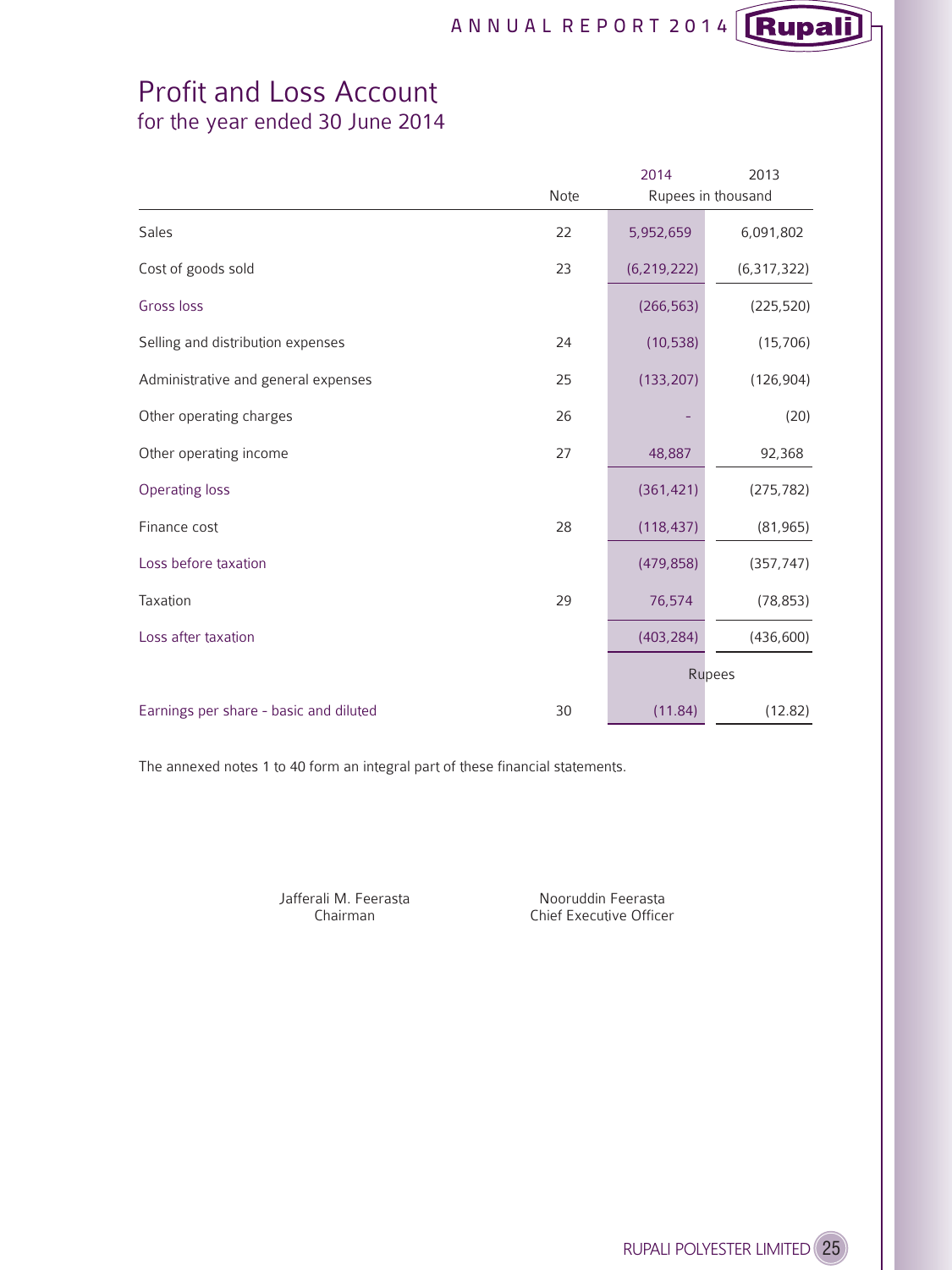### Statement of Comprehensive Income for the year ended 30 June 2014

|                                                                 | 2014       | 2013               |
|-----------------------------------------------------------------|------------|--------------------|
|                                                                 |            | Rupees in thousand |
| Loss after taxation                                             | (403, 284) | (436,600)          |
| Other comprehensive income                                      |            |                    |
| Remeasurement gain on defined benefit obligation - (net of tax) |            | 785                |
| Total comprehensive loss                                        | (403, 284) | (435, 815)         |

The annexed notes 1 to 40 form an integral part of these financial statements.

Jafferali M. Feerasta Chairman

Nooruddin Feerasta Chief Executive Officer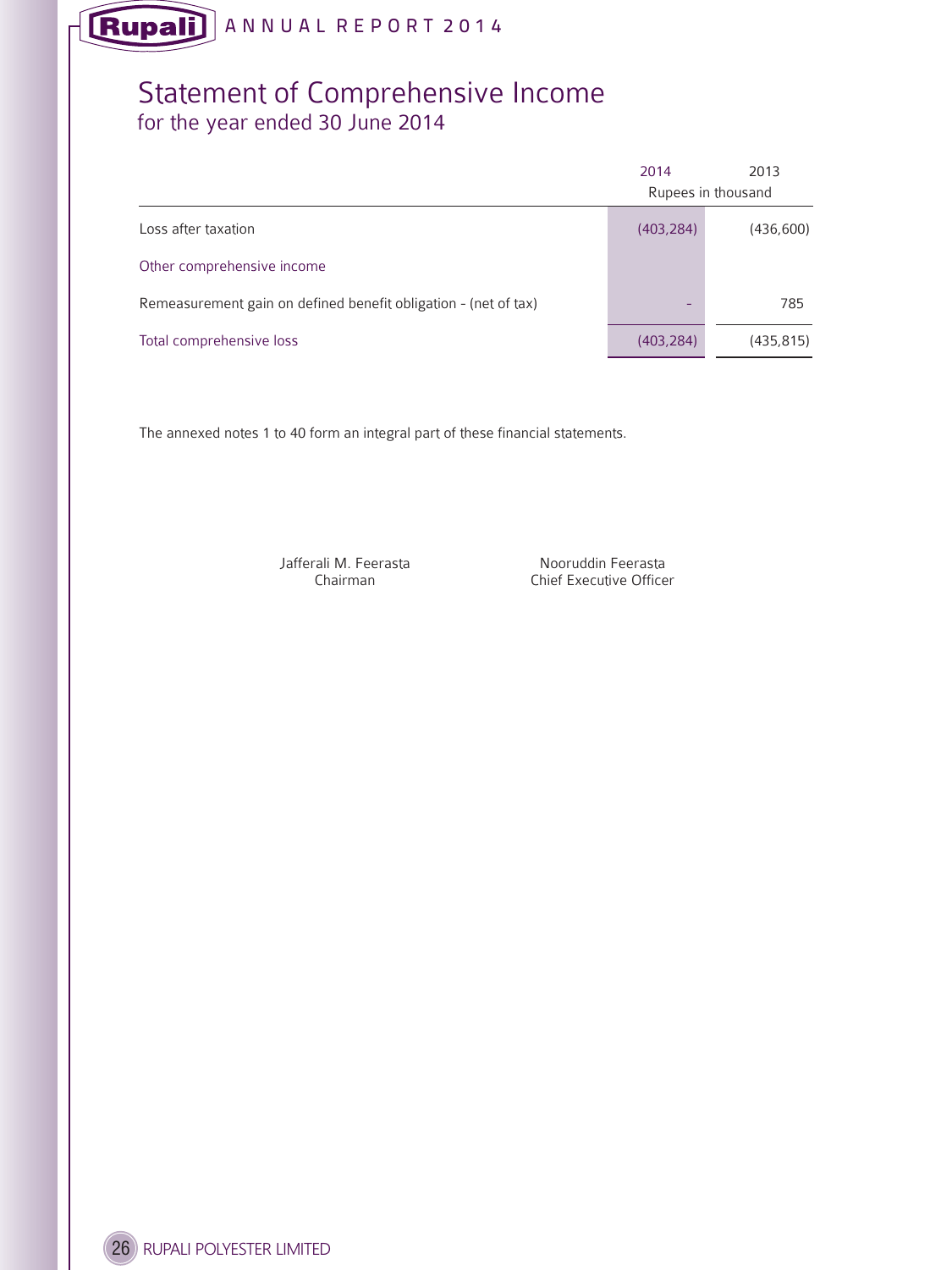ANNUAL REPORT 2014 Rupali

### Cash Flow Statement for the year ended 30 June 2014

|                                                         |             | 2014        | 2013               |
|---------------------------------------------------------|-------------|-------------|--------------------|
|                                                         | <b>Note</b> |             | Rupees in thousand |
| CASH FLOW FROM OPERATING ACTIVITIES                     |             |             |                    |
| Cash used in operations                                 | 31          | (209, 649)  | (11, 856)          |
| Finance cost paid                                       |             | (106, 143)  | (81, 731)          |
| Income tax paid                                         |             | (27, 171)   | (30, 735)          |
| Staff retirement benefits paid                          |             | (10, 152)   | (19, 185)          |
| Net Cash outflow from operating activities              |             | (353, 115)  | (143, 507)         |
| CASH FLOW FROM INVESTING ACTIVITIES                     |             |             |                    |
| Capital expenditure                                     |             | (197, 127)  | (179, 875)         |
| Proceeds from disposal of property, plant and equipment |             | 770         | 125                |
| Long term deposits                                      |             | (80)        |                    |
| Net cash outflow from investing activities              |             | (196, 437)  | (179, 750)         |
| CASH FLOW FROM FINANCING ACTIVITIES                     |             |             |                    |
| Long term borrowings                                    |             | 146,315     |                    |
| Dividend paid                                           |             |             | (34,069)           |
| Net cash outflow from financing activities              |             | 146,315     | (34,069)           |
| Net decrease in cash and cash equivalents               |             | (403, 237)  | (357, 326)         |
| Cash and cash equivalents at the beginning of the year  |             | (921, 810)  | (564, 485)         |
| Effect of exchange rate fluctuations                    |             | 22          |                    |
| Cash and cash equivalents at the end of the year        | 32          | (1,325,025) | (921, 810)         |
|                                                         |             |             |                    |

The annexed notes 1 to 40 form an integral part of these financial statements.

Jafferali M. Feerasta Chairman

Nooruddin Feerasta Chief Executive Officer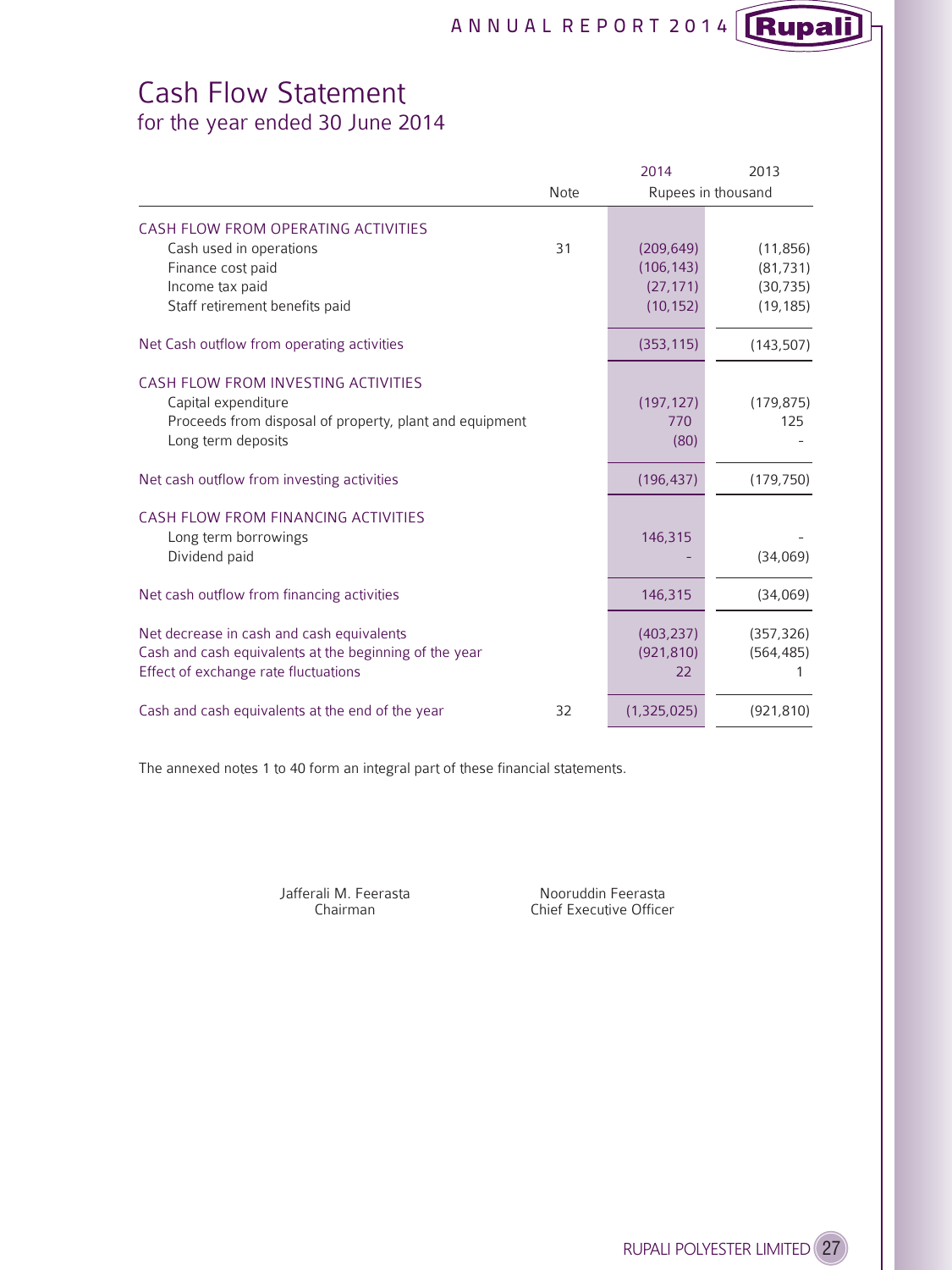Rupali ANNUAL REPORT 2014

### Statement of Changes in Equity for the year ended 30 June 2014

Rupees in thousand

|                                                                  | Issued<br>Subscribed<br>and Paid-up<br>Capital | Capital<br>Reserve<br>Share<br>Premium | General<br>Reserve  | Revenue Reserves<br>Un-<br>appropriated<br>Profit/(Accu-<br>mulated Loss) | Total<br>Reserves | Total<br>Equity |
|------------------------------------------------------------------|------------------------------------------------|----------------------------------------|---------------------|---------------------------------------------------------------------------|-------------------|-----------------|
| Balance as on 01 July 2012                                       | 340,685                                        | 71,490                                 | 1,664,125           | 259,657                                                                   | 1,995,272         | 2,335,957       |
| Final dividend for the year ended<br>30 June 2012 @ 10%          |                                                |                                        |                     | (34,069)                                                                  | (34,069)          | (34,069)        |
| Loss for the year<br>ended 30 June 2013                          |                                                |                                        |                     | (436,600)                                                                 | (436,600)         | (436,600)       |
| Other comprehensive<br>income for the year<br>ended 30 June 2013 |                                                |                                        |                     | 785                                                                       | 785               | 785             |
| Balance as on 30 June 2013                                       | 340,685                                        | 71,490                                 | 1,664,125           | (210, 227)                                                                | 1,525,388         | 1,866,073       |
| Balance as on 01 July 2013                                       | 340,685                                        | 71,490                                 | 1,664,125 (210,227) |                                                                           | 1,525,388         | 1,866,073       |
| Final dividend for the year<br>ended 30 June 2013                |                                                |                                        |                     |                                                                           |                   |                 |
| Loss for the year ended<br>30 June 2014                          |                                                |                                        |                     | (403, 284)                                                                | (403, 284)        | (403, 284)      |
| Other comprehensive<br>income for the year<br>ended 30 June 2014 |                                                |                                        |                     |                                                                           |                   |                 |
| Balance as on 30 June 2014                                       | 340,685                                        | 71,490                                 |                     | 1,664,125 (613,511) 1,122,104                                             |                   | 1,462,789       |

The annexed notes 1 to 40 form an integral part of these financial statements.

Jafferali M. Feerasta Chairman

Nooruddin Feerasta Chief Executive Officer

28 RUPALI POLYESTER LIMITED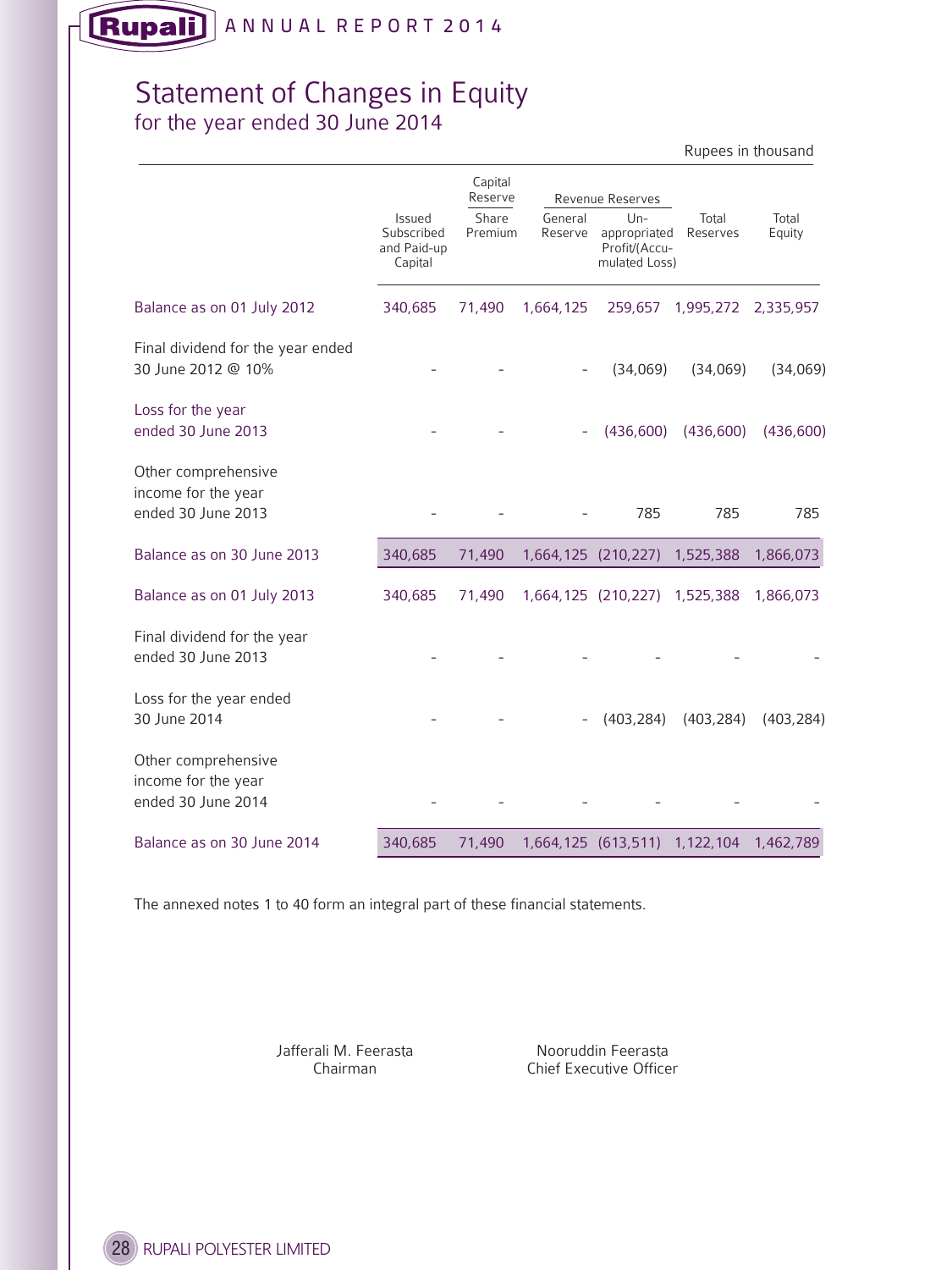

### Notes to the Financial Statements for the year ended 30 June 2014

1. Legal status and nature of business

RUPALI POLYESTER LIMITED ("the Company") was incorporated in Pakistan on 24 May 1980 under the Companies Act, 1913 (now the Companies Ordinance, 1984) as a Public Limited Company and is quoted on the Karachi, Lahore and Islamabad Stock Exchanges. The registered office of the Company is situated at 241-242 Upper Mall Scheme, Anand Road, Lahore. It is principally engaged in the manufacture and sale of polyester products.

#### 2. Basis of preparation

- 2.1 These financial statements have been prepared in accordance with approved accounting standards as applicable in Pakistan and requirements of Companies Ordinance, 1984. Approved accounting standards comprise of such International Financial Reporting Standards (IFRS) issued by the International Accounting Standards Board (IASB) as are notified under the Companies Ordinance, 1984, provisions of and directives issued under the Companies Ordinance, 1984. Wherever the requirements of the Companies Ordinance, 1984 or directives issued by Securities and Exchange Commission of Pakistan differ with the requirements of IFRS, the requirements of the Companies Ordinance, 1984 or the requirements of the said directives shall prevail.
- 2.2 Initial application of standards, amendments or an interpretation to existing standards

#### 2.2.1 Standards, amendments to published standards and interpretations that become effective during the year ended 30 June 2014

There were certain new amendments to the approved accounting standards and a new interpretation issued by the International Financial Reporting Interpretations Committee (IFRIC) which became effective during the year but are considered not to be relevant or have any significant effect on the Company's operations and are, therefore, not disclosed in these financial statements.

#### 2.3 The International Accounting Standards Board (IASB) has also issued the following standards which have not been adopted locally by the Securities and Exchange Commission of Pakistan (SECP):

|                                                                             | <b>Effective for</b>             |
|-----------------------------------------------------------------------------|----------------------------------|
|                                                                             | Periods Beginning<br>on or after |
|                                                                             |                                  |
| IFRS 1 - First Time Adoption of International Financial Reporting Standards | 01 January 2013                  |
| <b>IFRS 9 - Financial Instruments</b>                                       | 01 January 2015                  |
| <b>IFRIC 21 - Levies</b>                                                    | 01 January 2014                  |

2.4 The following interpretations issued by IASB have been waived off by Securities and Exchange Commission of Pakistan (SECP) effective 16 January 2012:

IFRIC 4 - Determining whether an arrangement contains lease IFRIC 12 - Service concession arrangements

#### 3. Basis of measurement

3.1 These financial statements have been prepared under the historical cost convention.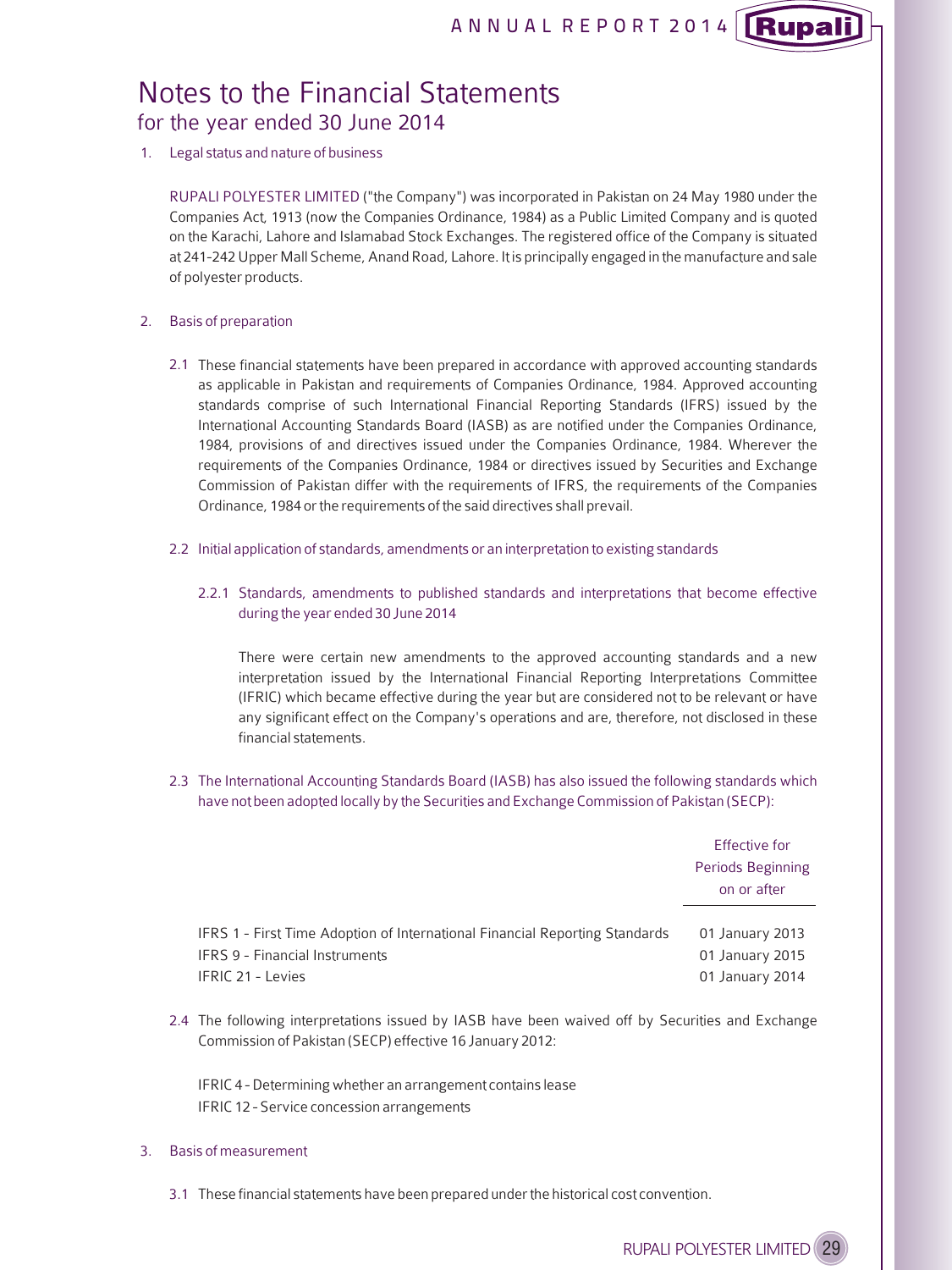ANNUAL REPORT 2014

The Company's significant accounting policies are stated in note 4. Not all of these significant policies 3.2 require the management to make difficult, subjective or complex judgments or estimates. The following is intended to provide an understanding of the policies the management considers critical because of their complexity, judgment of estimation involved in their application and their impact on these financial statements. Estimates and judgments are continually evaluated and are based on historical experience, including expectations of future events that are believed to be reasonable under the circumstances. These judgments involve assumptions or estimates in respect of future events and the actual results may differ from these estimates. The areas involving a higher degree of judgments or complexity or areas where assumptions and estimates are significant to the financial statements are as follows:

#### a) Provision for taxation

**Rupali** 

The Company takes into account the current income tax law and the decisions taken by appellate authorities. Instances where the Company's view differs from the view taken by the income tax department at the assessment stage and where the Company considers that its views on items of material nature are in accordance with law, the amounts are disclosed as contingent liabilities.

#### b) Useful lives and residual values of property, plant and equipment

The Company reviews the useful lives of property, plant and equipment on regular basis. Any change in estimates in future years might affect the carrying amounts of the respective items of property, plant and equipment with a corresponding effect on the depreciation charge and impairment.

#### 4. Significant accounting policies

The significant accounting policies adopted in the preparation of these financial statements are set out below. These policies have been consistently applied to all years presented, unless otherwise stated.

#### 4.1 Staff Retirement Benefits

#### 4.1.1 Defined Benefit Plan - Gratuity

The Company operates an Unfunded Defined Benefit Gratuity Scheme for all its permanent employees who attain the minimum qualification period for entitlement to gratuity. The provision is made on the basis of actuarial recommendation to cover the obligation under the scheme for all employees eligible to gratuity benefits. The Company conducts actuarial valuation after every two years and the latest actuarial valuation being carried out at 30 June 2013 (refer note 17).

#### 4.1.2 Defined Contribution Plan - Provident Fund

The Company operates an approved provident fund scheme which covers all permanent employees. Equal monthly contributions are made by the Company and employees. Contribution is made by the Company at the rate of 8.33 % of basic salary.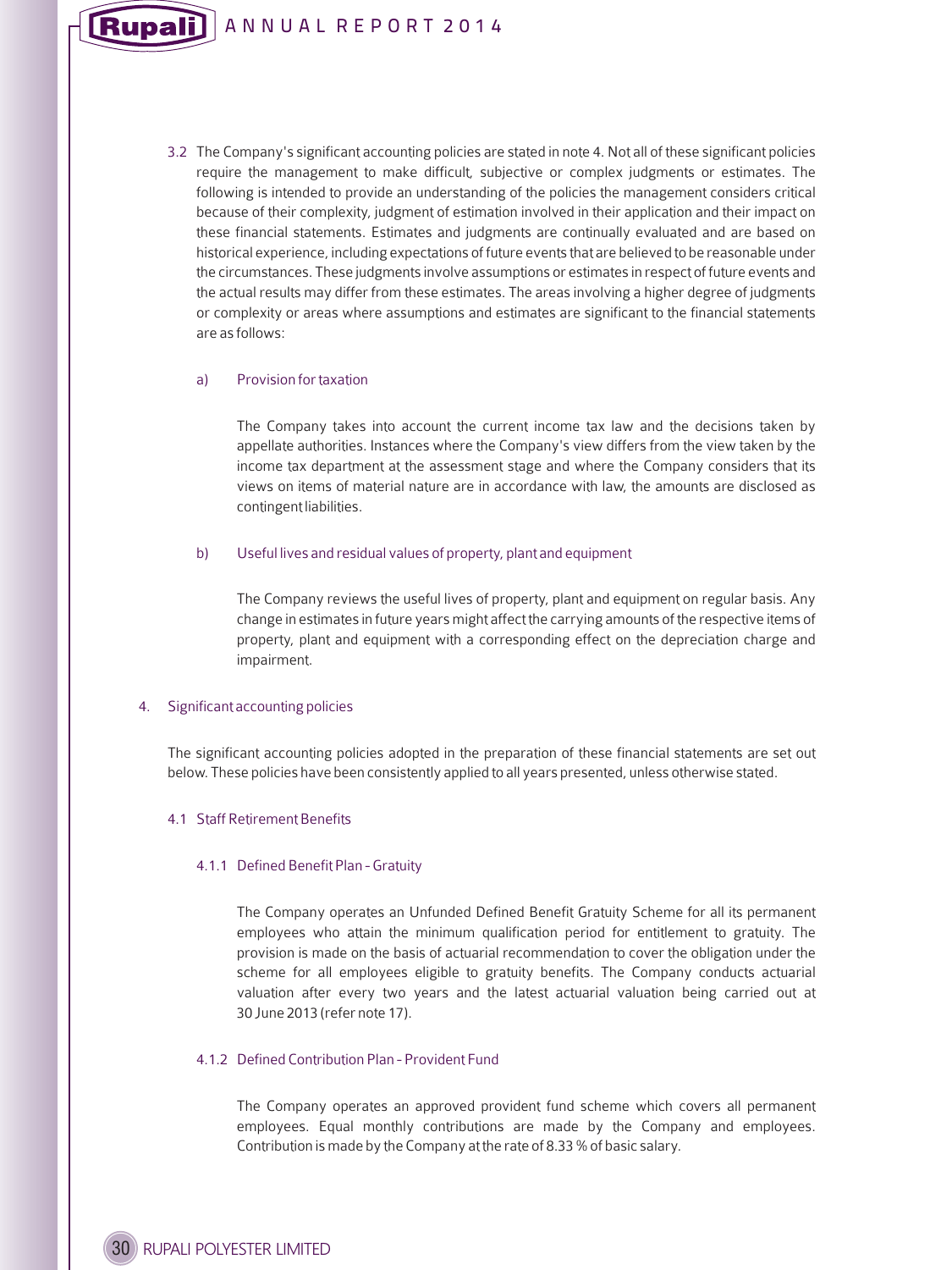#### ANNUAL REPORT 2014 **Rupal**



#### 4.2 Taxation

#### 4.2.1 Current

Provision for current taxation is based on taxable income at the current rates of taxation after taking into account tax credits and rebates available, if any. The charge for the current tax also includes adjustments where necessary, relating to prior years which arise from assessments framed / finalised during the year.

#### 4.2.2 Deferred

Deferred tax is provided in full using the balance sheet liability method on all temporary differences arising at the balance sheet date, between the tax bases of assets and the liabilities and their carrying amounts. Deferred tax liabilities are generally recognised for all taxable temporary differences and deferred tax assets are recognised for all deductible temporary differences, unused tax losses and unused tax credits to the extent that it is probable that future taxable profits will be available against which these can be utilised.

Deferred tax is calculated at the rates that are expected to apply to the period when the differences reverse based on tax rates that have been enacted or substantively enacted by the balance sheet date. In this regard, the effects on the deferred taxation of the portion of income expected to be subject to final tax regime is adjusted in accordance with the requirement of Accounting Technical Release - 27 of the Institute of Chartered Accountants of Pakistan. Deferred tax is charged or credited to income.

#### 4.3 Compensated Absences

The Company accounts for compensated absences in the accounting period in which these are earned.

#### 4.4 Trade and Other Payables

Liabilities for trade and other amounts payable are recognized and carried at cost which is the fair value of the consideration to be paid in the future for goods and services received, whether or not billed to the Company.

#### 4.5 Provisions

A provision is recognized in the balance sheet when the Company has a present legal or constructive obligation as a result of past event, it is probable that an outflow of resources embodying economic benefits will be required to settle the obligation and a reliable estimate can be made of the amount of the obligation. Provisions are determined by discounting future cash flows and appropriate discount rate wherever required. Provisions are reviewed at each balance sheet date and adjusted to reflect current best estimate.

#### 4.6 Borrowings and Borrowing Cost

Borrowings are recorded at the proceeds received. Financial charges are accounted for on an accrual basis and are disclosed as 'Mark-up Accrued' to the extent of the amount remaining unpaid.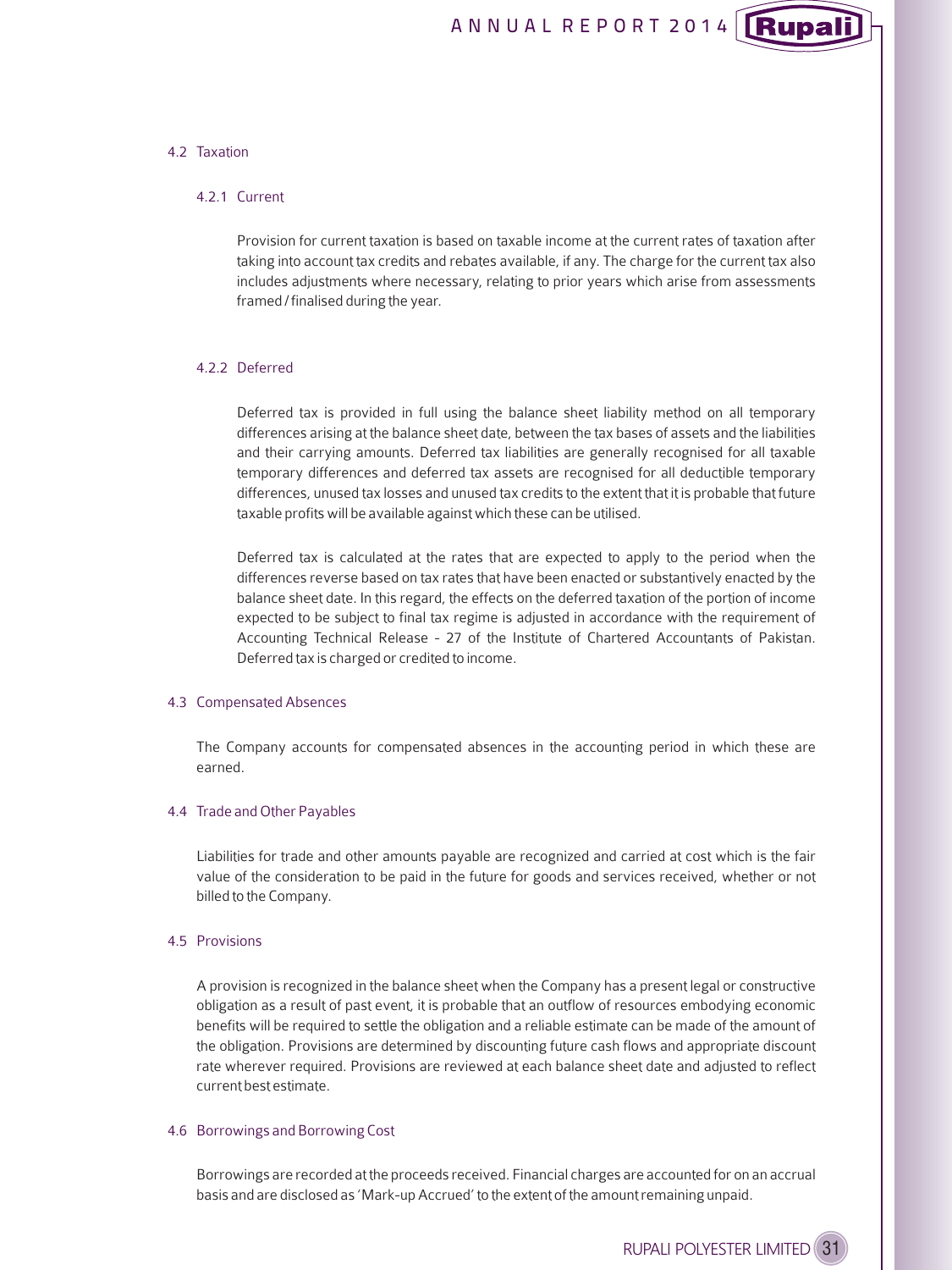

All mark-up, interest and other charges on long term and short term borrowings are charged to profit in the period in which they are incurred.

Borrowing cost directly attributable to the acquisition, construction or production of qualifying assets, which are assets that necessarily take a substantial period of time to get ready for their intended use are added to the cost of those assets, until such time as the assets are ready for their intended use.

#### 4.7 Property, Plant and Equipment

#### 4.7.1 Operating Fixed Assets

These are stated at cost less accumulated depreciation less accumulated impairment losses, if any, except for freehold land and leasehold land which are stated at cost.

Depreciation on Operating Fixed Assets is calculated on reducing balance method. Full month's depreciation is charged in the month of addition, whereas no depreciation is charged in the month of disposal or deletion of assets. Rates of depreciation, which are disclosed in note 5, are determined to allocate the cost of an asset less estimated residual value, if significant, over its useful life.

The assets' residual values and useful lives are reviewed, and adjusted if significant, at each balance sheet date.

Disposal of assets is recognised when significant risks and reward incidental to the ownership have been transferred to buyers. Gains/losses on disposal of assets are recognised in income/expense in the year of disposal.

Normal repairs and maintenance costs are charged to the profit and loss account as and when incurred. Major renewals and improvements are capitalized and the assets so replaced, if any, are retired.

#### 4.7.2 Capital Work-in-Progress

Capital Work-in-progress is stated at cost and consists of expenditure incurred, advances made and other directly attributable costs in respect of operating fixed assets in the course of their construction and installation. Transfers are made to relevant operating fixed assets category as and when assets are available for use.

#### 4.8 Impairment

The carrying amounts of the Company's assets are reviewed at each balance sheet date to determine whether there is any indication of impairment loss. If any such indication exists, the asset's recoverable amount is estimated to determine the extent of impairment loss, if any. An impairment loss is recognized for the amount by which the assets carrying amount exceeds its recoverable amount. The recoverable amount is the higher of an assets fair value less costs to sell and value in use. Impairment losses are charged to profit and loss.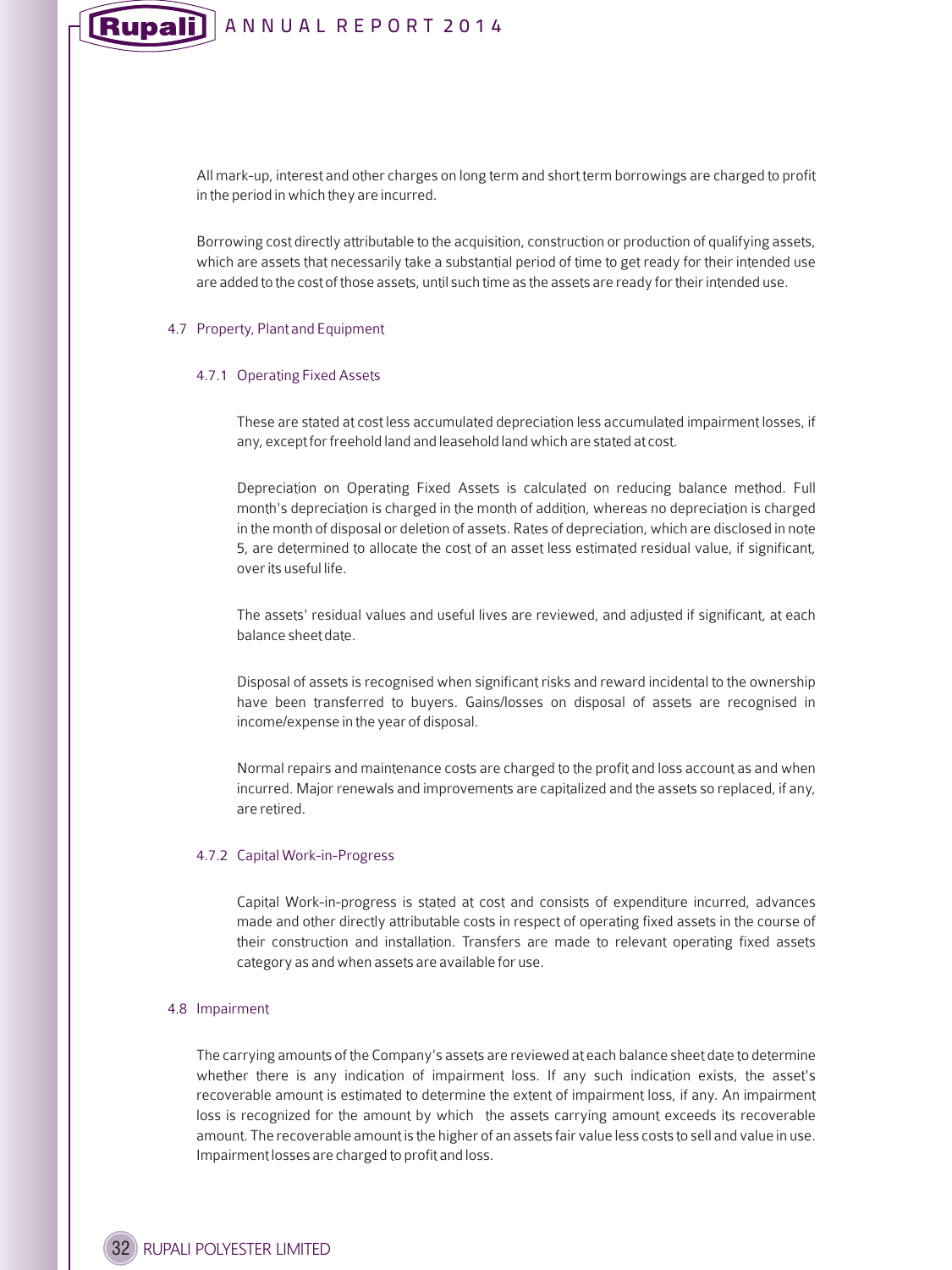ANNUAL REPORT 2014 **Rupal** 

An impairment loss is reversed if there has been a change in the estimates used to determine the recoverable amount. An impairment loss is reversed only to the extent that the asset carrying amount does not exceed the carrying amount that would have been determined, net of depreciation or amortization, if no impairment loss had been recognized.

#### 4.9 Financial instruments

#### 4.9.1 Financial assets

The Company classifies its financial assets in the following categories:

- at fair value through profit or loss;
- loans and receivables;
- available for sale; and
- held to maturity.

The classification depends on the purpose for which the financial assets were acquired. Management determines the classification of its financial assets at the time of initial recognition.

#### a) At fair value through profit or loss

Financial assets at fair value through profit or loss are financial assets held for trading and financial assets designated upon initial recognition as at fair value through profit or loss. A financial asset is classified as held for trading if acquired principally for the purpose of selling in the short term. Assets in this category are classified as current assets.

#### b) Loans and receivables

Loans and receivables are non-derivative financial assets with fixed or determinable payments that are not quoted in an active market. They are included in current assets, except for maturities greater than twelve months after the balance sheet date, which are classified as non-current assets. Loans and receivables comprise advances, deposits and other receivables and cash and cash equivalents in the balance sheet.

#### c) Available-for-sale financial assets

Available-for-sale financial assets are non-derivatives that are either designated in this category or not classified in any of the other categories. They are included in non-current assets unless management intends to dispose off the investments within twelve months from the balance sheet date.

#### d) Held to maturity

Financial assets with fixed or determinable payments and fixed maturity, where management has the intention and ability to hold till maturity are classified as held to maturity and are stated at amortised cost.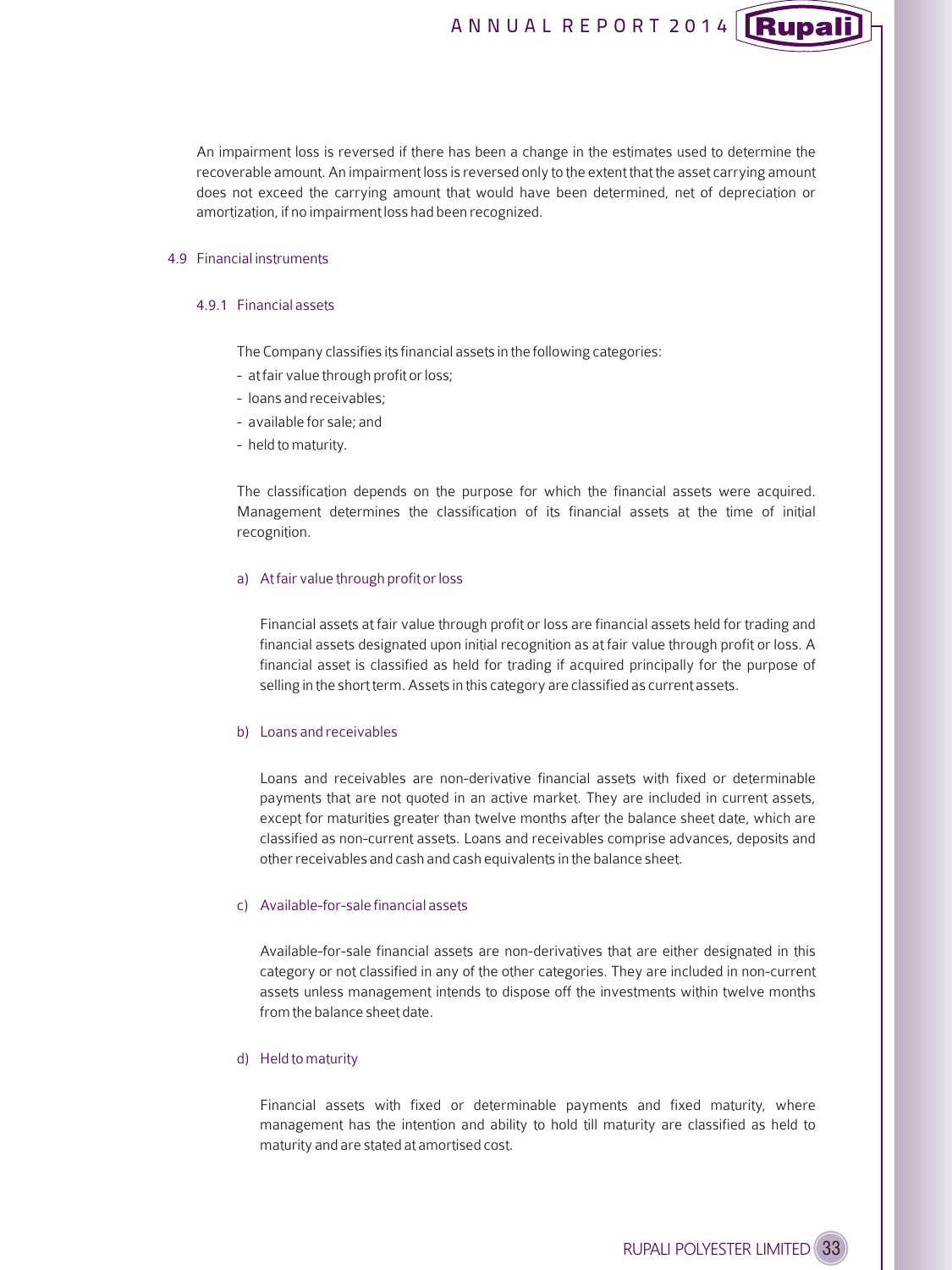

All financial assets are recognised at the time when the Company becomes a party to the contractual provisions of the instrument. Regular purchases and sales of investments are recognised on trade-date – the date on which the Company commits to purchase or sell the asset. Financial assets are initially recognised at fair value plus transaction costs for all financial assets not carried at fair value through profit or loss. Financial assets carried at fair value through profit or loss are initially recognised at fair value and transaction costs are expensed in the profit and loss account. Financial assets are derecognised when the rights to receive cash flows from the assets have expired or have been transferred and the Company has transferred substantially all the risks and rewards of ownership. Available-for-sale financial assets and financial assets at fair value through profit or loss are subsequently carried at fair value. Loans and receivables and held-to-maturity investments are carried at amortised cost using the effective interest rate method.

Gains or losses arising from changes in the fair value of the 'financial assets at fair value through profit or loss' category are presented in the profit and loss account in the period in which they arise. Dividend income from financial assets at fair value through profit or loss is recognised in the profit and loss account as part of other income when the Company's right to receive payments is established.

Changes in the fair value of securities classified as available-for-sale are recognised in equity. When securities classified as available-for-sale are sold or impaired, the accumulated fair value adjustments recognised in equity are included in the profit and loss account as gains and losses from investment securities. Interest on available-for-sale securities calculated using the effective interest method is recognised in the profit and loss account. Dividends on availablefor-sale equity instruments are recognised in the profit and loss account when the Company's right to receive payments is established.

The fair values of quoted investments are based on current prices. If the market for a financial asset is not active (and for unlisted securities), the Company measures the investments at cost less impairment in value, if any.

The Company assesses at each balance sheet date whether there is objective evidence that a financial asset or a group of financial assets is impaired. If any such evidence exists for available-for-sale financial assets, the cumulative loss is removed from equity and recognised in the profit and loss account. Impairment losses recognised in the profit and loss account on equity instruments are not reversed through the profit and loss account.

#### 4.9.2 Financial liabilities

All financial liabilities are recognised at the time when the Company becomes a party to the contractual provisions of the instrument.

A financial liability is derecognised when the obligation under the liability is discharged or cancelled or expired. Where an existing financial liability is replaced by another from the same lender on substantially different terms, or the terms of an existing liability are substantially modified, such an exchange or modification is treated as a derecognition of the original liability and the recognition of a new liability, and the difference in respective carrying amounts is recognised in the profit and loss account.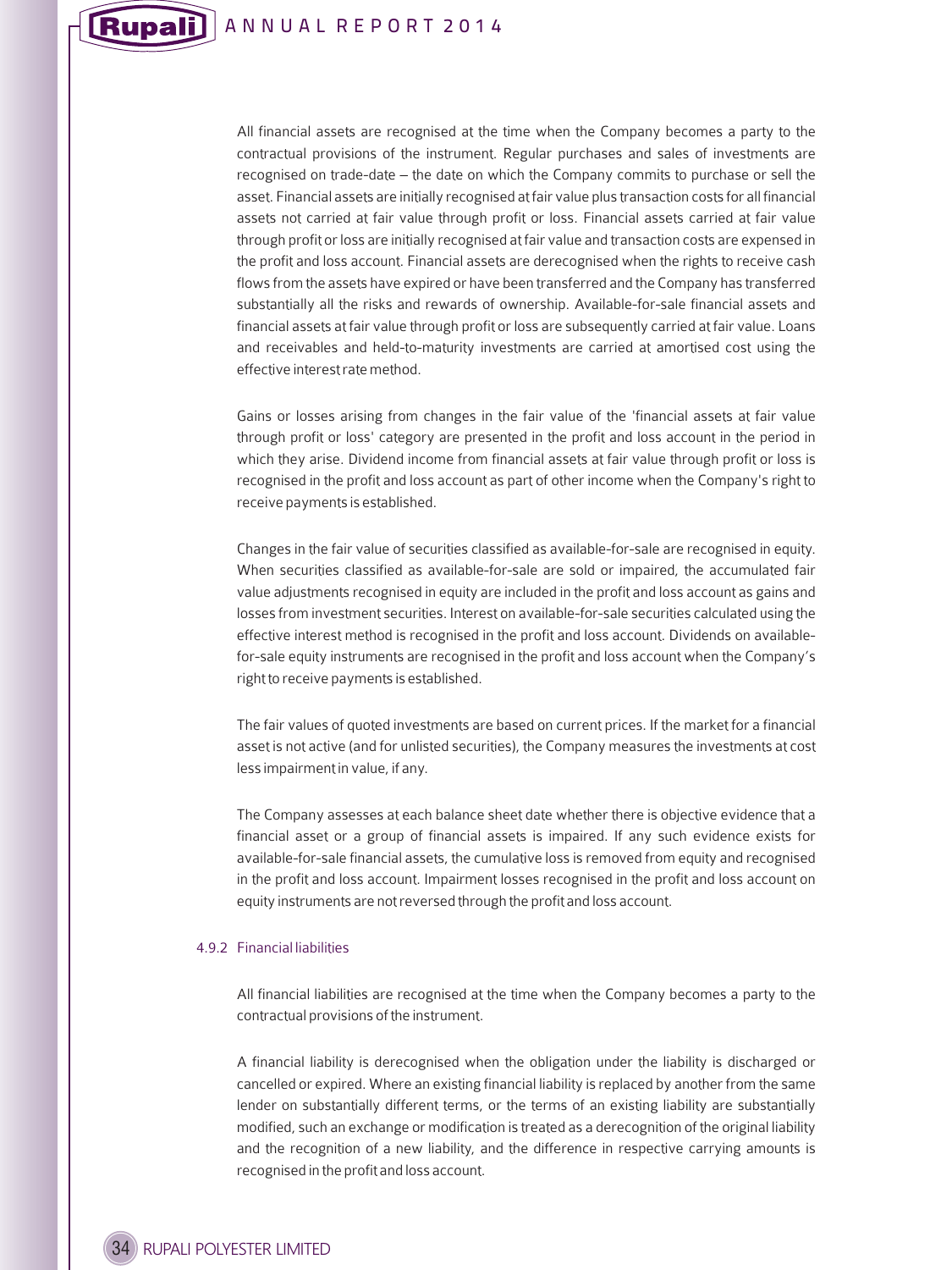

#### 4.9.3 Offsetting of financial assets and financial liabilities

Financial assets and financial liabilities are offset and the net amount is reported in the financial statements only when there is a legally enforceable right to set off the recognized amount and the Company intends either to settle on a net basis or to realize the assets and to settle the liabilities simultaneously.

#### 4.10 Advances, deposits and prepayments

These are stated at cost which represents the fair value of consideration given.

#### 4.11 Stores, spares and loose tools

Stores, spares and loose tools are valued at lower of moving average cost and net realizable value. Items-in-transit are valued at cost comprising invoice value plus other charges paid thereon. Provision is made for slow moving and obsolete items.

#### 4.12 Stock-in-trade

Stock-in-trade, except for those in transit, are valued at lower of weighted average cost and net realizable value. Items-in-transit are valued at cost comprising invoice value plus other charges paid thereon. Cost of work-in-process and finished goods comprises direct material, labour and appropriate manufacturing overheads.

Provision is made for slow moving and obsolete items.

Net realizable value signifies the estimated selling price in the ordinary course of business less cost of completion and costs necessarily to be incurred in order to make a sale.

#### 4.13 Trade debts and other receivables

Trade debts and other receivables are stated at original invoice amount less provision for doubtful debts, if any. Provision for doubtful debt / receivables is based on the management's assessment of customers' outstanding balances and creditworthiness. Bad debts are written-off when identified.

Other receivables and receivables from related parties are recognized and carried at cost.

#### 4.14 Cash and cash equivalents

Cash and cash equivalents are carried in the balance sheet at cost. For the purpose of cash flow statement, cash and cash equivalents comprise cash in hand and cash with banks in current and saving accounts.

#### 4.15 Revenue recognition

Revenue from sales is recognized on dispatch of goods to customers and in case of export when the goods are shipped.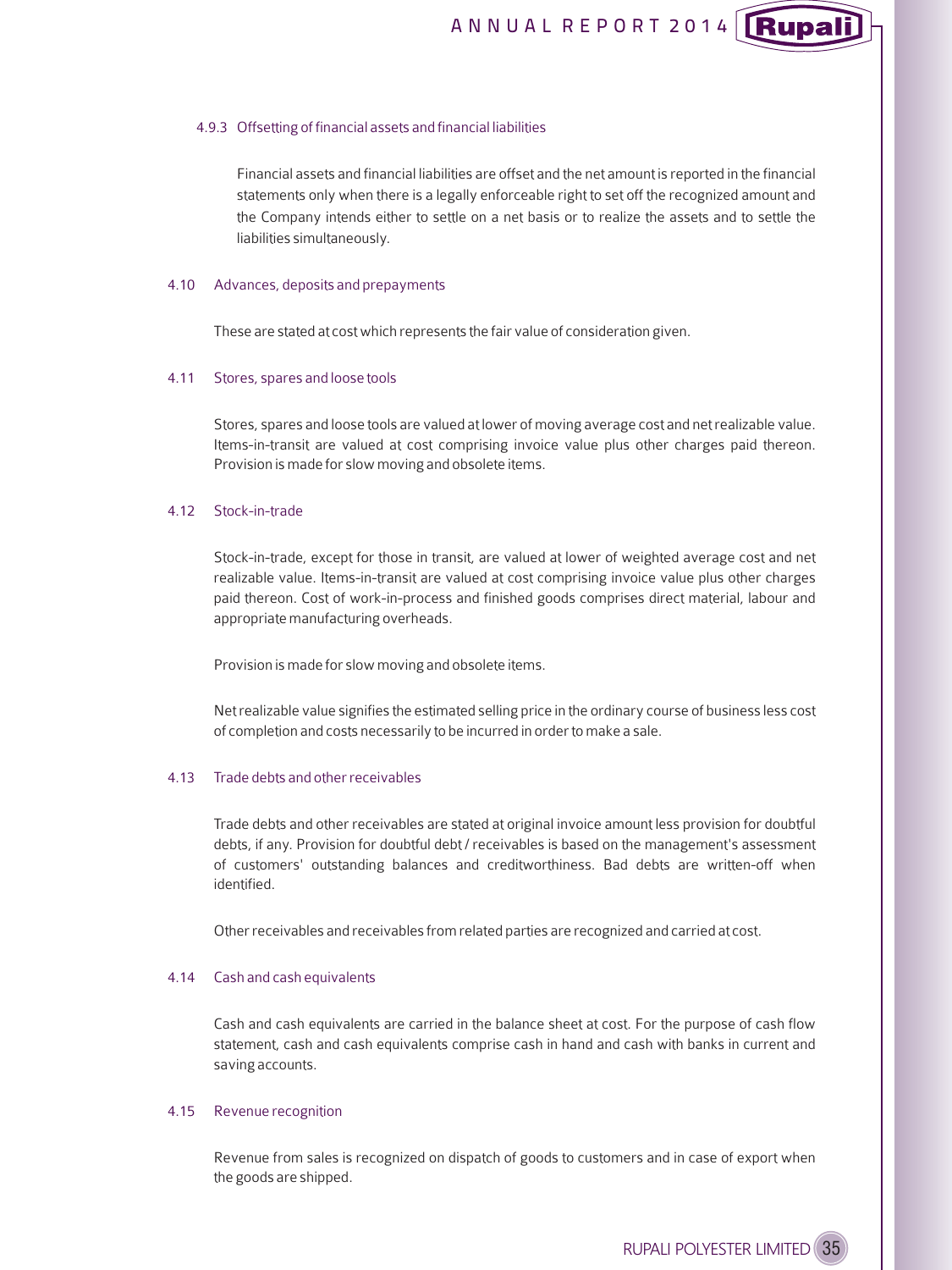

ANNUAL REPORT 2014

Revenue on bank deposits is recognized on a time proportion basis on the principal amount outstanding and at the rate applicable.

Dividend income, if any, on equity investments is recognized as income when the right of receipt is established.

#### 4.16 Proposed dividend and transfer between reserves

Dividend declared and transferred between reserves made subsequent to the balance sheet date are considered as non-adjusting events and are recognized in the financial statements in the period in which such dividends are declared / transfers made.

#### 4.17 Transactions with related parties

All transactions with related parties are entered into at arm's length basis as disclosed in note 34 (as defined in the Companies Ordinance, 1984).

#### 4.18 Foreign currency transactions and translation

#### a) Functional and presentation currency

Items included in the financial statements of the Company are measured using the currency of the primary economic environment in which the Company operates (the functional currency). The financial statements are presented in Pak Rupees, which is the Company's functional and presentation currency.

#### b) Transactions and balances

Foreign currency transactions are translated into Pak Rupees using the exchange rates prevailing at the dates of the transactions. Foreign exchange gains and losses resulting from the settlement of such transactions and from the translation at year-end exchange rates of monetary assets and liabilities denominated in foreign currencies are recognized in the profit and loss account.

|                            |             | 30 June<br>2014 | 30 June<br>2013    |
|----------------------------|-------------|-----------------|--------------------|
|                            | <b>Note</b> |                 | Rupees in thousand |
| Operating fixed assets     | 5.1         | 1,532,078       | 1,540,900          |
| Capital work -in- progress | 5.4         | 98,324          | 37,110             |
|                            |             | 1,630,402       | 1,578,010          |

#### 5. Property, plant and equipment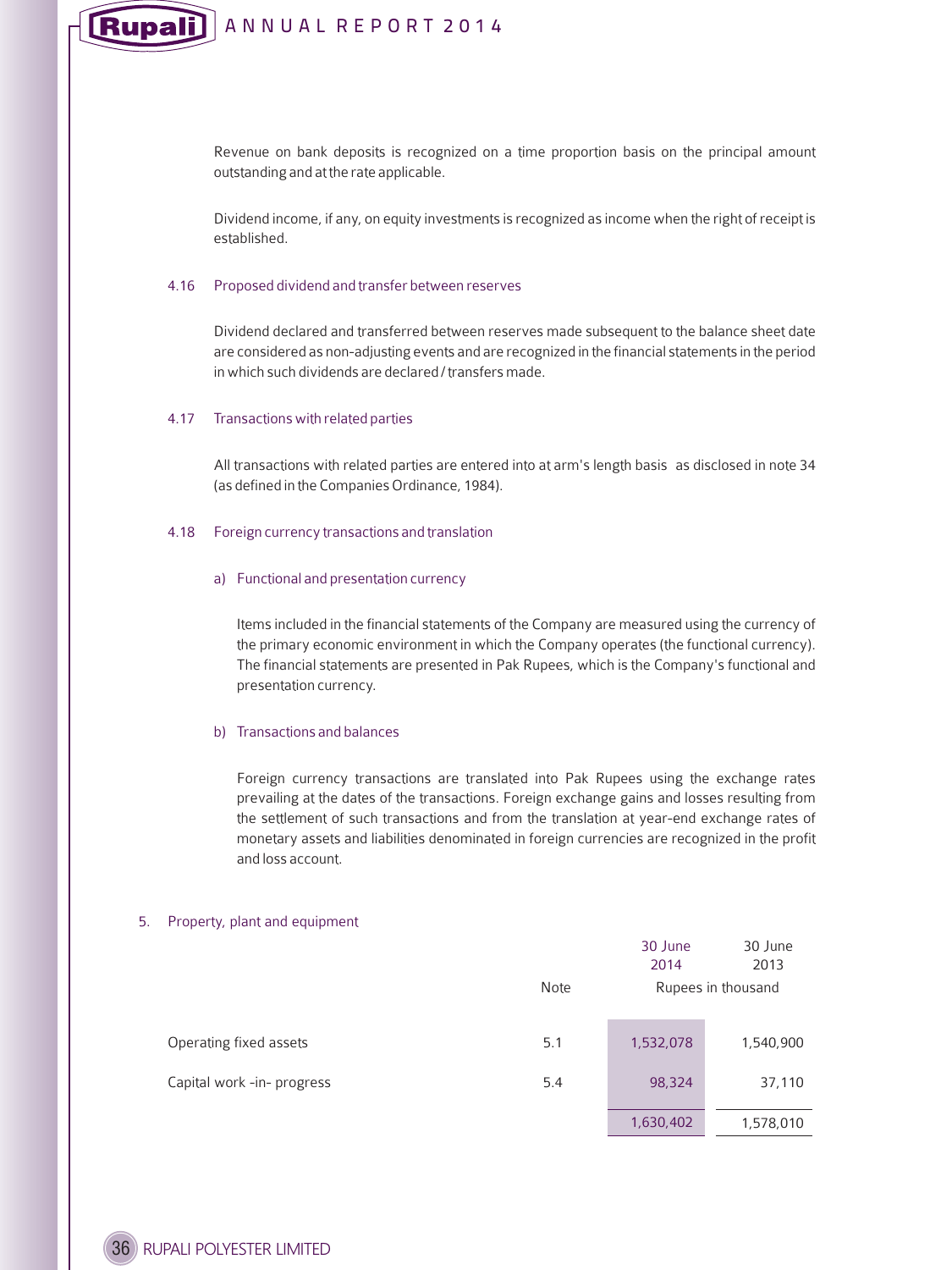|         |                                                         | 5.2                                                       |      |                           |                      |                          | Cost      |                                                  |                              |                     |                                 |                     |                              |           |                                                     |                           |                      |                          | Cost      |                    |                            |                              |                     |                                 |                     |                              |                                                     |                             |          |                            |
|---------|---------------------------------------------------------|-----------------------------------------------------------|------|---------------------------|----------------------|--------------------------|-----------|--------------------------------------------------|------------------------------|---------------------|---------------------------------|---------------------|------------------------------|-----------|-----------------------------------------------------|---------------------------|----------------------|--------------------------|-----------|--------------------|----------------------------|------------------------------|---------------------|---------------------------------|---------------------|------------------------------|-----------------------------------------------------|-----------------------------|----------|----------------------------|
|         | Selling and Distribution Expenses<br>Cost of Goods Sold | The depreciation charge has<br>been allocated as follows: |      | Depreciation rate p.a (%) | Net book value (NBV) | Accumulated depreciation |           | Gross carrying value basis<br>As at 30 June 2013 | Closing net book value (NBV) | Depreciation Charge | Disposals / write offs (at NBV) | Additions (at cost) | Opening net book value (NBV) |           | Year ended 30 June 2013<br>Net carrying value basis | Depreciation rate p.a (%) | Net book value (NBV) | Accumulated depreciation |           | As at 30 June 2014 | Gross carrying value basis | Closing net book value (NBV) | Depreciation Charge | Disposals / write offs (at NBV) | Additions (at cost) | Opening net book value (NBV) | Year ended 30 June 2014<br>Net carrying value basis |                             |          | 5.1 Operating Fixed Assets |
|         |                                                         |                                                           |      |                           | 27,784               |                          | 27,784    |                                                  | 27,784                       |                     |                                 |                     |                              | 27,784    |                                                     |                           | 27,784               |                          | 27,784    |                    |                            | 27,784                       |                     |                                 |                     | 27,784                       |                                                     | Freehold<br>Land            |          |                            |
|         | Administrative and General Expenses                     |                                                           |      | $\vec{o}$                 | 66,986               | (151,094)                | 218,080   |                                                  | 66,986                       | (7,432)             |                                 | 253                 |                              | 74,165    |                                                     | $\vec{o}$                 | 60,670               | (157,806)                | 218,476   |                    |                            | 029'09                       | (6,712)             |                                 | 396                 | 66,986                       |                                                     | Factory on freehold<br>land |          |                            |
|         | 25<br>23                                                | Note                                                      |      | G                         | 16,463               | (8,725)                  | 25,188    |                                                  | 16,463                       | (267)               |                                 |                     |                              | 17,330    |                                                     | U1                        | 15,640               | (9,548)                  | 25,188    |                    |                            | 15,640                       | (823)               | $\bar{1}$                       | $\bar{1}$           | 16,463                       |                                                     | Office on freehold<br>land  | Building |                            |
| 144,688 | 130,258<br>13,709<br>721                                |                                                           | 2014 | U1                        | 169,965              | (50.427)                 | 220,392   |                                                  | 169,965                      | (8,946)             |                                 |                     |                              | 178,911   |                                                     | G                         | 161,938              | (58,935)                 | 220,873   |                    |                            | 161,938                      | (8.508)             |                                 | $481$               | 169,965                      |                                                     | Office on leasehold<br>land |          |                            |
|         |                                                         | Rupees in thousand                                        |      | UΠ                        | 1,644                | (3, 194)                 | 4,838     |                                                  | 1,644                        | $(28)$              |                                 | i,                  |                              | 1,731     |                                                     | $\cup$                    | 1,562                | (3.276)                  | 4,838     |                    |                            | 1,562                        | (82)                | $\bar{1}$                       | $\bar{1}$           | 1,644                        |                                                     | Roads                       |          |                            |
| 140,333 | 125,467<br>14, 123<br>743                               |                                                           | 2013 | $\vec{o}$                 | 1,212,869            | (1,730,483)              | 2,943,352 |                                                  | 1,212,869                    | (117,626)           | $\widehat{z}$                   | 366,908             |                              | 963,588   |                                                     | $\vec{o}$                 | 1,218,610            | (1, 853, 652)            | 3,072,262 |                    |                            | 1,218,610                    | (123, 169)          |                                 | 128,910             | 1,212,869                    |                                                     | Plant and<br>machinery      |          |                            |
|         |                                                         |                                                           |      | $\vec{o}$                 | 13,365               | (16, 671)                | 30,036    |                                                  | <b>13,365</b>                | (1,460)             |                                 | 125                 |                              | 14,304    |                                                     | $\vec{\circ}$             | $12,147$             | (18,011)                 | 30,158    |                    |                            | $12,147$                     | (1,340)             | Î,                              | 122                 | 13,365                       |                                                     | Furniture 8<br>fittings     |          |                            |
|         |                                                         |                                                           |      | $\approx$                 | 3,962                | (986'11)                 | 15,948    |                                                  | 3,962                        | (096)               | (26)                            | 136                 |                              | 4,883     |                                                     | <b>DC</b>                 | 5,675                | (12,054)                 | 17,729    |                    |                            | 5,675                        | (1,139)             | (37)                            | $2{,}889$           | 3,962                        |                                                     | Vehicles                    |          |                            |
|         |                                                         |                                                           |      | $\vec{o}$                 | 24,965               | (47, 376)                | 72,341    |                                                  | 24,965                       | (2, 633)            | $(42)$                          | 1,856               |                              | 25,784    |                                                     | $\vec{o}$                 | 25,360               | (49, 927)                | 75,287    |                    |                            | 25,360                       | (2,620)             | $\frac{1}{2}$                   | 3,025               | 24,965                       |                                                     | Office<br>equipment         |          |                            |
|         |                                                         |                                                           |      | $\vec{o}$                 | 2,897                | (3, 814)                 | 6,711     |                                                  | 2,897                        | (322)               | $\widehat{\Xi}$                 | l,                  |                              | 3,224     |                                                     | $\vec{o}$                 | 2,692                | (4, 109)                 | 6,801     |                    |                            | 2,692                        | (562)               | $\bar{1}$                       | $\frac{6}{2}$       | 2,897                        |                                                     | Other<br>assets             |          |                            |
|         |                                                         |                                                           |      |                           | 1,540,900            | (2, 023, 770)            | 3,564,670 |                                                  | 1,540,900                    | (140, 333)          | (5 <sup>45</sup> )              | 369,674             |                              | 1,311,704 |                                                     |                           | 1,532,078            | (2, 167, 318)            | 3,699,396 |                    |                            | 1,532,078                    | (144, 688)          | (47)                            | 135,913             | 1,540,900                    |                                                     | Total                       |          | Rupees in thousand         |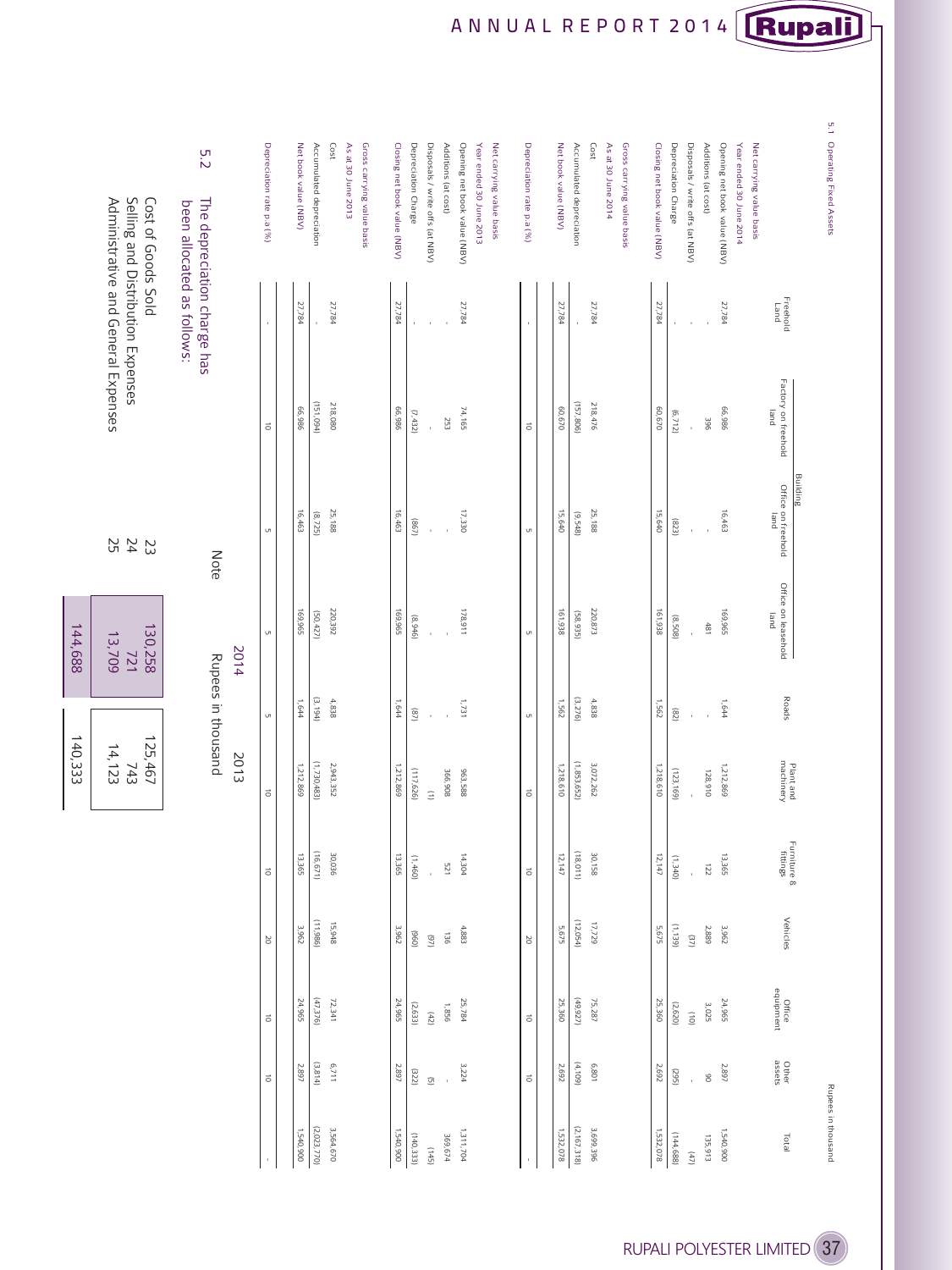

#### 5.3 Disposal of Operating Fixed Assets:

| The following assets were disposed off during the year: | Rupees in thousand |                                  |               |                          |                                 |                     |                       |
|---------------------------------------------------------|--------------------|----------------------------------|---------------|--------------------------|---------------------------------|---------------------|-----------------------|
| Particulars of Assets                                   | Cost               | Accumu-<br>lated<br>Depreciation | Book<br>Value | Sale<br>Proceeds         | Gain /<br>(Loss) on<br>Disposal | Mode of<br>Disposal | Particulars of Buyers |
| Vehicles                                                |                    |                                  |               |                          |                                 |                     |                       |
| Mazda van                                               | 699                | 684                              | 15            | 450                      | 435                             | Negotiation         | Muhammad Faraz        |
| Coure Car                                               | 409                | 387                              | 22            | 320                      | 298                             | Negotiation         | Muhammad Shakeel      |
|                                                         | 1,108              | 1,071                            | 37            | 770                      | 733                             |                     |                       |
| Office equipment                                        |                    |                                  |               |                          |                                 |                     |                       |
| Air conditioners                                        | 62                 | 57                               | 5             | ٠                        | (5)                             | Salvage             |                       |
| Electric water cooler                                   | 16                 | 11                               | 5             | $\overline{\phantom{a}}$ | (5)                             | Salvage             | ۰                     |
|                                                         | 78                 | 68                               | 10            | $\overline{\phantom{m}}$ | (10)                            |                     |                       |
| 2014                                                    | 1,186              | 1,139                            | 47            | 770                      | 723                             |                     |                       |
| 2013                                                    | 567                | 422                              | 145           | 125                      | (20)                            |                     |                       |

| 2014               | 2013 |
|--------------------|------|
| Rupees in thousand |      |
|                    |      |

|    | 5.4 Capital work-in-progress                                 |         |         |
|----|--------------------------------------------------------------|---------|---------|
|    | Civil works                                                  |         |         |
|    |                                                              | 12,810  |         |
|    | Plant and machinery                                          | 85,173  | 1,877   |
|    | Office equipment                                             | 111     | 647     |
|    | Furniture and fixture                                        | 230     | $70\,$  |
|    | Other assets                                                 |         | 43      |
|    |                                                              | 98,324  | 2,637   |
|    |                                                              |         |         |
|    | Advances for plant and machinery<br>Advances for civil works |         | 33,434  |
|    |                                                              |         | 1,039   |
|    |                                                              | 98,324  | 37,110  |
|    |                                                              |         |         |
| 6. | Long term deposits                                           |         |         |
|    | <b>Security Deposits</b>                                     | 4,361   | 4,281   |
|    |                                                              |         |         |
|    |                                                              | 4,361   | 4,281   |
| 7. | Stores, spares and loose tools                               |         |         |
|    | <b>Stores</b>                                                |         |         |
|    | - In hand                                                    | 126,042 | 131,814 |
|    | - In transit                                                 | 5,002   | 4,222   |
|    |                                                              | 131,044 | 136,036 |
|    | Spares                                                       |         |         |
|    | - In hand                                                    | 656,890 | 633,803 |
|    | - In transit                                                 | 8,696   | 16,648  |
|    |                                                              |         |         |
|    |                                                              | 665,586 | 650,451 |
|    | Loose tools                                                  |         |         |
|    | - In hand                                                    | 5,900   | 6,008   |
|    |                                                              | 802,530 | 792,495 |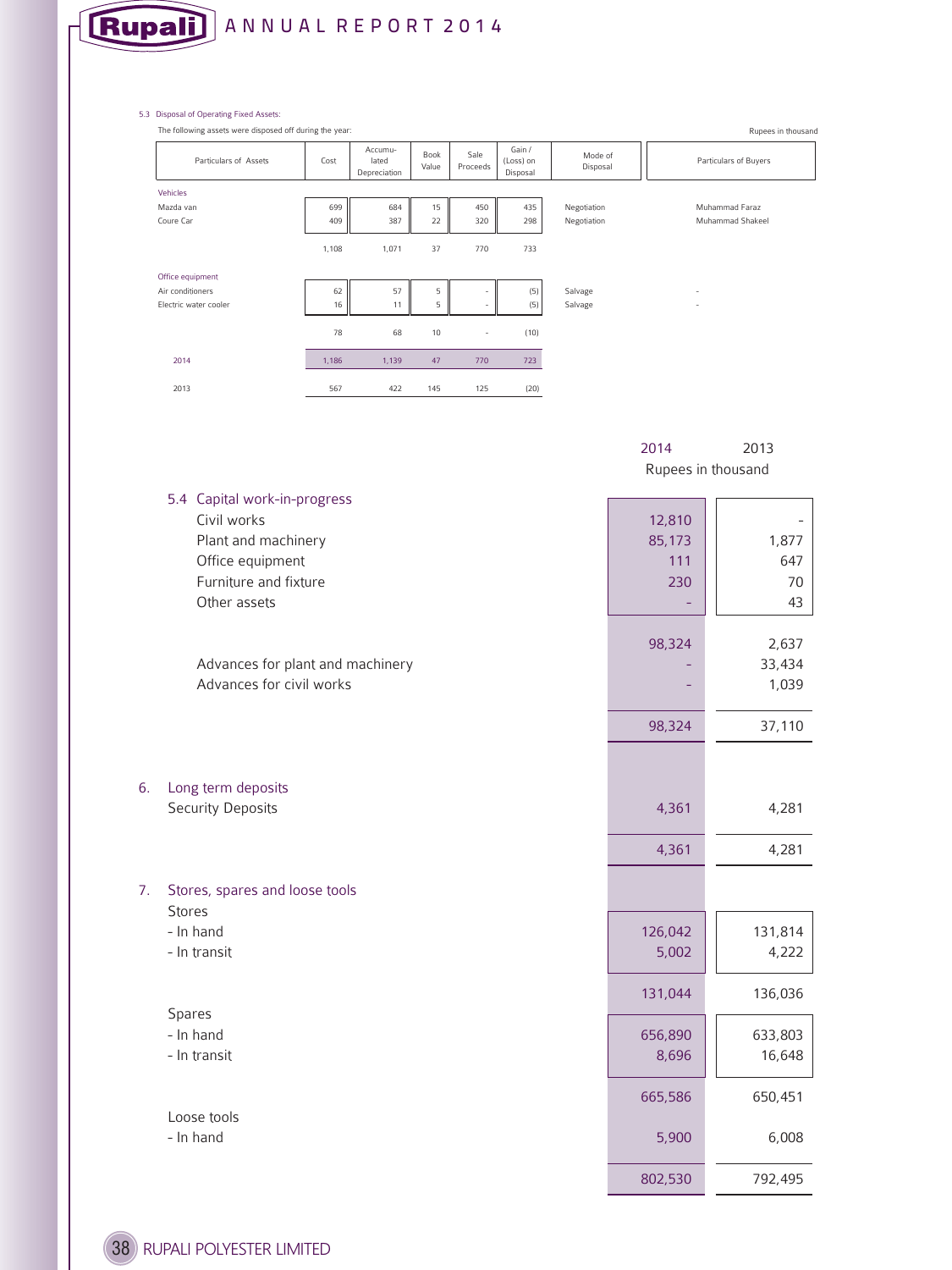ANNUAL REPORT 2014 **Rupali** 

|    |                                                                                                                                                                                                                            |             | 2014    | 2013               |
|----|----------------------------------------------------------------------------------------------------------------------------------------------------------------------------------------------------------------------------|-------------|---------|--------------------|
|    |                                                                                                                                                                                                                            | <b>Note</b> |         | Rupees in thousand |
| 8. | Stock-in-trade                                                                                                                                                                                                             |             |         |                    |
|    | Raw and packing materials                                                                                                                                                                                                  |             |         |                    |
|    | - In hand                                                                                                                                                                                                                  |             | 286,272 | 412,567            |
|    | - In transit                                                                                                                                                                                                               |             |         |                    |
|    |                                                                                                                                                                                                                            |             | 286,272 | 412,567            |
|    | Work-in-process                                                                                                                                                                                                            |             | 18,942  | 51,584             |
|    | Finished goods                                                                                                                                                                                                             | 8.1         | 589,045 | 398,276            |
|    |                                                                                                                                                                                                                            |             | 894,259 | 862,427            |
|    | 8.1 Finished Goods of Rs. 518.668 million<br>(2013: 237.700 million) are being carried at net<br>realisable value and an amount of Rs. 26.123<br>million (2013: 21.641 million) has been charged<br>to cost of goods sold. |             |         |                    |
| 9. | Trade debts                                                                                                                                                                                                                |             |         |                    |
|    | Considered Good - Unsecured                                                                                                                                                                                                |             | 4,748   | 8,162              |
|    |                                                                                                                                                                                                                            |             | 4,748   | 8,162              |
|    | 10. Loans and advances - Considered good<br>Loans due from                                                                                                                                                                 |             |         |                    |
|    | - Executives                                                                                                                                                                                                               | 10.1        | 77      | 147                |
|    | - Non-Executives                                                                                                                                                                                                           | 10.1        | 990     | 1,047              |
|    |                                                                                                                                                                                                                            |             | 1,067   | 1,194              |
|    | Advances due from<br>- Staff against expenses                                                                                                                                                                              |             | 196     | 358                |
|    | - Suppliers and contractors                                                                                                                                                                                                |             | 15,934  | 28,858             |
|    |                                                                                                                                                                                                                            |             |         |                    |
|    |                                                                                                                                                                                                                            |             | 16,130  | 29,216             |
|    |                                                                                                                                                                                                                            |             | 17,197  | 30,410             |

10.1 Loans have been granted under staff loan policy, as temporary financial assistance, to staff. These are secured against the gratuity payable to employees and are recoverable in 36 equal monthly instalments. These loans carry mark-up at the rate of 14.00% (2013: 17.00%) per annum. The maximum aggregate amount of loans and advances due from executives at the end of any month during the year was Rs. 0.188 million (2013: Rs. 0.443 million). None of these loans are outstanding for more than 3 years.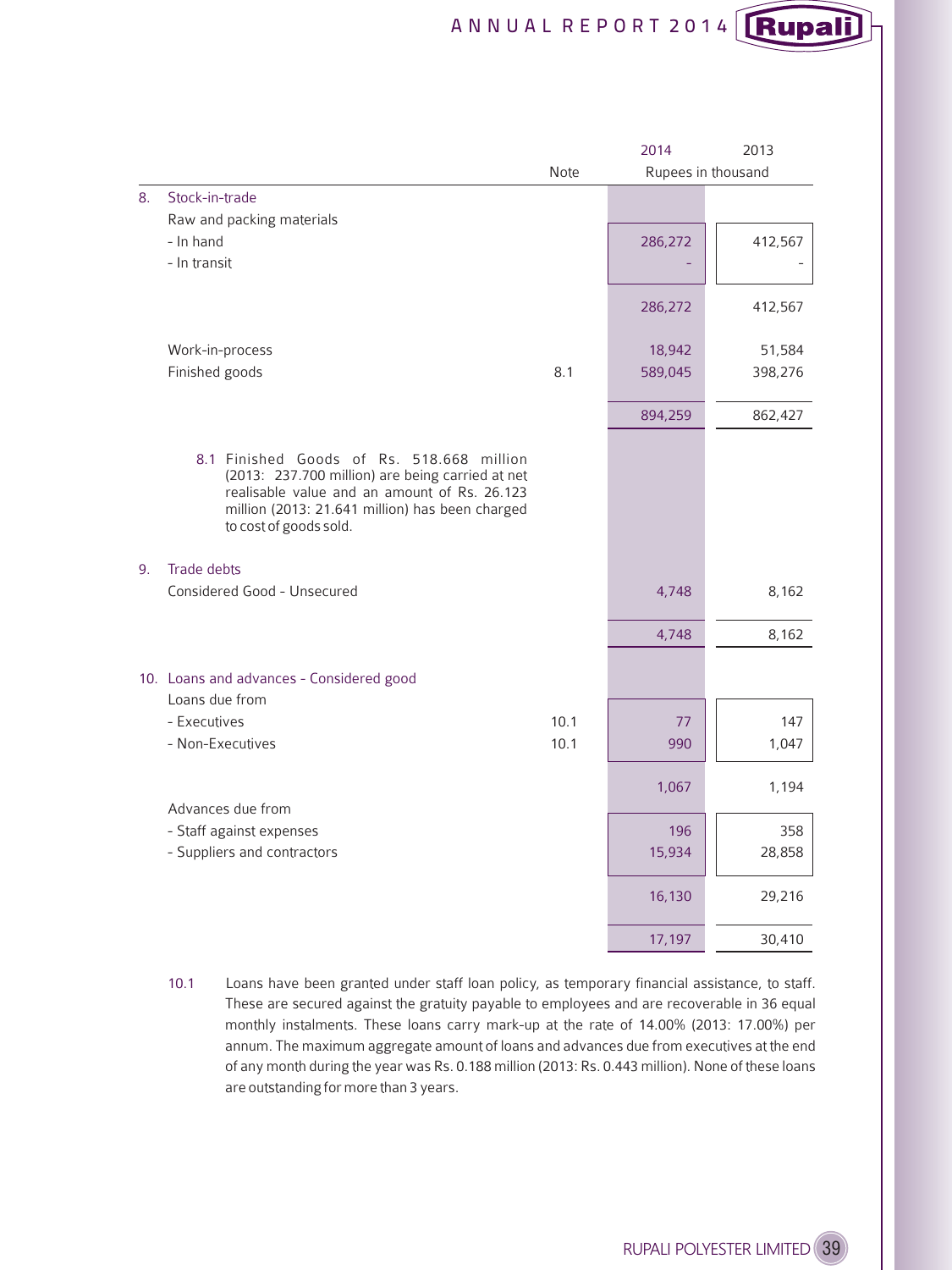**Rupali** ANNUAL REPORT 2014

|                                                                             |      | 2014               | 2013      |
|-----------------------------------------------------------------------------|------|--------------------|-----------|
|                                                                             | Note | Rupees in thousand |           |
| 11. Trade deposits and short term prepayments<br>Deposits - Considered good |      |                    |           |
| Margin on bank guarantees<br>Prepayments - Considered good                  |      | 265                | 265       |
| Prepaid rent                                                                |      |                    | 2,228     |
| Prepaid insurance                                                           |      | 495                | 288       |
| Other prepayments                                                           |      | 797                | 324       |
|                                                                             |      | 1,557              | 3,105     |
| 12. Other Receivables<br>Considered good                                    |      |                    |           |
| Due from associated companies                                               | 12.1 | 40                 |           |
| Due from other related parties                                              | 12.2 | 41,595             | 42,348    |
| Insurance claim receivable                                                  |      | 202                | 386       |
| Sales tax refundable                                                        |      | 323,354            | 193,320   |
| Others                                                                      |      | 2,407              | 1,741     |
|                                                                             |      | 367,598            | 237,795   |
| Considered doubtful                                                         |      |                    |           |
| Sales tax refundable                                                        |      | 28,513             | 28,513    |
| Less: Provision for doubtful receivables                                    | 12.3 | (26, 821)          | (26, 821) |
|                                                                             |      | 1,692              | 1,692     |
| Others                                                                      |      | 15,831             | 15,841    |
|                                                                             |      | 385,121            | 255,328   |

- 12.1 Maximum amount due from associated companies at the end of any month during the year was Rs. 33.857 million (2013: Rs. 2.554 million). The amount due from associated companies are in the normal course of business and are interest free.
- 12.2 Maximum amount due from other related parties at the end of any month during the year was Rs. 42.347 million (2013: Rs. 58.477 million). The amount due from other related parties are in the normal course of business and are interest free.
- 12.3 This includes provision for doubtful receivable amounting to Rs. 24.204 million (2013: Rs. 24.204 million), which has been created towards payments made under protest to Sales Tax Department to avail amnesty offered vide SRO 575 (I) / 1998 dated 12.06.1998 and SRO 679 (I) / 1999 dated 12/06/1999.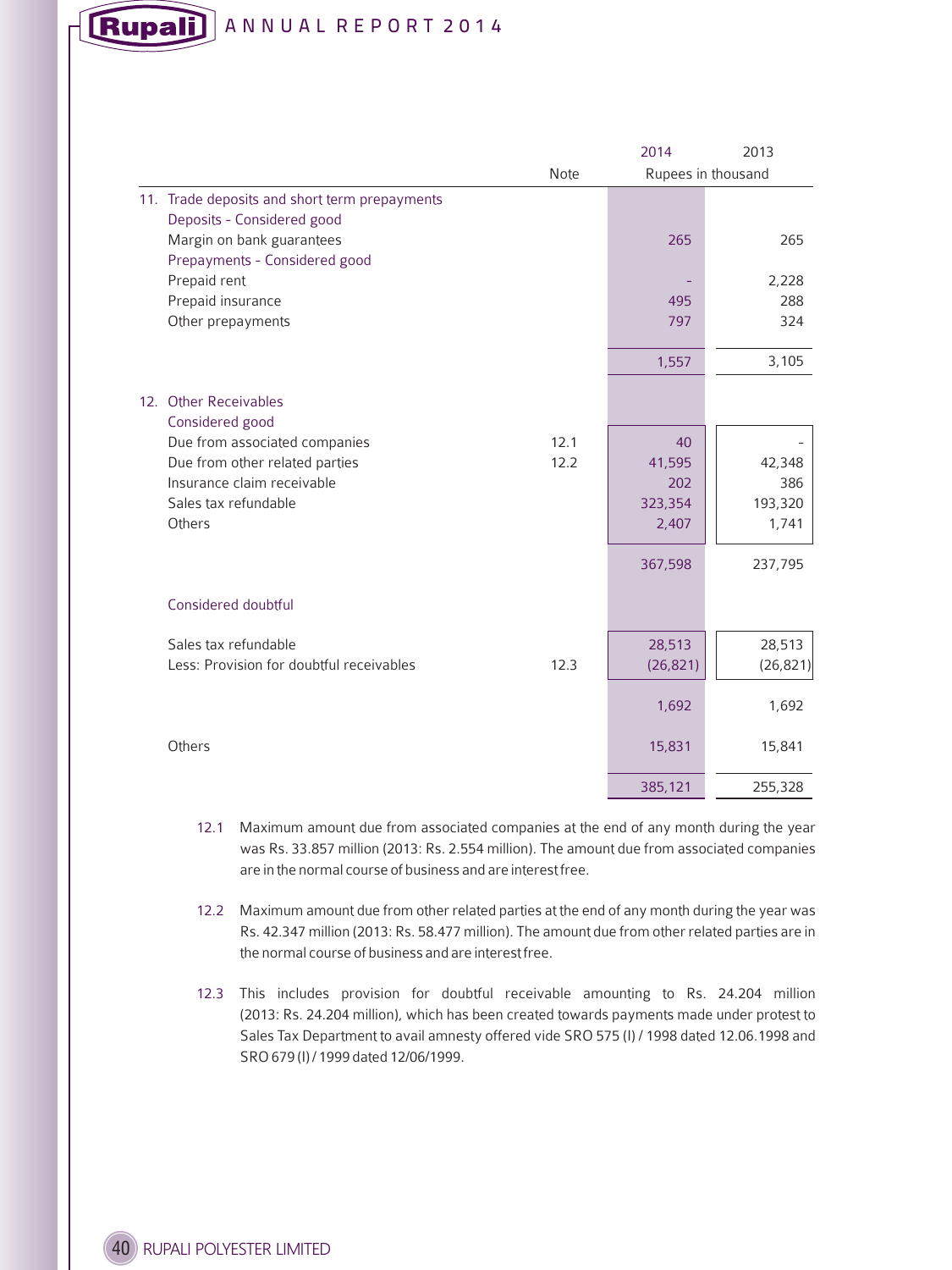ANNUAL REPORT 2014 **Rupali** 

|                                                  |      | 2014    | 2013               |
|--------------------------------------------------|------|---------|--------------------|
|                                                  | Note |         | Rupees in thousand |
| 13. Taxation - Net                               |      |         |                    |
| Advance Tax                                      |      | 181,955 | 154,784            |
| Provision for Taxation                           | 29   |         | (30, 459)          |
|                                                  |      | 181,955 | 124,325            |
| 14. Cash and bank balances<br>Balance with banks |      |         |                    |
| - Current accounts<br>- PLS Accounts             |      | 90,292  | 3,704              |
| - Local currency                                 | 14.1 | 42,540  | 8,408              |
| - Foreign currency                               | 14.2 | 18      | 11                 |
| Cash in hand                                     |      | 132,850 | 12,123             |
| - Local currency                                 |      | 61      | 30                 |
| - Foreign currency                               |      | 12      | 4                  |
|                                                  |      |         |                    |
|                                                  |      | 73      | 34                 |
|                                                  |      | 132,923 | 12,157             |

14.1 The balances in PLS accounts carry mark-up rate ranging between 6.00% to 9.80% (2013: 5.00% to 10.50%) for local currency and Nil (2013: Nil) for foreign currency.

14.2 Cash at banks in PLS accounts include US \$ 181.12 (2013: US \$ 111.12).

#### 15. Issued, subscribed and paid-up capital

| 2014                                          | 2013       |                                                       | 2014    | 2013               |
|-----------------------------------------------|------------|-------------------------------------------------------|---------|--------------------|
| Ordinary Shares of Rs. 10 each                |            | <b>Note</b>                                           |         | Rupees in thousand |
| 9,690,900                                     | 9,690,900  | Shares allotted for<br>consideration paid in cash     | 96,909  | 96,909             |
| 19,933,895                                    | 19,933,895 | Shares issued against non -<br>repatriable investment | 199,339 | 199,339            |
| 4,443,719                                     | 4,443,719  | Shares allotted as<br><b>Bonus Shares</b>             | 44,437  | 44,437             |
| 34,068,514                                    | 34,068,514 |                                                       | 340,685 | 340,685            |
| 16. Long term borrowings<br>Long term finance |            | 16.1                                                  | 146,315 |                    |
|                                               |            |                                                       |         |                    |

-

146,315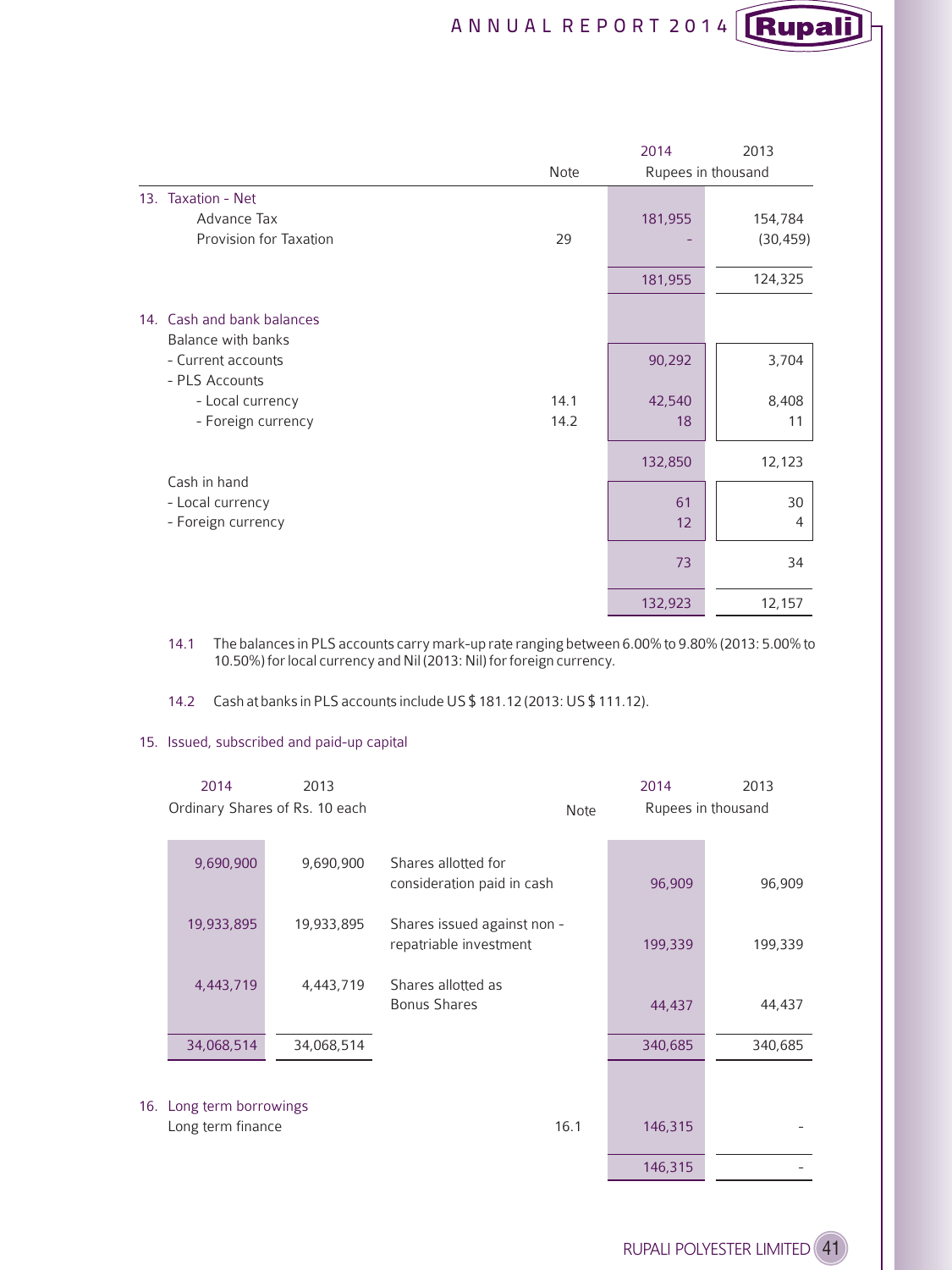ANNUAL REPORT 2014

16.1 The Company has obtained a term finance facility of Rs. 500 million from MCB Bank Limited for the purpose of import of plant and machinery, spare parts and related civil works. The facility is secured by way of first charge over fixed assets aggregating to Rs. 667 million, lien over import documents and promissory note of Rs. 975 million and carries a mark-up of 6 month KIBOR + 0.5% to be reset on biannual basis. The loan is repayable in 10 equal half yearly instalments starting from May 2016.

#### 17. Staff retirement benefits - gratuity

#### 17.1 Defined benefit plan

Rupali

The scheme provides for terminal benefits for all its permanent employees who attain the minimum qualifying period for entitlement to gratuity.

Annual charge is based on actuarial valuation conducted in accordance with IAS-19 (Revised) - 'Employee Benefits' as of 30 June 2014, using the Projected Unit Credit Method.

| 17.2 | Principal actuarial assumptions<br>Following are a few important actuarial<br>assumptions used in valuation: | 2014 | 2013 |
|------|--------------------------------------------------------------------------------------------------------------|------|------|
|      | Discount rate (%) per annum                                                                                  | 10   | 10   |
|      | Expected rate of salary increase in future                                                                   |      |      |
|      | years (%) per annum                                                                                          | 9    | 9    |
|      | Average expected remaining working life                                                                      |      |      |
|      | time of employees (years)                                                                                    | 7    |      |

|             | 2014               | 2013 |
|-------------|--------------------|------|
| <b>Note</b> | Rupees in thousand |      |

| 17.3 | The amount recognized in the balance sheet                                                                                                                                                                                                                                                                                       |      |                               |                                          |
|------|----------------------------------------------------------------------------------------------------------------------------------------------------------------------------------------------------------------------------------------------------------------------------------------------------------------------------------|------|-------------------------------|------------------------------------------|
|      | Present value of defined benefit obligation                                                                                                                                                                                                                                                                                      |      | 85,362                        | 80,175                                   |
|      | Liability recognized in the balance sheet                                                                                                                                                                                                                                                                                        |      | 85,362                        | 80,175                                   |
| 17.4 | Movement in liability recognized in the balance sheet<br>Present value of defined benefit obligation at the<br>beginning of the year<br>Charge for the year - Profit and loss account<br>Charge for the year - Other comprehensive income<br>Payments made during the year<br>Present value of defined benefit obligation at the | 17.5 | 80,175<br>15,339<br>(10, 152) | 82,328<br>18,240<br>(1,208)<br>(19, 185) |
|      | end of the year                                                                                                                                                                                                                                                                                                                  |      | 85,362                        | 80,175                                   |
| 17.5 | Charge for the year<br>Current service cost<br>Net interest cost                                                                                                                                                                                                                                                                 |      | 7,321<br>8,018                | 5,509<br>12,731                          |
|      |                                                                                                                                                                                                                                                                                                                                  |      | 15,339                        | 18,240                                   |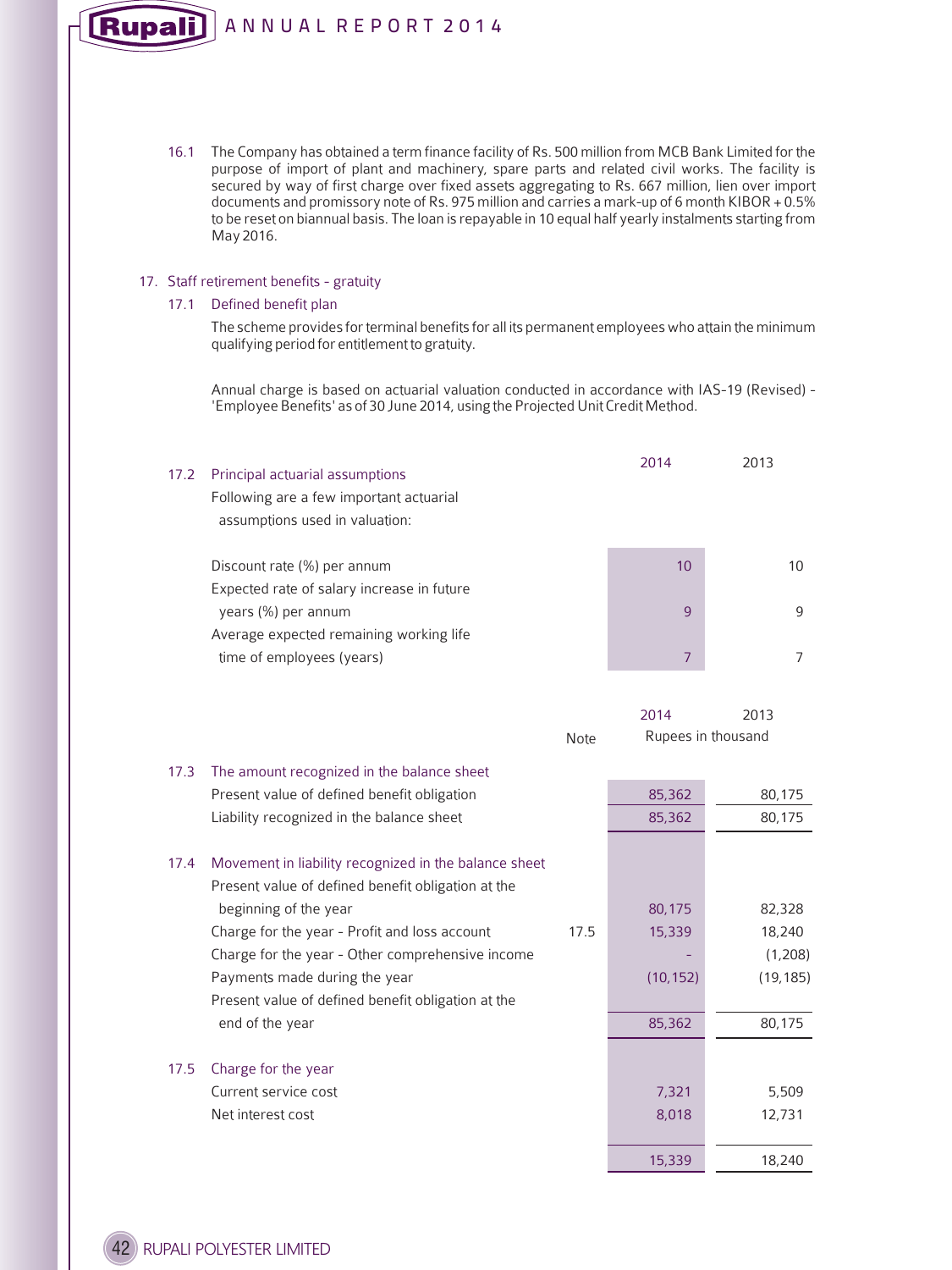ANNUAL REPORT 2014 Rupali

|      |                                                                                                                                                                                                                                                                                                                                                                                                            | <b>Note</b>    | 2014                                             | 2013<br>Rupees in thousand                        |
|------|------------------------------------------------------------------------------------------------------------------------------------------------------------------------------------------------------------------------------------------------------------------------------------------------------------------------------------------------------------------------------------------------------------|----------------|--------------------------------------------------|---------------------------------------------------|
| 17.6 | Charge for the year has been allocated as follows:<br>Cost of goods sold<br>Selling and distribution expenses<br>Administrative and general expenses                                                                                                                                                                                                                                                       | 23<br>24<br>25 | 10,538<br>240<br>4,561                           | 12,531<br>222<br>5,487                            |
|      |                                                                                                                                                                                                                                                                                                                                                                                                            |                | 15,339                                           | 18,240                                            |
|      | 18. Deferred taxation<br>Deferred tax liability on taxable temporary differences<br>Accelerated tax depreciation allowance<br>Deferred tax asset on unused tax losses                                                                                                                                                                                                                                      | 18.1           | 313,899<br>(29, 023)                             | 330,991                                           |
|      | 18.1 The Company has unutilised tax losses of<br>Rs. 935.362 million to be off set against future<br>taxable profits and deferred tax asset arising<br>thereon amounts to Rs. 318.023 million. Based on<br>the forecast provided by the management deferred<br>tax asset of Rs. 29.023 million, only to the extent of<br>anticipated future taxable profits of Rs. 85.362<br>million, has been recognised. |                | 284,876                                          | 330,991                                           |
|      | 19. Trade and other payables<br>Creditors<br>Due to associated companies<br><b>Accrued liabilities</b><br>Advances from customers<br>Retention money<br>Payable to provident fund                                                                                                                                                                                                                          | 19.1           | 537,008<br>39<br>39,449<br>1,039<br>2,135<br>345 | 364,894<br>5,382<br>51,208<br>2,817<br>267<br>289 |
|      | Income tax deducted at source<br>Workers' profit participation fund<br>Workers' welfare fund<br>Unclaimed dividend<br>Other payables                                                                                                                                                                                                                                                                       | 19.2           | 280<br>7,508<br>1,114<br>3,211                   | 846<br>7,538<br>11,229<br>1,115<br>568            |
|      |                                                                                                                                                                                                                                                                                                                                                                                                            |                | 592,128                                          | 446,153                                           |
| 19.1 | Due to associated companies<br>These are in the normal course of<br>business and are interest free.                                                                                                                                                                                                                                                                                                        |                |                                                  |                                                   |
| 19.2 | Workers' profit participation fund<br>Balance at the beginning of the year<br>Allocation for the year                                                                                                                                                                                                                                                                                                      |                | 7,538                                            | 11,163                                            |
|      |                                                                                                                                                                                                                                                                                                                                                                                                            |                | 7,538                                            | 11,163                                            |
|      | Less: Amount paid to the trustees of the fund<br>Deposited with the government                                                                                                                                                                                                                                                                                                                             |                | 30                                               | 3,625                                             |
|      |                                                                                                                                                                                                                                                                                                                                                                                                            |                | 30                                               | 3,625                                             |
|      | Balance at the end of the year                                                                                                                                                                                                                                                                                                                                                                             |                | 7,508                                            | 7,538                                             |

RUPALI POLYESTER LIMITED 43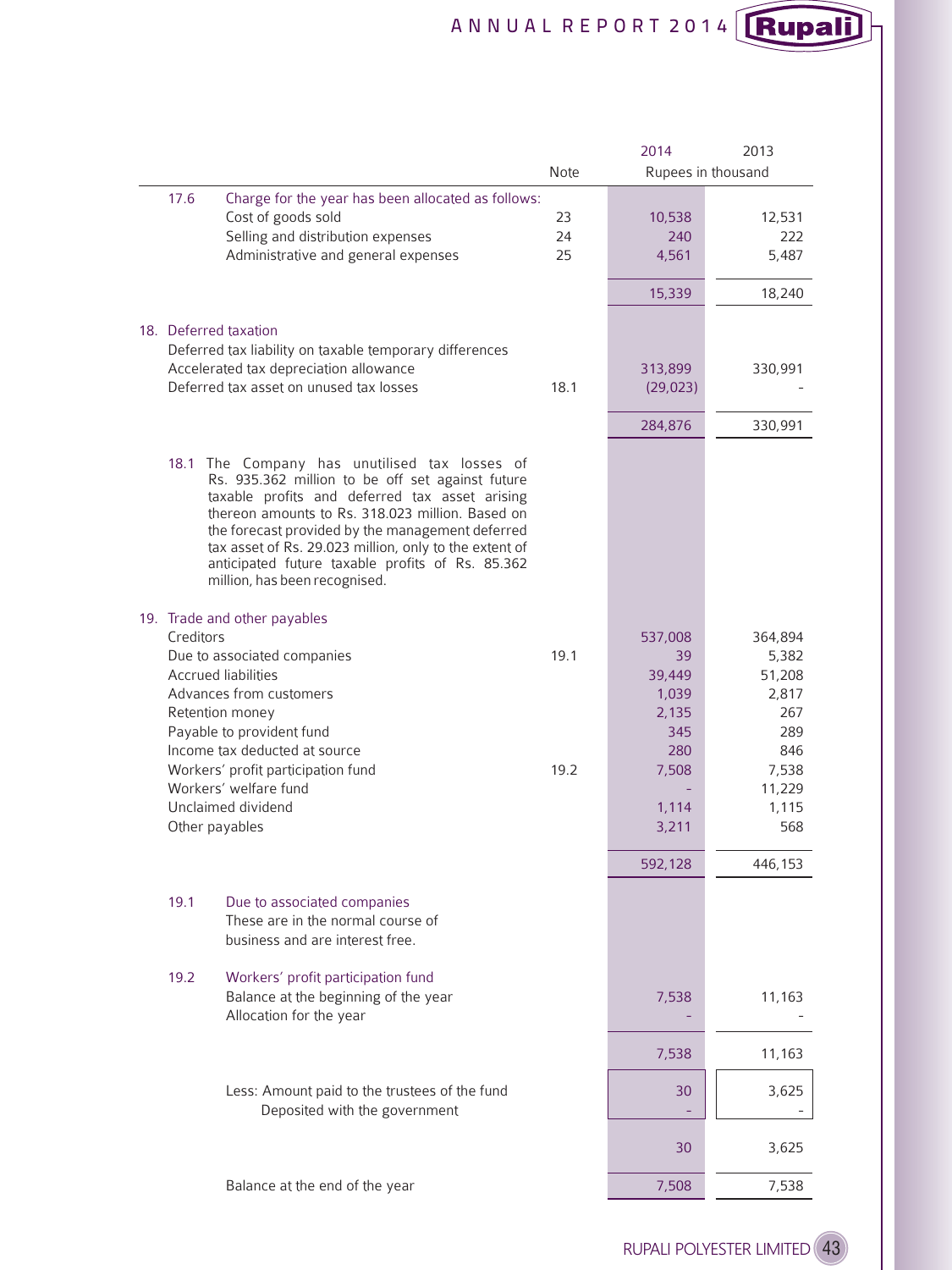ANNUAL REPORT 2014 **Rupali** 

|                                  |             | 2014      | 2013               |
|----------------------------------|-------------|-----------|--------------------|
|                                  | <b>Note</b> |           | Rupees in thousand |
| 20. Short term borrowings        |             |           |                    |
| Secured - from banking companies |             |           |                    |
| Running finances under mark-up   |             |           |                    |
| arrangements from banks          | 20.1 & 20.2 | 1,024,948 | 500,967            |
| Term finances under mark-up      |             |           |                    |
| arrangements from banks          | 20.1        | 433,000   | 433,000            |
|                                  |             |           |                    |
|                                  |             | 1,457,948 | 933,967            |

- 20.1 The aggregate finance facilities available from various commercial banks amounted to Rs. 1,700 million (2013: Rs. 1,900 million). These carry mark-up at the rates ranging from 9.26% to 10.94% (2013: 9.25% to 12.45%) p.a. and are secured against hypothecation charge on current assets of Rs. 2,074.265 million (2013: Rs. 2,314.821 million) and promissory notes of Rs. 2,061.356 million (2013: Rs. 2,319.28 million) respectively. Maximum amount utilised during the year ended 30 June 2014 amounted to Rs. 1,070.109 million.
- 20.2 The facilities for opening letter of credit from various commercial banks as at 30 June 2014 aggregates to Rs. 2,350 million (2013: Rs. 3,022 million) of which the amount remained unutilised at the year-end was Rs. 1,662.828 million (2013: Rs. 2,657.018 million).

#### 21. Contingencies and commitments

#### 21.1 Contingencies:

- 21.1.1 Guarantees issued to different organizations in the normal course of business amounted to Rs. 66.314 million (2013: Rs. 66.314 million).
- 21.1.2 No outstanding guarantees were given on behalf of related parties as at 30 June 2014 and 2013.

#### 21.2 Commitments:

- 21.2.1 Contracts for capital expenditure commitments outstanding as at 30 June 2014 amounted to Rs. 217.263 million (2013: Rs. 210.821 million).
- 21.2.2 Commitments against irrevocable letters of credit as at 30 June 2014 amounted to Rs. 687.172 million (2013: Rs. 364.982 million).

| 22. Sales                                      | 2014                   | 2013<br>Rupees in thousand |
|------------------------------------------------|------------------------|----------------------------|
| Gross sales<br>- Local sales<br>- Export sales | 6,084,455              | 6,152,547                  |
| Less:                                          | 6,084,455              | 6, 152, 547                |
| - Commission / discount<br>- Sales Tax         | (11, 836)<br>(119,960) | (23, 791)<br>(36, 954)     |
|                                                | (131, 796)             | (60, 745)                  |
|                                                | 5,952,659              | 6,091,802                  |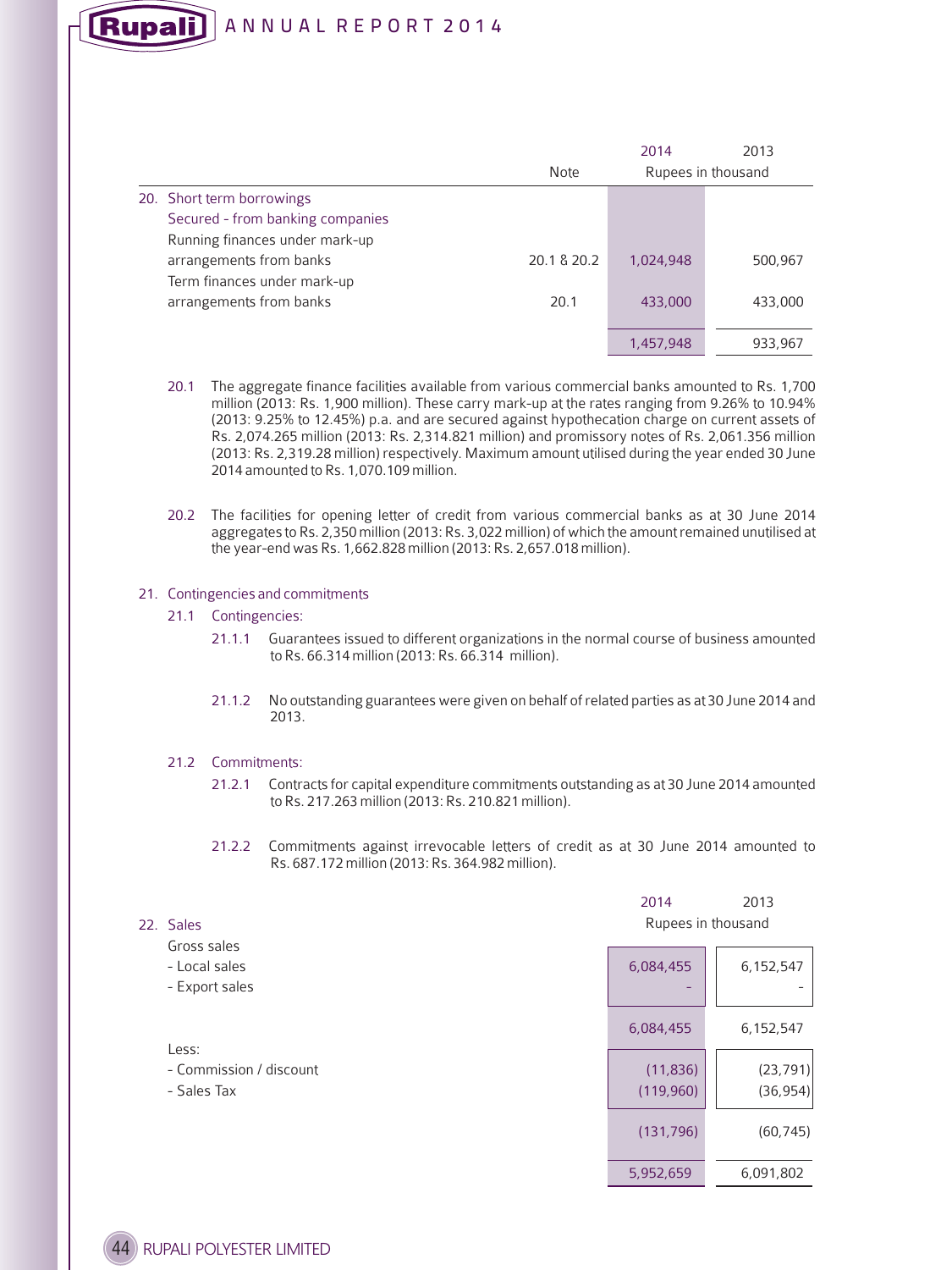ANNUAL REPORT 2014 **Rupali** 

|               |                                                                                                                                                                                                                                    |      | 2014       | 2013               |
|---------------|------------------------------------------------------------------------------------------------------------------------------------------------------------------------------------------------------------------------------------|------|------------|--------------------|
|               |                                                                                                                                                                                                                                    | Note |            | Rupees in thousand |
|               | 23. Cost of goods sold                                                                                                                                                                                                             |      |            |                    |
|               | Raw and packing materials consumed                                                                                                                                                                                                 |      | 5,029,799  | 4,407,474          |
|               | Stores and spares consumed                                                                                                                                                                                                         |      | 52,863     | 86,416             |
|               | Salaries, wages and amenities                                                                                                                                                                                                      | 23.1 | 198,279    | 202,848            |
|               | Fuel and power                                                                                                                                                                                                                     |      | 906,721    | 957,615            |
|               | Repair and maintenance                                                                                                                                                                                                             |      | 26,110     | 4,546              |
|               | Running and maintenance of vehicles                                                                                                                                                                                                |      | 14,687     | 14,979             |
| Insurance     |                                                                                                                                                                                                                                    |      | 15,610     | 14,006             |
| Depreciation  |                                                                                                                                                                                                                                    | 5.2  | 130,258    | 125,467            |
|               | Rent, rates and taxes                                                                                                                                                                                                              |      | 859        | 528                |
|               | Other expenses                                                                                                                                                                                                                     |      | 2,163      | 2,627              |
|               |                                                                                                                                                                                                                                    |      | 6,377,349  | 5,816,506          |
| Add:          | Opening work-in-process                                                                                                                                                                                                            |      | 51,584     | 106,639            |
| Less:         | Closing work-in-process                                                                                                                                                                                                            |      | (18, 942)  | (51, 584)          |
|               |                                                                                                                                                                                                                                    |      | 6,409,991  | 5,871,561          |
| Add:          | Opening finished goods                                                                                                                                                                                                             |      | 398,276    | 844,037            |
| Less:         | Closing finished goods                                                                                                                                                                                                             |      | (589, 045) | (398, 276)         |
|               |                                                                                                                                                                                                                                    |      | 6,219,222  | 6,317,322          |
| 23.1          | Salaries, wages and amenities include Rs. 10.538<br>million (2013: Rs. 12.531 million) in respect of<br>staff retirement benefits and Rs. 0.704 million<br>(2013: Rs. 0.664 million) in respect of provident fund<br>contribution. |      |            |                    |
|               | 24. Selling and distribution expenses                                                                                                                                                                                              |      |            |                    |
|               | Salaries, wages and amenities                                                                                                                                                                                                      | 24.1 | 4,011      | 3,816              |
|               | Rent, rates and taxes                                                                                                                                                                                                              |      | 152        | 139                |
|               | Electricity, gas and water charges                                                                                                                                                                                                 |      | 267        | 287                |
|               | Postage, telephone and fax                                                                                                                                                                                                         |      | 95         | 105                |
|               | Printing and stationery                                                                                                                                                                                                            |      | 157        | 209                |
|               | Books and subscription                                                                                                                                                                                                             |      | 29         | 42                 |
|               | Running and maintenance of vehicles                                                                                                                                                                                                |      | 109        | 85                 |
|               | Repair and maintenance                                                                                                                                                                                                             |      | 162        | 190                |
|               | Travelling expenses                                                                                                                                                                                                                |      | 226        | 100                |
| Entertainment |                                                                                                                                                                                                                                    |      | 44         | 44                 |
| Insurance     |                                                                                                                                                                                                                                    |      | 85         | 102                |
| Depreciation  |                                                                                                                                                                                                                                    | 5.2  | 721        | 743                |
|               | Freight and forwarding                                                                                                                                                                                                             |      | 4,480      | 9,844              |
|               |                                                                                                                                                                                                                                    |      | 10,538     | 15,706             |

24.1 Salaries, wages and amenities include Rs. 0.240 million (2013: Rs. 0.222 million) in respect of staff retirement benefits and Rs. 0.048 million (2013: Rs. 0.041 million) in respect of provident fund contribution.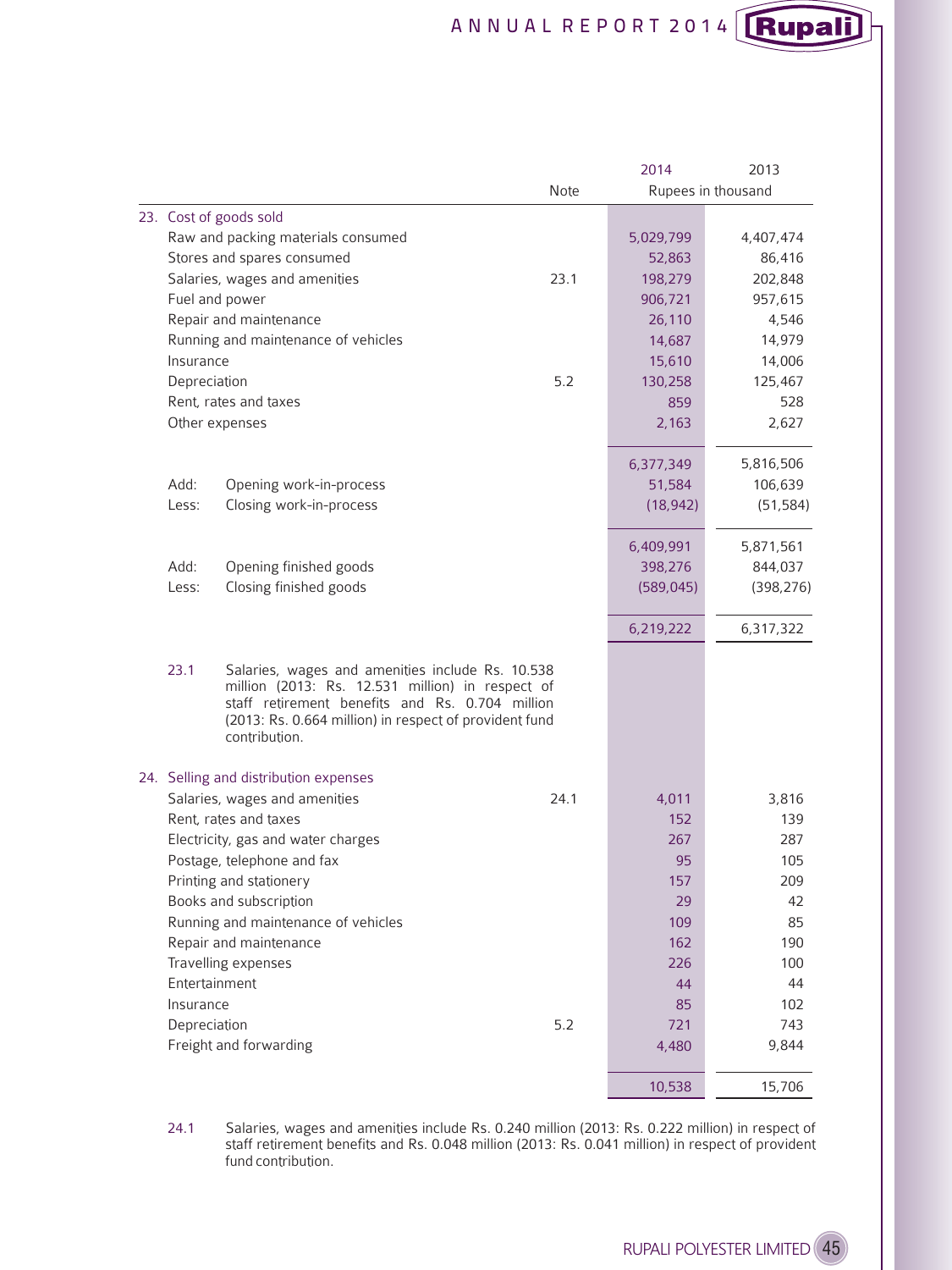Rupali ANNUAL REPORT 2014

|                        |                                                                                                                                                                                                                             |      | 2014               | 2013    |
|------------------------|-----------------------------------------------------------------------------------------------------------------------------------------------------------------------------------------------------------------------------|------|--------------------|---------|
|                        |                                                                                                                                                                                                                             | Note | Rupees in thousand |         |
|                        | 25. Administrative and general expenses                                                                                                                                                                                     |      |                    |         |
|                        | Salaries, wages and amenities                                                                                                                                                                                               | 25.1 | 78,781             | 72,507  |
|                        | Director's remuneration                                                                                                                                                                                                     |      | 4,967              | 4,722   |
|                        | Rent, rates and taxes                                                                                                                                                                                                       |      | 2,878              | 2,635   |
|                        | Electricity, gas and water charges                                                                                                                                                                                          |      | 5,065              | 5,449   |
|                        | Postage, telephone and fax                                                                                                                                                                                                  |      | 1,807              | 1,997   |
|                        | Printing and stationery                                                                                                                                                                                                     |      | 2,988              | 3,968   |
|                        | Books and subscription                                                                                                                                                                                                      |      | 544                | 792     |
|                        | Running and maintenance of vehicles                                                                                                                                                                                         |      | 2,063              | 1,615   |
|                        | Repair and maintenance                                                                                                                                                                                                      |      | 3,087              | 3,619   |
|                        | Legal and professional charges                                                                                                                                                                                              |      | 9,191              | 9,384   |
|                        | Travelling expenses                                                                                                                                                                                                         |      | 4,300              | 1,901   |
|                        | Entertainment                                                                                                                                                                                                               |      | 841                | 831     |
|                        | Auditor's remuneration                                                                                                                                                                                                      | 25.2 | 800                | 800     |
| Insurance              |                                                                                                                                                                                                                             |      | 1,609              | 1,937   |
| Advertisement          |                                                                                                                                                                                                                             |      | 370                | 324     |
| Depreciation           |                                                                                                                                                                                                                             | 5.2  | 13,709             | 14,123  |
| Miscellaneous expenses |                                                                                                                                                                                                                             |      | 207                | 300     |
|                        |                                                                                                                                                                                                                             |      |                    |         |
|                        |                                                                                                                                                                                                                             |      | 133,207            | 126,904 |
| 25.1                   | Salaries, wages and amenities include Rs. 4.561<br>million (2013:Rs.5.487 million) in respect of<br>staff retirement benefits and Rs.0.912 million<br>(2013:Rs.0.783 million) in respect of provident fund<br>contribution. |      |                    |         |
| 25.2                   | Auditor's remuneration                                                                                                                                                                                                      |      |                    |         |
|                        | Audit fee                                                                                                                                                                                                                   |      | 475                | 475     |
|                        | Certification and review                                                                                                                                                                                                    |      | 85                 | 85      |
|                        | <b>Taxation services</b>                                                                                                                                                                                                    |      | 240                | 240     |
|                        |                                                                                                                                                                                                                             |      |                    |         |
|                        | Other professional services                                                                                                                                                                                                 |      |                    |         |
|                        |                                                                                                                                                                                                                             |      | 800                | 800     |
|                        | 26. Other operating charges                                                                                                                                                                                                 |      |                    |         |
|                        | Workers' profit participation fund                                                                                                                                                                                          | 19.2 |                    |         |
|                        | Loss on disposal of operating fixed assets                                                                                                                                                                                  | 5.3  |                    | 20      |
|                        |                                                                                                                                                                                                                             |      |                    |         |
|                        |                                                                                                                                                                                                                             |      |                    | 20      |

46 RUPALI POLYESTER LIMITED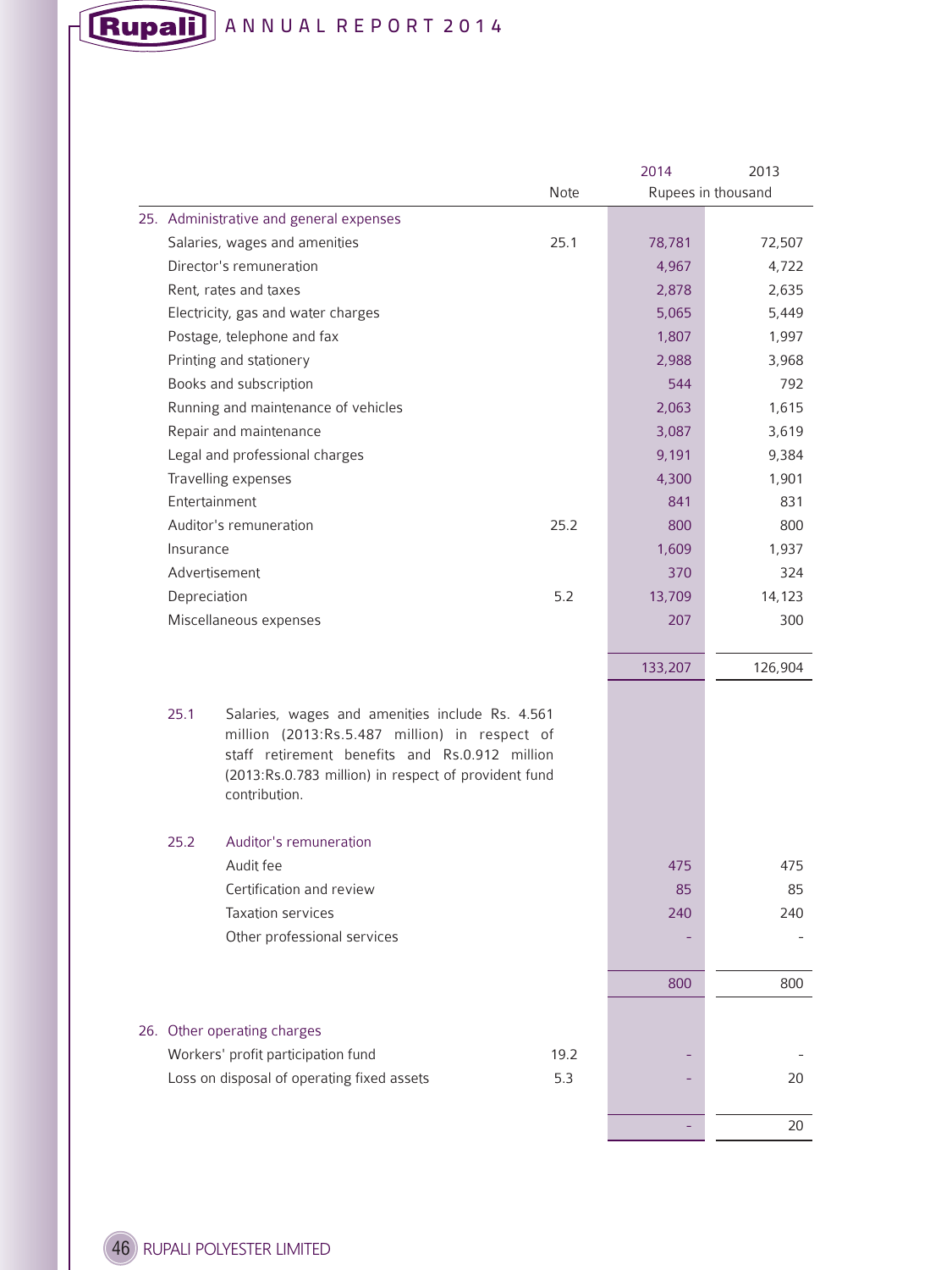ANNUAL REPORT 2014 **Rupali** 

|                  |                                                            |      | 2014               | 2013    |
|------------------|------------------------------------------------------------|------|--------------------|---------|
|                  |                                                            | Note | Rupees in thousand |         |
|                  | 27. Other operating income<br>Income from financial assets |      |                    |         |
|                  | Mark-up / Interest income                                  | 27.1 | 2,795              | 2,566   |
| Exchange gain    |                                                            |      | 22                 | 1       |
|                  | Income from non-financial assets                           |      | 2,817              | 2,567   |
|                  | Scrap, waste and other sales - net                         | 27.2 | 31,575             | 38,262  |
|                  | MEG handling income                                        |      |                    | 3,853   |
|                  | Remission of liabilities                                   |      | 2,378              | 2,658   |
|                  | Profit on disposal of operating fixed assets               | 5.3  | 723                |         |
|                  | Other misc. income                                         |      | 11,394             | 45,028  |
|                  |                                                            |      | 46,070             | 89,801  |
|                  |                                                            |      | 48,887             | 92,368  |
| 27.1             | Mark-up / Interest income                                  |      |                    |         |
|                  | Interest income from banks<br>Mark-up income on:           |      | 2,386              | 2,079   |
|                  | - Staff loans                                              |      | 210                | 216     |
|                  | - Credit sales                                             |      | 199                | 271     |
|                  |                                                            |      | 2,795              | 2,566   |
| 27.2             | Scrap, waste and other sales - net                         |      |                    |         |
|                  | Gross sales                                                |      | 34,868             | 40,938  |
|                  | Less: Sales tax                                            |      | (3, 293)           | (2,676) |
|                  |                                                            |      | 31,575             | 38,262  |
| 28. Finance cost |                                                            |      |                    |         |
|                  | Mark-up on short term borrowings                           |      | 117,906            | 78,546  |
|                  | Bank commission and other charges                          |      | 531                | 3,419   |
|                  |                                                            |      | 118,437            | 81,965  |
| 29. Taxation.    |                                                            |      |                    |         |
| Current          |                                                            |      |                    |         |
| - for the year   |                                                            | 29.1 |                    | 30,459  |
| - prior years    |                                                            |      | (30, 459)          | 565     |
| <b>Deferred</b>  |                                                            |      | (30, 459)          | 31,024  |
|                  | Origination and reversal of temporary differences          |      | (7,635)            | 47,829  |
|                  | Un-utilised tax losses                                     |      | (29, 023)          |         |
|                  | Impact of change in tax rate                               |      | (9, 457)           |         |
|                  |                                                            |      | (46, 115)          | 47,829  |
|                  |                                                            |      | (76, 574)          | 78,853  |

RUPALI POLYESTER LIMITED 47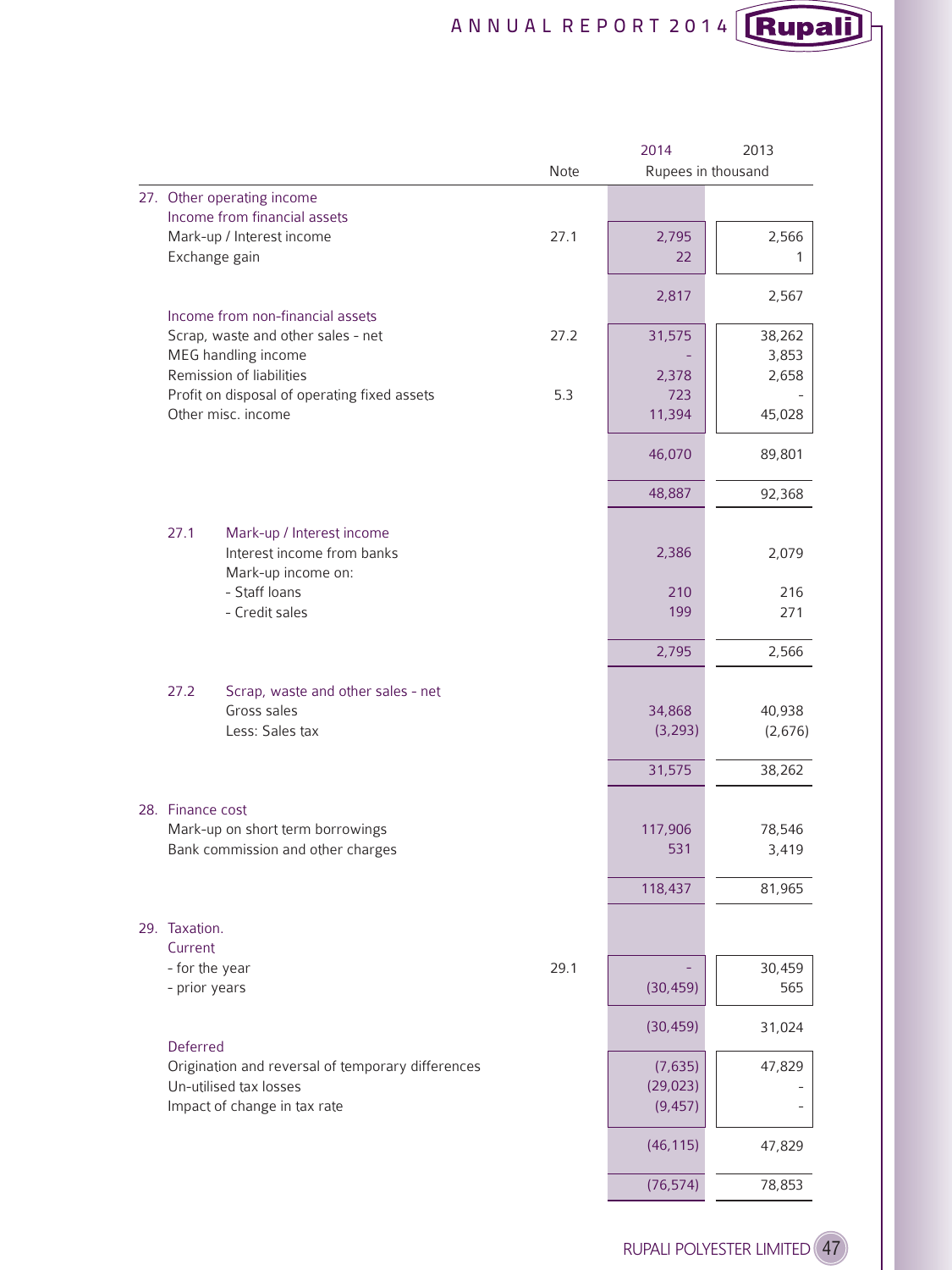ANNUAL REPORT 2014

- 29.1 According to the Income Tax Ordinance, 2001 if the Company has declared gross loss before set off of depreciation and other inadmissible expenses, minimum income tax is not chargeable to the Company. Since the company is incurring losses and minimum tax is not chargeable to the Company, provision for current taxation is, therefore, nil.
- 29.2 Reconciliation between the applicable tax rate and average effective tax rate is as follows:

|                                                         | 2014             | 2013       |
|---------------------------------------------------------|------------------|------------|
|                                                         | $\%$<br>Note     | $\%$       |
| Applicable tax rate                                     | 29.1             | 35.00      |
| Tax effect of:                                          |                  |            |
| - Change in prior year tax                              | 6.35             | (0.16)     |
| - Change in deferred tax liability                      | 1.59             | (13.37)    |
| - Change in statutory tax rate for next year            | 1.97             |            |
| - Un-utilised tax losses                                | 6.05             |            |
| - Non-deductible expenses in determining taxable profit |                  | (43.51)    |
|                                                         | 15.96            | (57.04)    |
| Average effective tax rate                              | 15.96            | (22.04)    |
|                                                         |                  |            |
| Earnings per share                                      | 2014             | 2013       |
| Earnings per share - basic<br>30.1                      |                  |            |
| Loss for the year after taxation attributable to        |                  |            |
| ordinary shareholders (Rupees in thousand)              | (403, 284)       | (436, 600) |
| Weighted average ordinary shares in issue               |                  |            |
| during the year (No. of shares)                         | 34,068,514<br>15 | 34,068,514 |
| Basic earnings per share (Rupees)                       | (11.84)          | (12.82)    |

#### 30.2 Earnings per share - diluted

 $30.$ 

Rupali

There is no dilutive potential ordinary shares outstanding as at 30 June 2014 and 2013.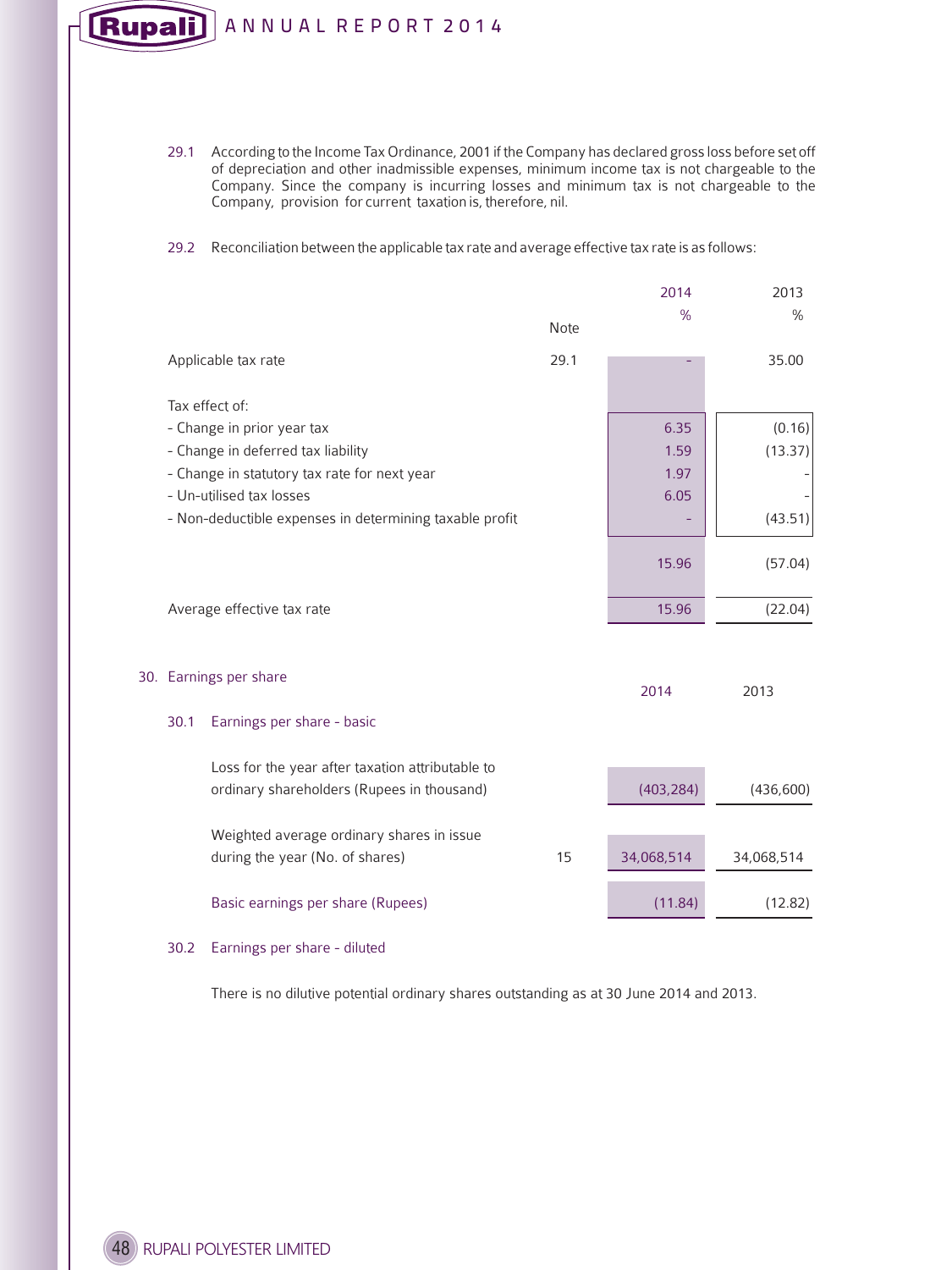ANNUAL REPORT 2014

| <b> </b> [Rupali] |
|-------------------|
|-------------------|

2014 2013

|                                                                                                      |          | ZU 14                  | 20 I J               |
|------------------------------------------------------------------------------------------------------|----------|------------------------|----------------------|
|                                                                                                      | Note     |                        | Rupees in thousand   |
| 31. Cash used in operations<br>Loss before taxation                                                  |          | (479, 858)             | (356, 962)           |
| Adjustments for non-cash and other items<br>Depreciation                                             | 5.2      | 144,688                | 140,333              |
| (Profit) / Loss on disposal of property,<br>plant and equipment<br>Staff retirement benefits expense | 5.3      | (723)<br>15,339        | 20<br>17,032         |
| Exchange gain<br>Remission of liabilities                                                            | 27<br>27 | (22)<br>(2, 378)       | (1)<br>(2,658)       |
| Finance cost                                                                                         | 28       | 118,437                | 81,965               |
|                                                                                                      |          | 275,341                | 236,691              |
|                                                                                                      |          | (204, 517)             | (120, 271)           |
| Effect on cash flow due to working<br>capital changes (Increase) / Decrease<br>in current assets     |          |                        |                      |
| Stores, spares and loose tools<br>Stock-in-trade                                                     |          | (10, 035)<br>(31, 832) | (45, 359)<br>492,449 |
| Trade debts<br>Loans and advances                                                                    |          | 3,414<br>13,213        | 28,459<br>9,075      |
| Trade deposits and short term prepayments<br>Other receivables                                       |          | 1,548<br>(129, 793)    | (237)<br>(76, 984)   |
|                                                                                                      |          | (153, 485)             | 407,403              |
| Decrease / (Increase) in current liabilities<br>Trade and other payables                             |          | 148,353                | (298, 988)           |
| Cash used in operations                                                                              |          | (209, 649)             | (11, 856)            |
| 32. Cash and cash equivalents                                                                        |          |                        |                      |
| Cash and bank balances                                                                               | 14       | 132,923                | 12,157               |
| Short term borrowings                                                                                | 20       | (1, 457, 948)          | (933, 967)           |
|                                                                                                      |          | (1, 325, 025)          | (921, 810)           |

#### 33. Financial risk management

33.1 Financial risk factors

The Company's activities expose it to a variety of financial risks: market risk (including currency risk, other price risk and interest rate risk), credit risk and liquidity risk. The Company's overall risk management program focuses on the unpredictability of financial markets and seeks to minimise potential adverse effects on the financial performance.

Risk management is carried out by the Board of Directors (the Board). The Board provides principles for overall risk management, as well as policies covering specific areas such as foreign exchange risk, interest rate risk, credit risk and investment of excess liquidity. All treasury related transactions are carried out within the parameters of these policies.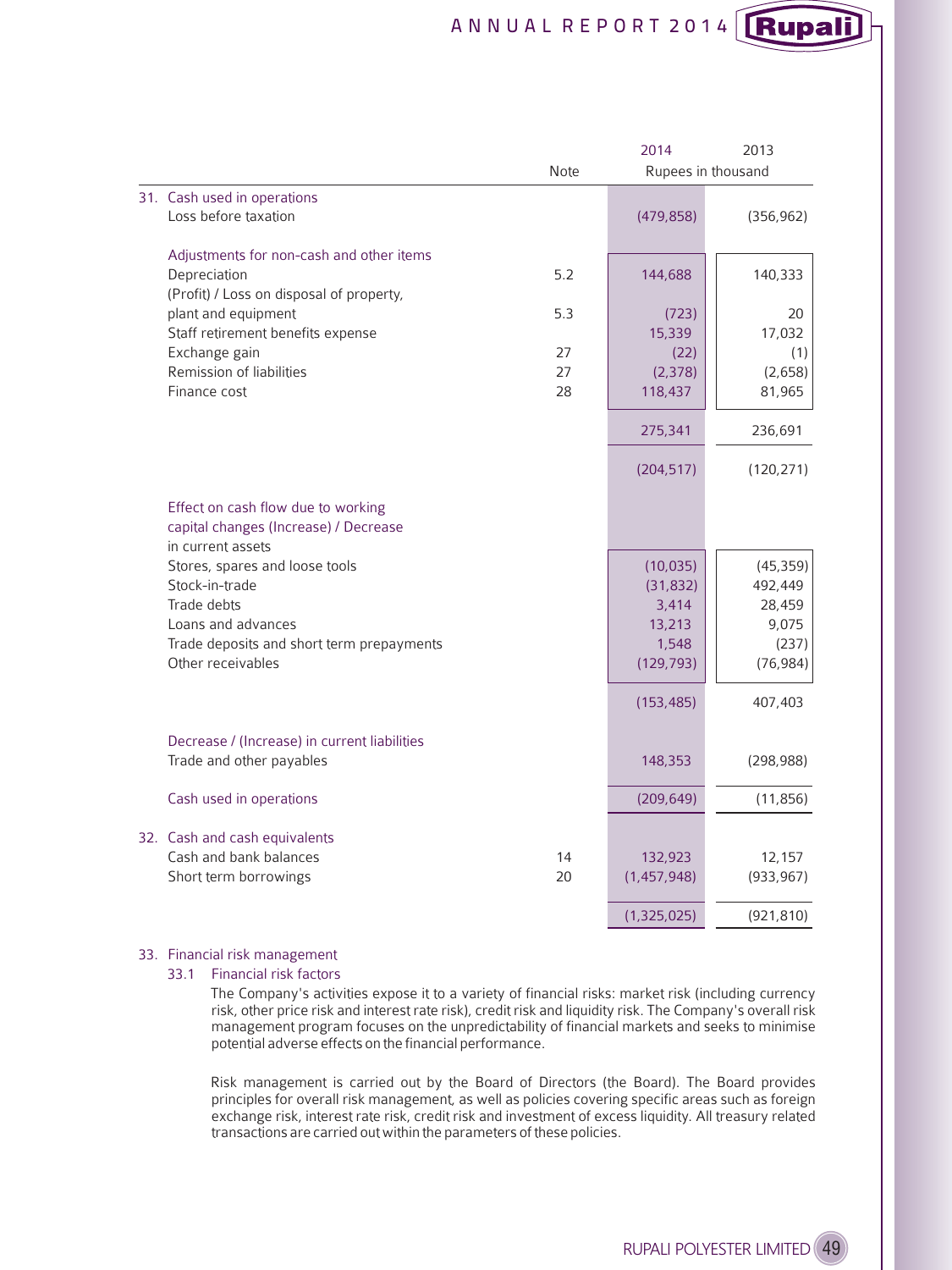

#### (a) Market risk

**Rupali** 

#### (i) Currency risk

Currency risk is the risk that the fair value or future cash flows of a financial instrument will fluctuate because of changes in foreign exchange rates. Currency risk arises mainly from future commercial transactions or receivables and payables that exist due to transactions in foreign currencies.

The Company is exposed to currency risk arising from various currency exposures, primarily with respect to the United States Dollar (USD), Japanese Yen and Euro. Currently, the Company's foreign exchange risk exposure is restricted to bank balances and the amounts receivable from / payable to the foreign entities.

5% strengthening of Pak rupees against the following currencies at 30 June 2014 would have decreased the equity and profit or loss by the amount shown below. The analysis assumes that all other variables, in particular interest rates, remain constant.

|              | Rupees in thousand |                     |
|--------------|--------------------|---------------------|
|              | Equity             | Profit or<br>(Loss) |
| US Dollar    | (160)              | (242)               |
| Japanese Yen | (13)               | (19)                |
| Euro         | (28)               | (43)                |

5 % weakening of Pak rupee against the above currencies at period end would have had the equal but opposite effect on the above currencies to the amounts shown above on the basis that all other variables remain constant.

#### (ii) Interest rate risk

Interest rate risk represents the risk that the fair value or future cash flows of a financial instrument will fluctuate because of changes in market interest rates.

The Company has no significant long-term interest-bearing assets. The Company's interest rate risk arises from short term borrowings. Borrowings obtained at variable rates expose the Company to cash flow interest rate risk.

At the balance sheet date, the interest rate profile of the Company's interest bearing financial instruments was:

| Fixed rate instruments                               | 2014          | 2013<br>Rupees in thousand |
|------------------------------------------------------|---------------|----------------------------|
| <b>Financial assets</b><br>Loan against instalments  | 1,067         | 1,194                      |
| <b>Financial liabilities</b>                         |               |                            |
| Net exposure                                         | 1,067         | 1,194                      |
| Floating rate instruments<br><b>Financial assets</b> |               |                            |
| Bank balances - savings accounts                     | 42,558        | 8,419                      |
| <b>Financial liabilities</b>                         |               |                            |
| Short term borrowings                                | (1, 457, 948) | (933, 967)                 |
| Net exposure                                         | (1, 415, 390) | (925, 548)                 |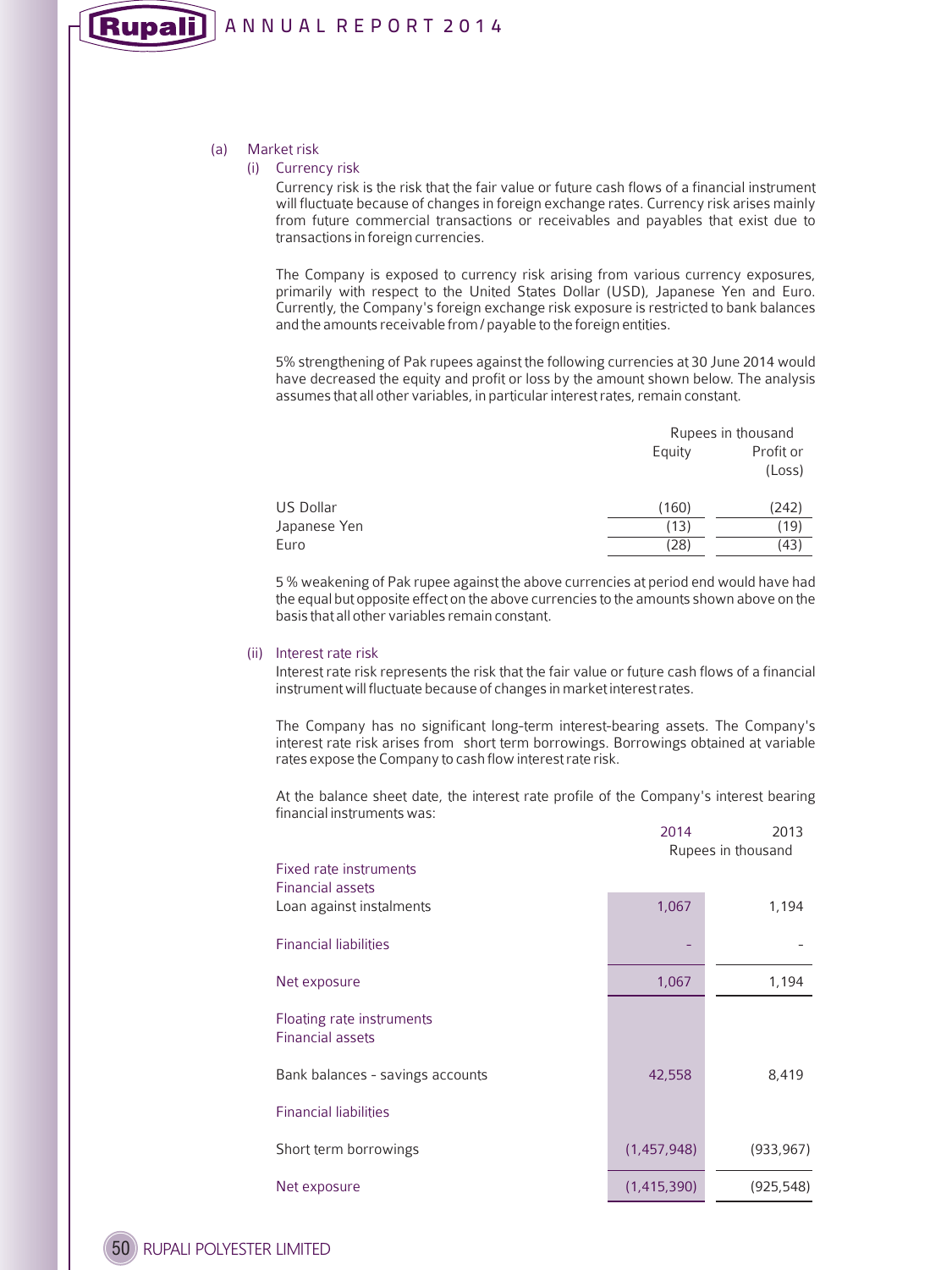ANNUAL REPORT 2014 Frupa

#### Fair value sensitivity analysis for fixed rate instruments

The Company does not account for any fixed rate financial assets and liabilities at fair value through profit or loss. Therefore, a change in interest rate at the balance sheet date would not affect profit or loss of the Company.

#### Cash flow sensitivity analysis for variable rate instruments

If interest rates on variable rate financial instruments, at the year end date, fluctuates by 1% higher / lower, with all other variables held constant, post tax profit for the year would have been Rs 1.514 million (2013: Rs. 0.969 million) lower / higher, mainly as a result of higher / lower interest expense on floating rate instruments.

#### (iii) Other price risk

Other price risk represents the risk that the fair value or future cash flows of a financial instrument will fluctuate because of changes in market prices (other than those arising from interest rate risk or currency risk), whether those changes are caused by factors specific to the individual financial instrument or its issuer, or factors affecting all similar financial instruments traded in the market. The Company is not exposed to equity price risk since there are no investments in equity instruments traded in the market at the reporting date. The Company is also not exposed to commodity price risk since it does not hold any financial instrument based on commodity prices.

#### (b) Credit risk

Credit risk represents the risk that one party to a financial instrument will cause a financial loss for the other party by failing to discharge an obligation. Credit risk arises from deposits with banks, trade and other receivables.

#### (i) Exposure to credit risk

The carrying amount of financial assets represents the maximum credit exposure. The maximum exposure to credit risk at the reporting date was as follows:

|                                          | 2014    | 2013               |
|------------------------------------------|---------|--------------------|
|                                          |         | Rupees in thousand |
| Trade debts                              | 4.748   | 8,162              |
| Advances, deposits and other receivables | 408,236 | 290,284            |
| <b>Bank balances</b>                     | 132,923 | 12,157             |
|                                          | 545,907 | 310,603            |

There is no impairment loss of trade receivables as at 30 June 2014 and 2013.

The management estimates the recoverability of trade receivables on the basis of financial position and past history of its customers based on the objective evidence that it will not receive the amount due from the particular customer. A provision for doubtful debts is established when there is objective evidence that the Company will not be able to collect all the amount due according to the original terms of the receivable. Significant financial difficulties of the debtors, probability that the debtor will enter bankruptcy or financial reorganisation, and default or delinquency in payments are considered indicators that the trade debt is impaired. The provision is recognised in the profit and loss account. The provision is written off by the Company when it expects that it cannot recover the balance due. Any subsequent repayments in relation to amount written off, are credited directly to income statement.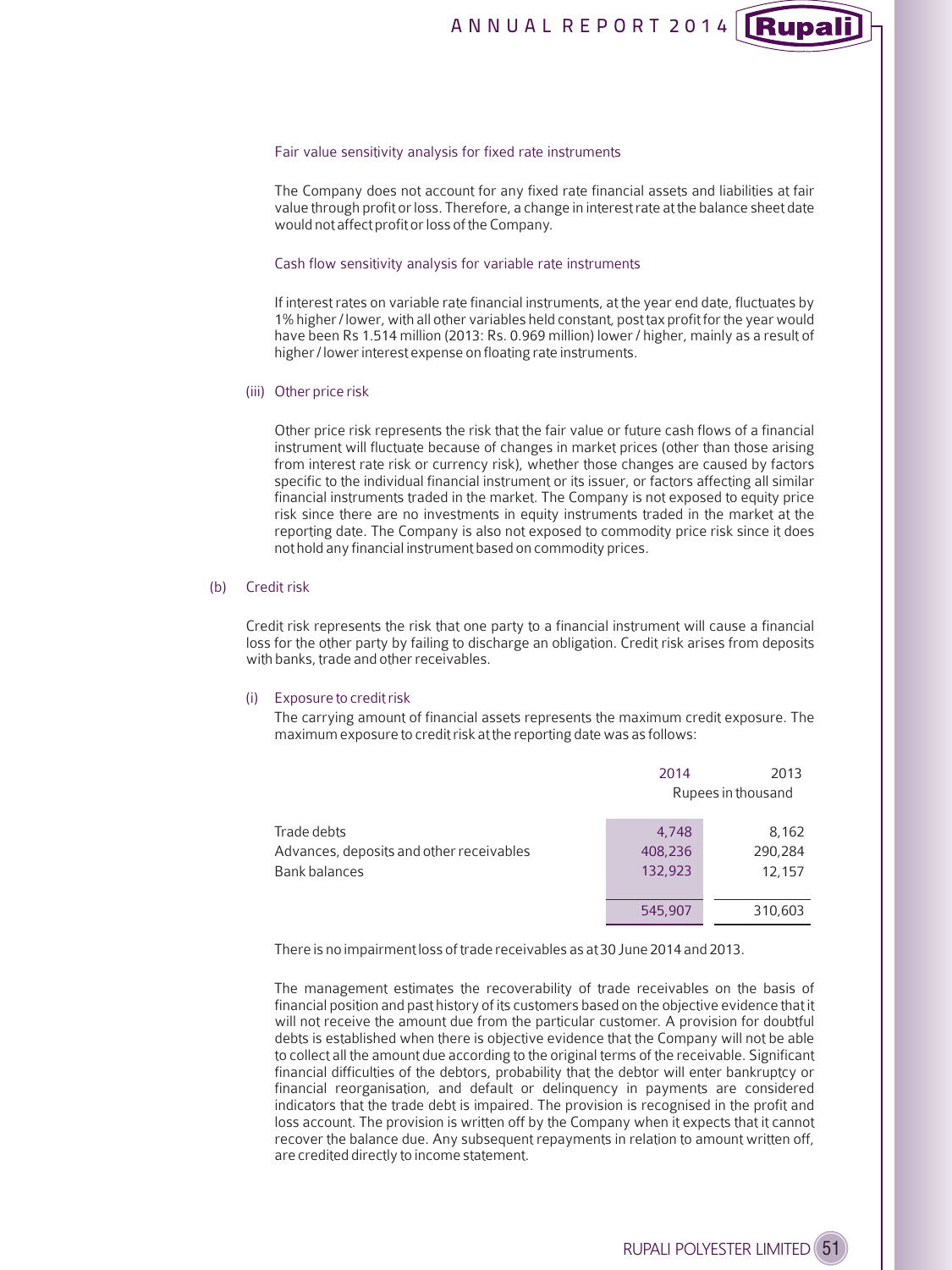**Rupali** 

#### (ii) Credit quality of major financial assets

The credit quality of major financial assets that are neither past due nor impaired can be assessed by reference to external credit ratings (if available) or to historical information about counterparty default rate:

|                           | Rating     |                  | Rating         | 2014    | 2013               |
|---------------------------|------------|------------------|----------------|---------|--------------------|
|                           | Short term | Long term Agency |                |         | Rupees in thousand |
|                           |            |                  |                |         |                    |
| Efu General Life          |            |                  |                |         |                    |
| Insurance Limited         |            | $AA+$            | JCR-VIS        | 203     | 288                |
| Citibank N.A.             | $P - 2$    | A3               | Moody's        |         | 437                |
| Habib Bank Limited        | $A1+$      | AAA              | <b>JCR-VIS</b> | 471     | 1,884              |
| National Bank of Pakistan | $A1+$      | AAA              | <b>JCR-VIS</b> | 321     | 336                |
| NIB Bank Limited          | $A1+$      | $AA-$            | PACRA          |         |                    |
| Faysal Bank Limited       | $A1+$      | AA               | PACRA          |         | 143                |
| Bank Al-Habib Limited     | $A1+$      | $AA+$            | PACRA          | 43,404  | 904                |
| <b>MCB Bank Limited</b>   | $A1+$      | AAA              | PACRA          | 46,099  |                    |
| Soneri Bank Limited       | $A1+$      | AA-              | PACRA          | 42,559  | 8,420              |
| Bank Al-Falah Limited     | $A1+$      | AA               | <b>PACRA</b>   |         |                    |
|                           |            |                  |                |         |                    |
|                           |            |                  |                | 133,057 | 12,413             |

Due to the Company's long standing business relationships with these counter parties and after giving due consideration to their strong financial standing, management does not expect non-performance by these counter parties on their obligations to the Company. Accordingly, the credit risk is minimal.

#### (c) Liquidity risk

Liquidity risk is the risk that an entity will encounter difficulty in meeting obligations associated with financial liabilities.

Prudent liquidity risk management implies maintaining sufficient cash and marketable securities, the availability of funding through an adequate amount of committed credit facilities. Due to the dynamic nature of the Company's business, the Board maintains flexibility in funding by maintaining availability under committed credit lines.

Management monitors the forecasts of the Company's cash and cash equivalents (note 31) on the basis of expected cash flow. This is generally carried out in accordance with practice and limits set by the Company. The Company's liquidity management policy involves projecting cash flows and considering the level of liquid assets necessary to meet its liabilities, monitoring balance sheet liquidity ratios against internal and external regulatory requirements, and maintaining debt financing plans.

The table below analyses the Company's financial liabilities and net-settled derivative financial liabilities into relevant maturity groupings based on the remaining period at the balance sheet date to the contractual maturity date. The amounts disclosed in the table are the contractual undiscounted cash flows as the impact of discounting is not significant.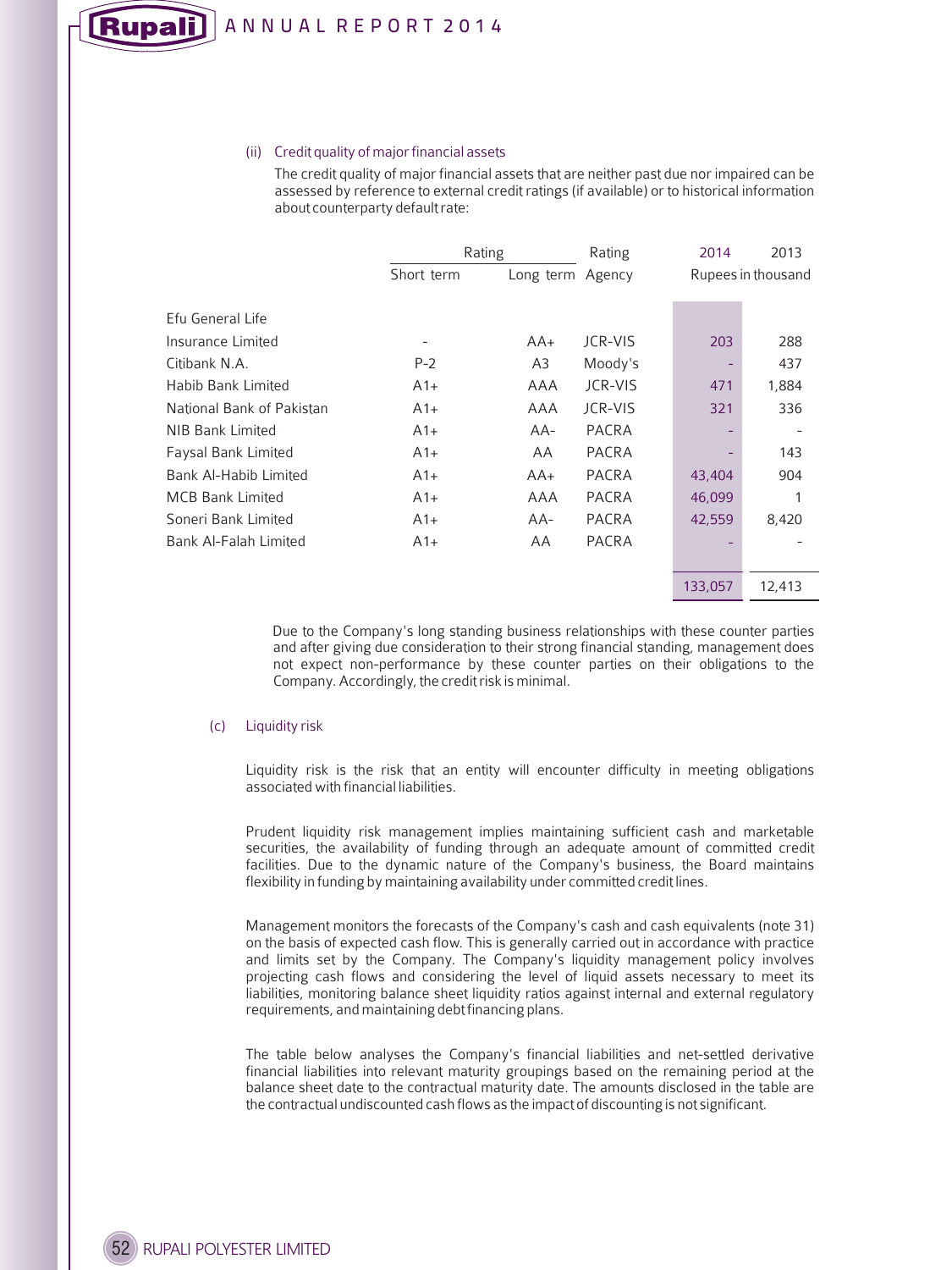ANNUAL REPORT 2014 **Rupal** 



|                          | Carrying  | Less than          | One to     | More then  |
|--------------------------|-----------|--------------------|------------|------------|
| At 30 June 2014          | amount    | one year           | five years | five years |
|                          |           | Rupees in thousand |            |            |
| Short term borrowings    | 1,457,948 | 1,457,948          |            |            |
| Trade and other payables | 592,128   | 592,128            |            |            |
|                          | 2,050,076 | 2,050,076          |            |            |
| At 30 June 2013          |           |                    |            |            |
| Short term borrowings    | 933,967   | 933,967            |            |            |
| Trade and other payables | 446,153   | 446,153            |            |            |
|                          | 1,380,120 | 1,380,120          |            |            |
|                          |           |                    |            |            |

#### 33.2 Fair value estimation

The fair value of financial instruments traded in active markets is based on quoted market prices at the balance sheet date. However, the Company does not hold any quoted financial instrument.

The financial instruments that are not traded in active market are carried at cost and are tested for impairment according to IAS 39 'Financial Instruments: Recognition and Measurement'.

The carrying amount less impairment provision of trade receivables and payables are assumed to approximate their fair values. The fair value of financial liabilities for disclosure purposes is estimated by discounting the future contractual cash flows at the current market interest rate that is available to the Company for similar financial instruments.

| 33.3 |     | Financial instruments by categories                                         | 2014      | 2013               |
|------|-----|-----------------------------------------------------------------------------|-----------|--------------------|
|      | (a) | Loans and receivables                                                       |           | Rupees in thousand |
|      |     | Assets as per balance sheet                                                 |           |                    |
|      |     | Trade debts                                                                 | 4,748     | 8,162              |
|      |     | Advances, deposits and other receivables                                    | 408,236   | 290,284            |
|      |     | Cash and bank balances                                                      | 132,923   | 12,157             |
|      |     |                                                                             | 545,907   | 310,603            |
|      | (b) | Financial liabilities at amortised cost<br>Liabilities as per balance sheet |           |                    |
|      |     | Short term borrowings                                                       | 1,457,948 | 933,967            |
|      |     | Trade and other payables                                                    | 592,128   | 446,153            |
|      |     |                                                                             | 2,050,076 | 1,380,120          |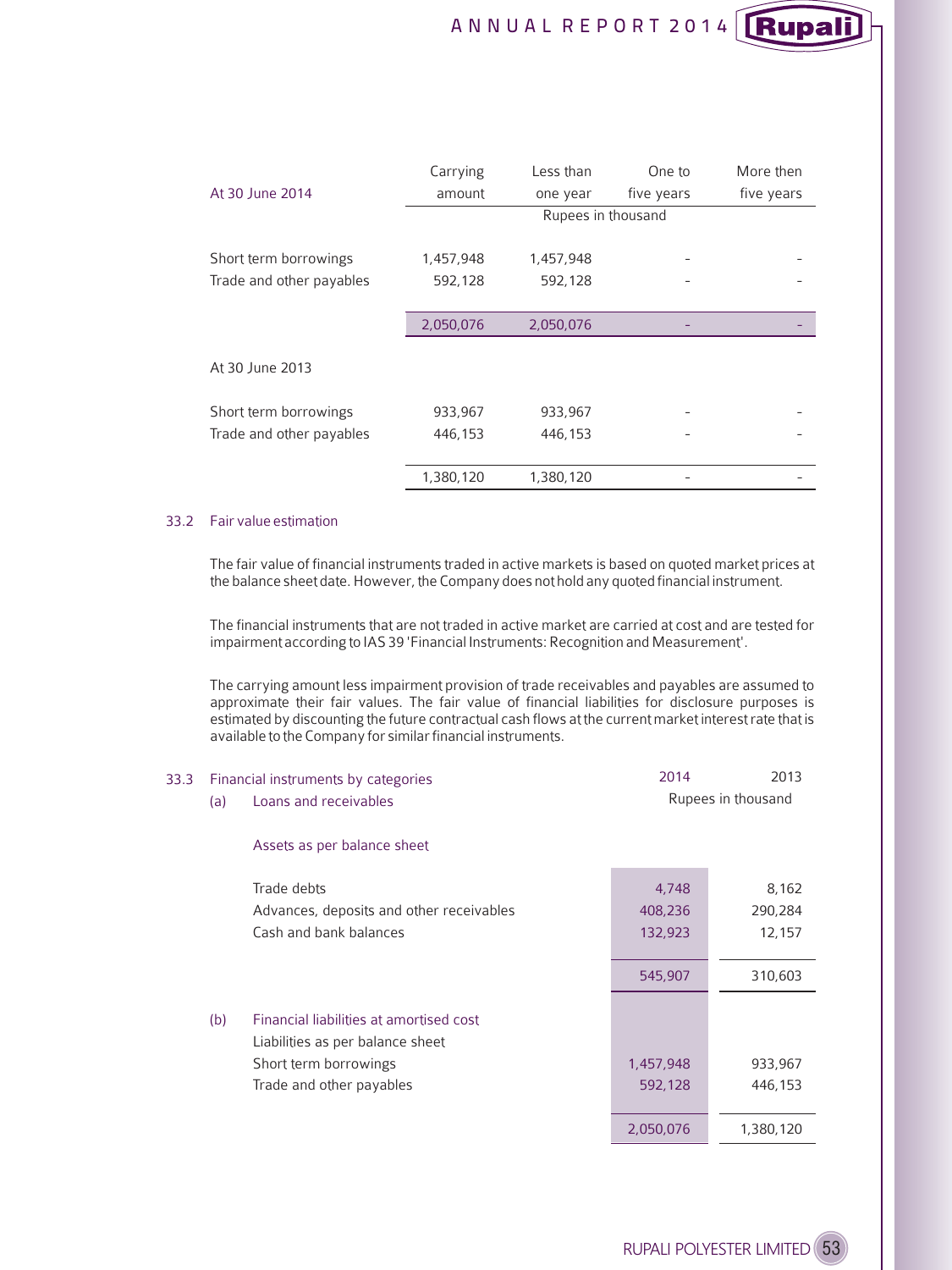

#### 33.4 Fair values of financial assets and liabilities

The carrying values of all financial assets and liabilities reflected in the financial statements approximate their fair values. Fair value is determined on the basis of objective evidence at each reporting date.

#### 33.5 Capital risk management

Rupali

The Company's objectives when managing capital are to safeguard the Company's ability to continue as a going concern in order to provide returns for shareholders and benefits for other stakeholders and to maintain an optimal capital structure to reduce the cost of capital.

In order to maintain or adjust the capital structure, the Company may adjust the amount of dividends paid to shareholders, return capital to shareholders or issue new shares, obtain long term debt or sell assets to reduce debt.

Consistent with others in the industry, the Company manages its capital risk by monitoring its debt levels and liquid assets and keeping in view future investments requirements and expectation of the shareholders.

During the year, the Company reviewed its capital risk management policy and obtained a long term finance to adjust its capital structure. The Company believe that such policy will help minimize its overall cost of capital and better utilisation of funds.

#### 34. Remuneration of directors and executives

The aggregate amount charged in the financial statements for remuneration including all benefits to the Chief Executive, Directors and the Executives of the Company are as follows:

|                         |      |                            |       |                   |        | Kapcco III (Housand |
|-------------------------|------|----------------------------|-------|-------------------|--------|---------------------|
|                         |      | Chief Executive<br>Officer |       | Directors         |        | Executives          |
|                         | 2014 | 2013                       | 2014  | 2013              | 2014   | 2013                |
| Managerial remuneration |      | -                          | 3,297 | 3,073             | 25,111 | 20,802              |
| House rent              |      |                            | 989   | 922               | 7,533  | 6,240               |
| <b>Utilities</b>        |      | -                          | 330   | 307               | 2,511  | 2,080               |
| Medical expenses        |      |                            | 330   | 307               | 2,511  | 2,080               |
| Retirement benefits     |      |                            |       | $\qquad \qquad -$ | 569    | 383                 |
| Others                  |      |                            | 21    | 28                | 478    | 768                 |
|                         |      |                            | 4,967 | 4,637             | 38,713 | 32,353              |
| Number of person(s)     | 1    |                            | 1     | 1                 | 27     | 23                  |

Rupees in thousand

34.1 Chief Executive Officer of the Company is provided with free use of Company maintained car.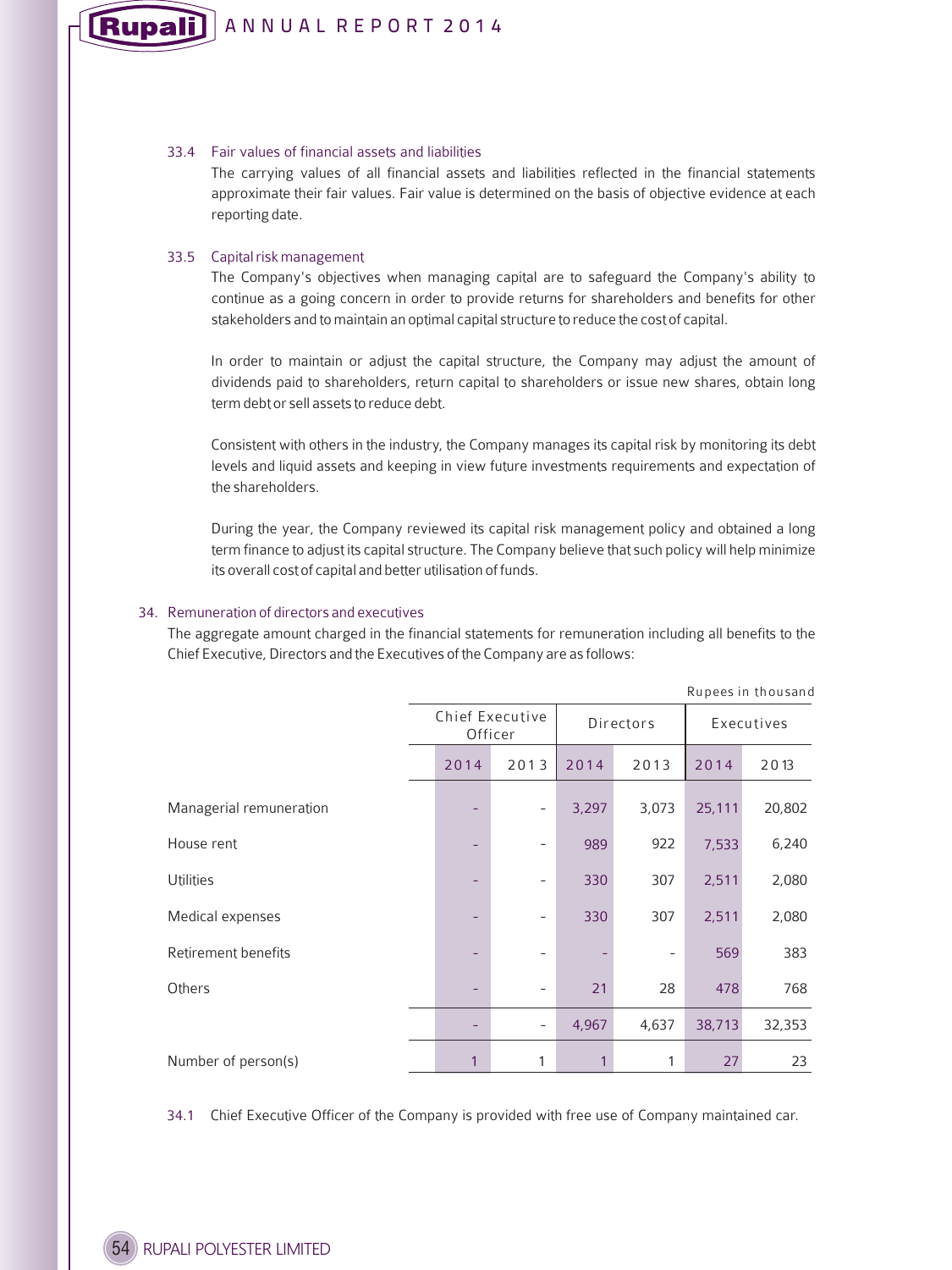## ANNUAL REPORT 2014 **Rupali**



#### 35. Transactions with related parties

The related parties comprises Associated Undertakings, Other Related Group Companies, Directors of the Company, Key Management Personnel and Defined Contribution Plan (Provident Fund). The Company in the normal course of business carries out transactions with various related parties. Amounts due from and to the related parties are shown under receivables and payables, amounts due from key management personnel are shown under receivables and remuneration of directors and key management personnel is disclosed in (note 33). Other significant transactions with the related parties are as follows:

| 35.1 |                 | Details of transactions with related parties |                     | 2014    | 2013               |
|------|-----------------|----------------------------------------------|---------------------|---------|--------------------|
|      |                 |                                              |                     |         | Rupees in thousand |
|      | Name            | Nature of                                    | Nature of           |         |                    |
|      |                 | Relationship                                 | <b>Transactions</b> |         |                    |
|      | Rupafil Limited | Associated                                   | - Sales of goods    |         |                    |
|      |                 | undertaking                                  | and services        | 898,811 | 66,037             |
|      |                 |                                              | - Purchase of goods |         |                    |
|      |                 |                                              | and services        | 707,533 | 1,296,961          |
|      | Rupali Nylon    | Associated                                   | - Sales of goods    |         |                    |
|      | (Pvt.) Limited  | undertaking                                  | and services        |         |                    |
|      |                 |                                              | - Purchase of goods |         |                    |
|      |                 |                                              | and services        | 4,921   | 4,661              |
|      | Soneri Bank     | Associated                                   | - Profit on bank    |         |                    |
|      | Limited         | undertaking                                  | deposits            | 2,368   | 2,079              |
|      | Spintex Limited | Other related party                          | - Sales of goods    |         |                    |
|      |                 |                                              | and services        |         |                    |
|      |                 |                                              | - Purchase of goods |         |                    |
|      |                 |                                              | and services        | 4,126   | 963                |
|      | Provident Fund  | Defined                                      | - Contribution to   |         |                    |
|      | Trust           | contribution plan                            | Provident Fund      | 1,664   | 1,489              |
|      |                 |                                              |                     |         |                    |

The Company continues to have a policy whereby all transactions with Related Parties and Associated Undertakings are entered into at arm's length prices using comparable un-controlled price method and cost plus method, wherever, appropriate. Further, contributions to the Defined Contribution Plan (Provident Fund) are made as per the terms of employment.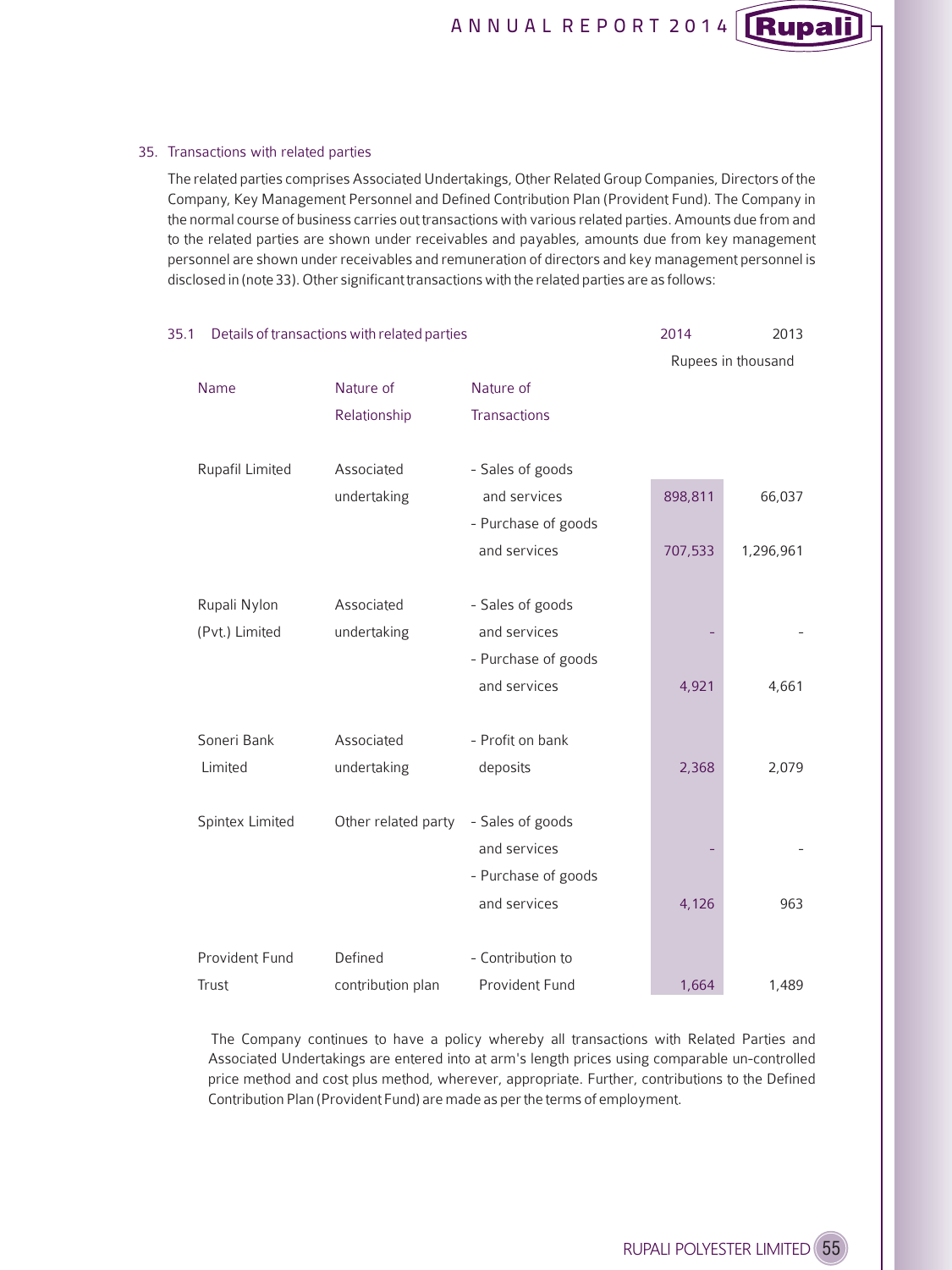ANNUAL REPORT 2014 [Rupali]

|                                                          | 2014   | 2013                |
|----------------------------------------------------------|--------|---------------------|
|                                                          |        | Rupees in thousand  |
| Amount due from/(outstanding to) related parties<br>35.2 |        |                     |
| <b>Rupafil Limited</b>                                   |        |                     |
| - Sale of goods and services                             | 21     |                     |
| - Purchase of goods and services                         |        | (5, 345)            |
| Rupali Nylon (Pvt.) Limited                              |        |                     |
| - Sale of goods and services                             |        |                     |
| - Purchase of goods and services                         | (39)   | (37)                |
| Spintex Limited                                          |        |                     |
| - Sale of goods and services                             | 41,595 | 42,348              |
| 36. Plant capacity and actual production                 | 2014   | 2013                |
| Annual capacity (in three shifts)                        |        | In Metric Tons      |
| - Yarn                                                   | 10,100 | 10,100              |
| - Fiber                                                  | 12,000 | 12,000              |
| Actual production                                        |        |                     |
| - Yarn                                                   | 4,518  | 9,982               |
| - Fiber                                                  |        |                     |
|                                                          | 23,973 | 20,873              |
|                                                          | 2014   | 2013                |
| 37. Staff strength                                       |        | Number of Employees |
| Number of employees as at 30 June                        | 968    | 1,001               |

#### 38. Date of authorization for issue

These financial statements were authorized for issue on 27 September 2014 by the Board of Directors of the Company.

#### 39. Corresponding figures

Corresponding figures have been re-arranged, wherever necessary, for the purposes of comparison. However, significant reclassifications in these financial statements are as follows:

- 39.1 Capital work in progress has been reclassified from face of balance sheet to note 5.4.
- 39.2 In Auditor's remuneration, certifcation and review charges has been reclassified from audit fee.

#### 40. General

Figures have been rounded off to the nearest thousand rupees unless otherwise stated.

Jafferali M. Feerasta Chairman

Nooruddin Feerasta Chief Executive Officer

**56** RUPALI POLYESTER LIMITED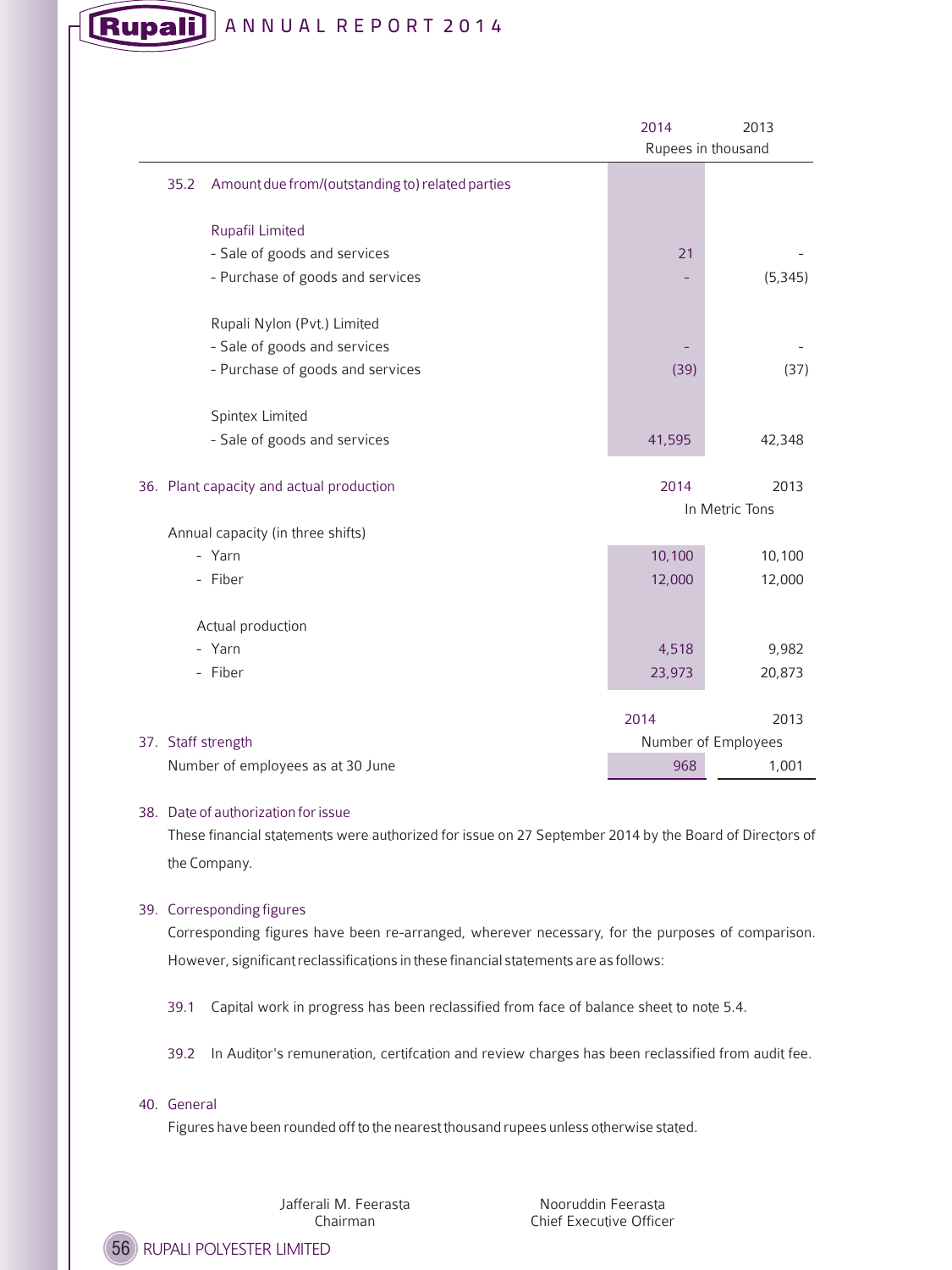ANNUAL REPORT 2014 **Rupali** 

## Pattern of Shareholding



| Number of<br>Shareholders | From      | S<br>hareholding         | To        | <b>Total</b><br>Shares held |
|---------------------------|-----------|--------------------------|-----------|-----------------------------|
| 184                       | 1         |                          | 100       | 6,575                       |
| 116                       | 101       |                          | 500       | 37,215                      |
| 97                        | 501       |                          | 1,000     | 68,705                      |
| 93                        | 1,001     |                          | 5,000     | 213,991                     |
| 21                        | 5,001     |                          | 10,000    | 156,230                     |
| $\overline{7}$            | 10,001    |                          | 15,000    | 86,701                      |
| 1                         | 15,001    |                          | 20,000    | 20,000                      |
| $\overline{4}$            | 20,001    |                          | 25,000    | 91,689                      |
| $\overline{2}$            | 25,001    |                          | 30,000    | 56,379                      |
| $\mathbf{2}$              | 30,001    |                          | 35,000    | 69,000                      |
| $\mathbf{1}$              | 75,001    |                          | 80,000    | 80,000                      |
| $\mathbf{1}$              | 85,001    |                          | 90,000    | 89,500                      |
| $\mathbf{2}$              | 110,001   |                          | 115,000   | 230,000                     |
| $\mathbf{1}$              | 140,001   |                          | 145,000   | 142,500                     |
| $\mathbf{1}$              | 145,001   |                          | 150,000   | 146,482                     |
| $\mathbf{1}$              | 150,001   |                          | 155,000   | 153,045                     |
| 1                         | 205,001   |                          | 210,000   | 209,490                     |
| $\mathbf{1}$              | 215,001   |                          | 220,000   | 216,223                     |
| $\mathbbm{1}$             | 225,001   |                          | 230,000   | 230,000                     |
| 1                         | 285,001   |                          | 290,000   | 286,000                     |
| $\mathbf{1}$              | 350,001   |                          | 355,000   | 352,811                     |
| $\overline{2}$            | 430,001   |                          | 435,000   | 863,323                     |
| $\mathbf{1}$              | 470,001   |                          | 475,000   | 472,022                     |
| 1                         | 480,001   |                          | 485,000   | 483,918                     |
| $\mathbf 1$               | 485,001   | $\overline{\phantom{0}}$ | 490,000   | 488,010                     |
| $\mathbf{1}$              | 815,001   |                          | 820,000   | 816,483                     |
| $\mathbf{1}$              | 1,085,001 |                          | 1,090,000 | 1,085,316                   |
| $\mathbf{1}$              | 1,260,001 |                          | 1,265,000 | 1,260,500                   |
| $\mathbf{1}$              | 1,315,001 |                          | 1,320,000 | 1,319,582                   |
| $\mathbf{1}$              | 2,240,001 |                          | 2,245,000 | 2,240,641                   |
| $\mathbf{1}$              | 4,510,001 |                          | 4,515,000 | 4,511,760                   |
| $\mathbf{1}$              | 8,515,001 |                          | 8,520,000 | 8,519,800                   |
| 1                         | 9,060,001 |                          | 9,065,000 | 9,064,623                   |
| 552                       |           | Total                    |           | 34,068,514                  |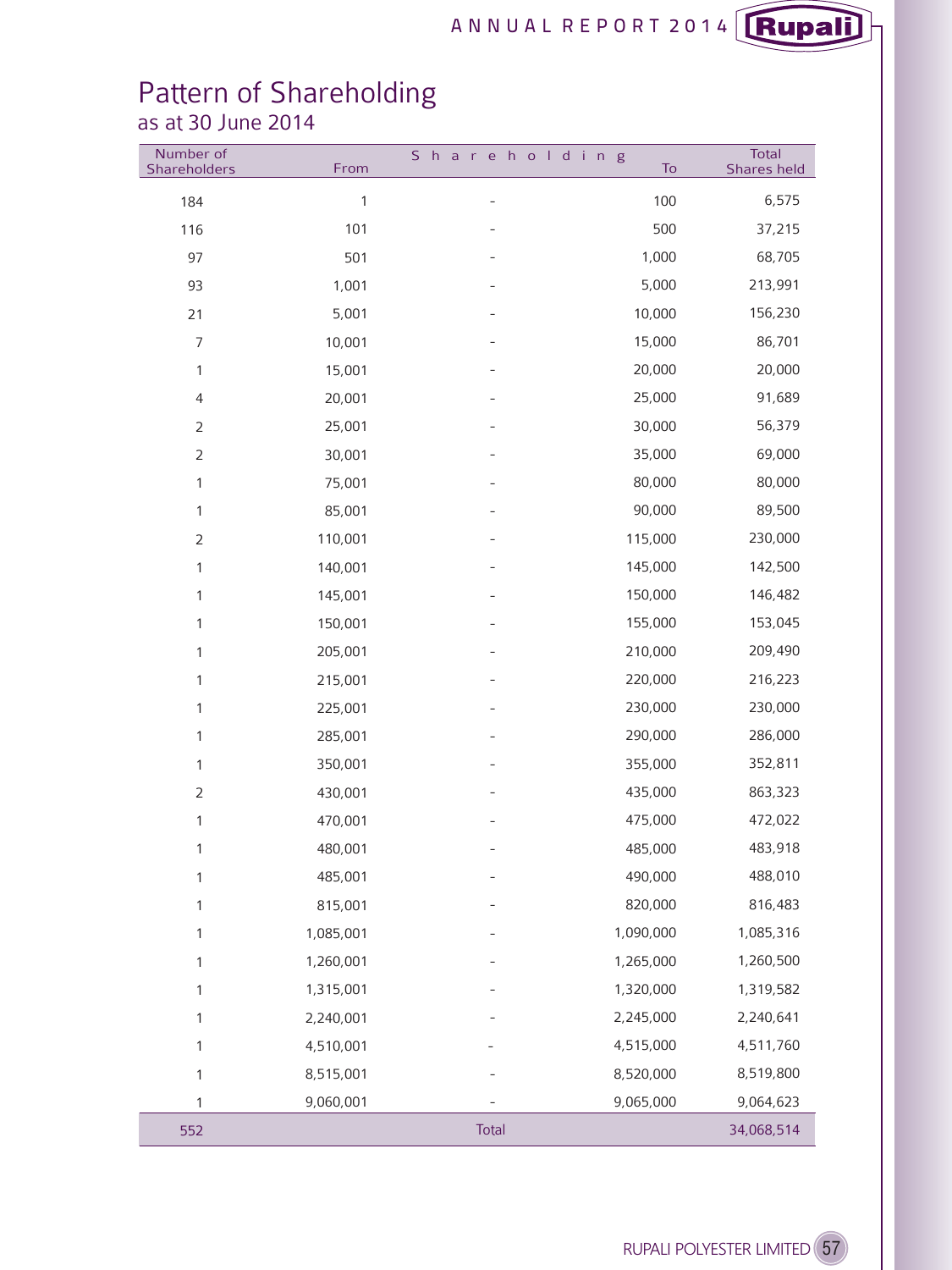**Rupali** ANNUAL REPORT 2014

| <b>Categories of Shareholders</b>                         | <b>Number</b> | <b>Shares Held</b> | Percentage |
|-----------------------------------------------------------|---------------|--------------------|------------|
| Individuals                                               | 523           | 3,474,375          | 10.20      |
| Joint Stock Companies                                     |               |                    |            |
| <b>Investment Companies</b>                               |               |                    |            |
| Directors, Chief Executive Officer and                    |               |                    |            |
| their Spouses and minor Children                          | 10            | 3,401,321          | 9.98       |
| Mr. Jafferali M. Feerasta                                 |               | 2,404,898          | 7.06       |
| Mr. Nooruddin Feerasta                                    |               | 500                | 0.00       |
| Mr. Muhammad Rashid Zahir                                 |               | 500                | 0.00       |
| Mr. Muhammad Ali H. Sayani                                |               | 488,010            | 1.43       |
| Mr. Sultan Ali Rajwany                                    |               | 21,345             | 0.06       |
| Mr. Amin A. Feerasta                                      |               | 500                | 0.00       |
| Mr. Abdul Hayee                                           |               | 1,150              | 0.00       |
| Mrs. Roshan Ara Sayani w/o Mr. Muhammad Ali H. Sayani     |               | 483,918            | 1.42       |
| Mrs. Amyna N. Feerasta w/o Mr. Nooruddin Feerasta         |               | 500                | 0.00       |
|                                                           |               |                    |            |
| Total:                                                    |               | 3,401,321          | 9.98       |
|                                                           |               |                    |            |
| Executives                                                |               |                    |            |
| National Bank of Pakistan, Trustee Deptt.                 | 5             | 2,229,505          | 6.54       |
| Investment Corporation of Pakistan                        | 1             | 200                | 0.00       |
| Associated Companies, undertakings<br>and related parties |               |                    |            |
| Public Sector Companies and Corporations                  |               |                    |            |
| Banks, DFIs, NBFIs, Insurance Companies, Modaraba &       |               |                    |            |
| <b>Mutual Funds</b>                                       | 7             | 591,799            | 1.74       |
| Foreign Investors                                         | 1             | 8,519,800          | 25.01      |
| Co-operative Societies                                    |               |                    |            |
| <b>Trusts</b>                                             | 5             | 15,851,514         | 46.53      |
| Others                                                    |               |                    |            |
|                                                           |               |                    |            |
| Total:                                                    | 552           | 34,068,514         | 100.00     |

#### SHARE-HOLDERS HOLDING FIVE PERCENT OR MORE VOTING INTEREST IN THE COMPANY

| Name of Shareholders                                       | No. of Shares Held | Percentage |
|------------------------------------------------------------|--------------------|------------|
|                                                            |                    |            |
| Trustees Alauddin Feerasta Trust                           | 9,098,623          | 26.71      |
| Deutsche Bank Investments (Guernsey) Limited               | 8,519,800          | 25.01      |
| Trustees Feerasta Senior Trust                             | 4,512,250          | 13.24      |
| Trustees ALNU Trust                                        | 2,240,641          | 6.58       |
| National Bank of Pakistan - Trustee Department NI(U)T Fund | 2,229,505          | 6.54       |
|                                                            |                    |            |
| Total:                                                     | 26.600.819         | 78.08      |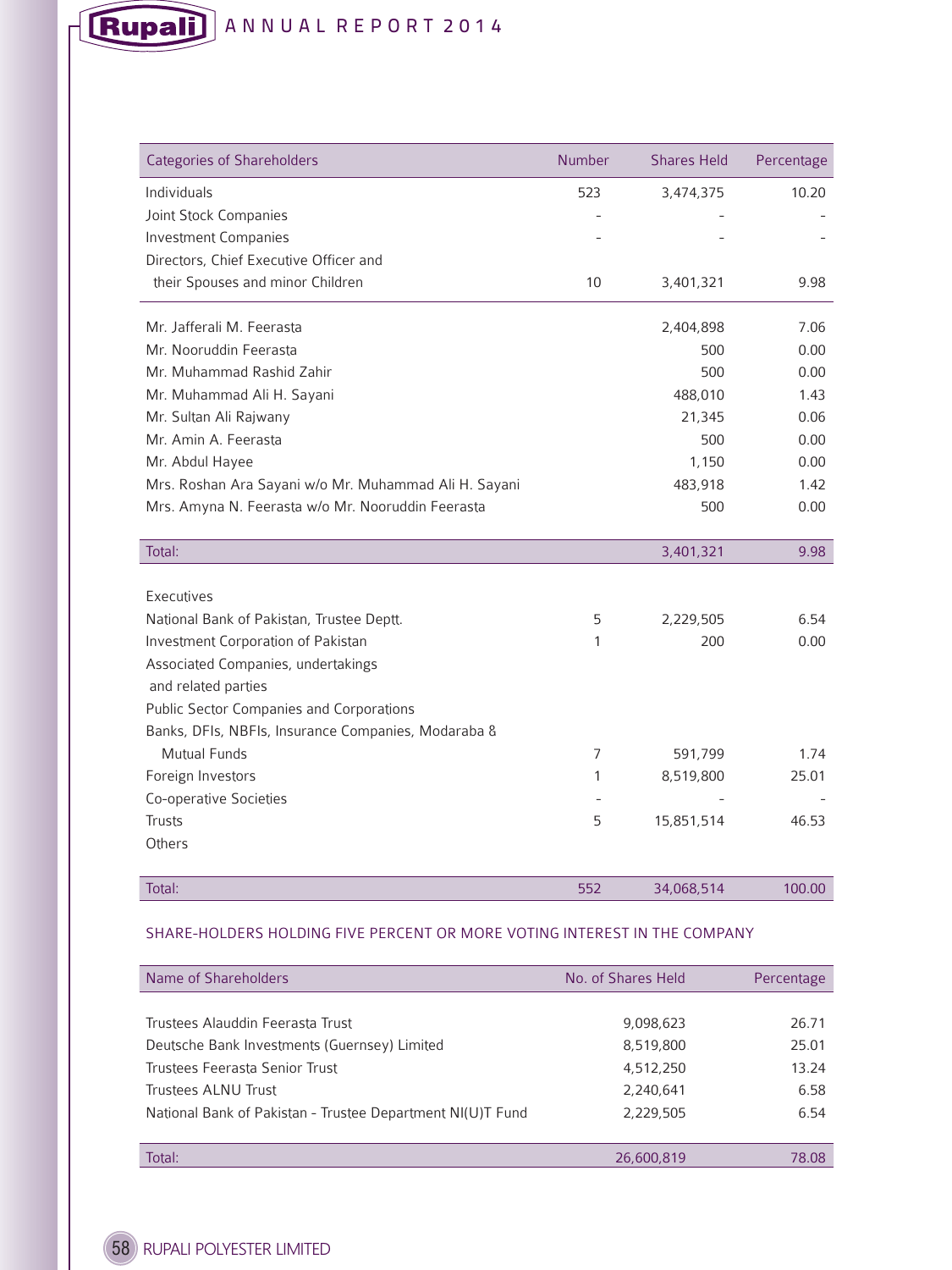ANNUAL REPORT 2014 [Rupal]

## Proxy Form 34th Annual General Meeting

|                                                                                                                | ing member(s) of RUPALI POLYESTER LIMITED                                                                                                                                                                                      |
|----------------------------------------------------------------------------------------------------------------|--------------------------------------------------------------------------------------------------------------------------------------------------------------------------------------------------------------------------------|
| and holder of Committee Committee Committee Committee Committee Committee Committee Committee Committee Commit |                                                                                                                                                                                                                                |
| Register Folio No.                                                                                             |                                                                                                                                                                                                                                |
|                                                                                                                |                                                                                                                                                                                                                                |
| CNIC No: <u>CNIC Note</u>                                                                                      | or Passport No: __________________________                                                                                                                                                                                     |
|                                                                                                                |                                                                                                                                                                                                                                |
|                                                                                                                | example and the set of the set of the set of the set of the set of the set of the set of the set of the set of the set of the set of the set of the set of the set of the set of the set of the set of the set of the set of t |
|                                                                                                                | RUPALI POLYESTER LIMITED as my / our proxy to attend and vote for me / on our behalf at the 34th                                                                                                                               |
|                                                                                                                | Annual General Meeting of the Company to be held on 31 October 2014 or at any adjournment thereof.                                                                                                                             |
|                                                                                                                | (Signatures should agree with the                                                                                                                                                                                              |
| Revenue<br>Stamp                                                                                               | specimen signature registered                                                                                                                                                                                                  |
|                                                                                                                | with the Company)                                                                                                                                                                                                              |
| Dated this _____ day of October 2014                                                                           | Signature of Shareholder _____________________                                                                                                                                                                                 |
|                                                                                                                |                                                                                                                                                                                                                                |
|                                                                                                                |                                                                                                                                                                                                                                |
|                                                                                                                | 2. WITNESS                                                                                                                                                                                                                     |
|                                                                                                                |                                                                                                                                                                                                                                |
|                                                                                                                |                                                                                                                                                                                                                                |
| 1. WITNESS                                                                                                     |                                                                                                                                                                                                                                |
| CNIC No.                                                                                                       |                                                                                                                                                                                                                                |

#### IMPORTANT:

- 1. This Proxy Form, duly completed and signed, must be received at the Registered Office of the Company RUPALI POLYESTER LIMITED, Rupali House, 241-242 Upper Mall Scheme, Anand Road, Lahore-54000 not less than 48 hours before the time of holding the meeting.
- 2. No person shall act as Proxy unless he / she himself / herself is a member of the Company, except that a corporation may appoint a person who is not a member.
- 3. If a member appoints more than one proxy and more than one instruments of proxy are deposited by a member with the Company, all such instruments of proxy shall be rendered invalid.
- 4. CDC Shareholders and their Proxies should attach an attested photocopy of their Computerized National Identity Card (CNIC) or Passport with the proxy form before submission to the Company. (Original CNIC / Passport is required to be produced at the time of the meeting).
- 5. In case of corporate entity, the Board of Directors' resolution / power of attorney with specimen signature of the nominee shall be submitted along with proxy form to the Company.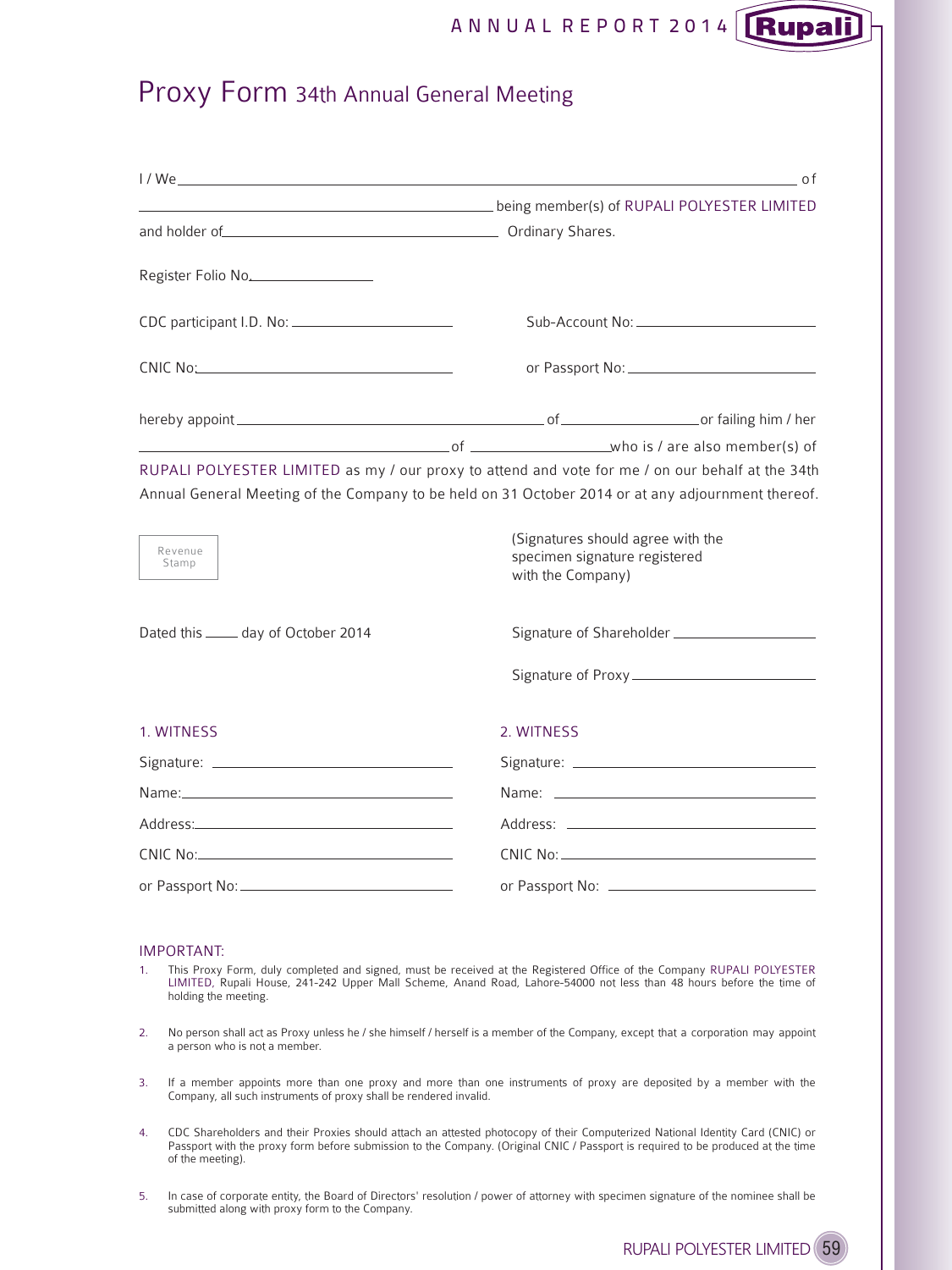

AFFIX CORRECT

The Company Secretary **Example 20 YOSTAGE** Rupali Polyester Limited Rupali House, 241-242 Upper Mall Scheme, Anand Road, Lahore-54000